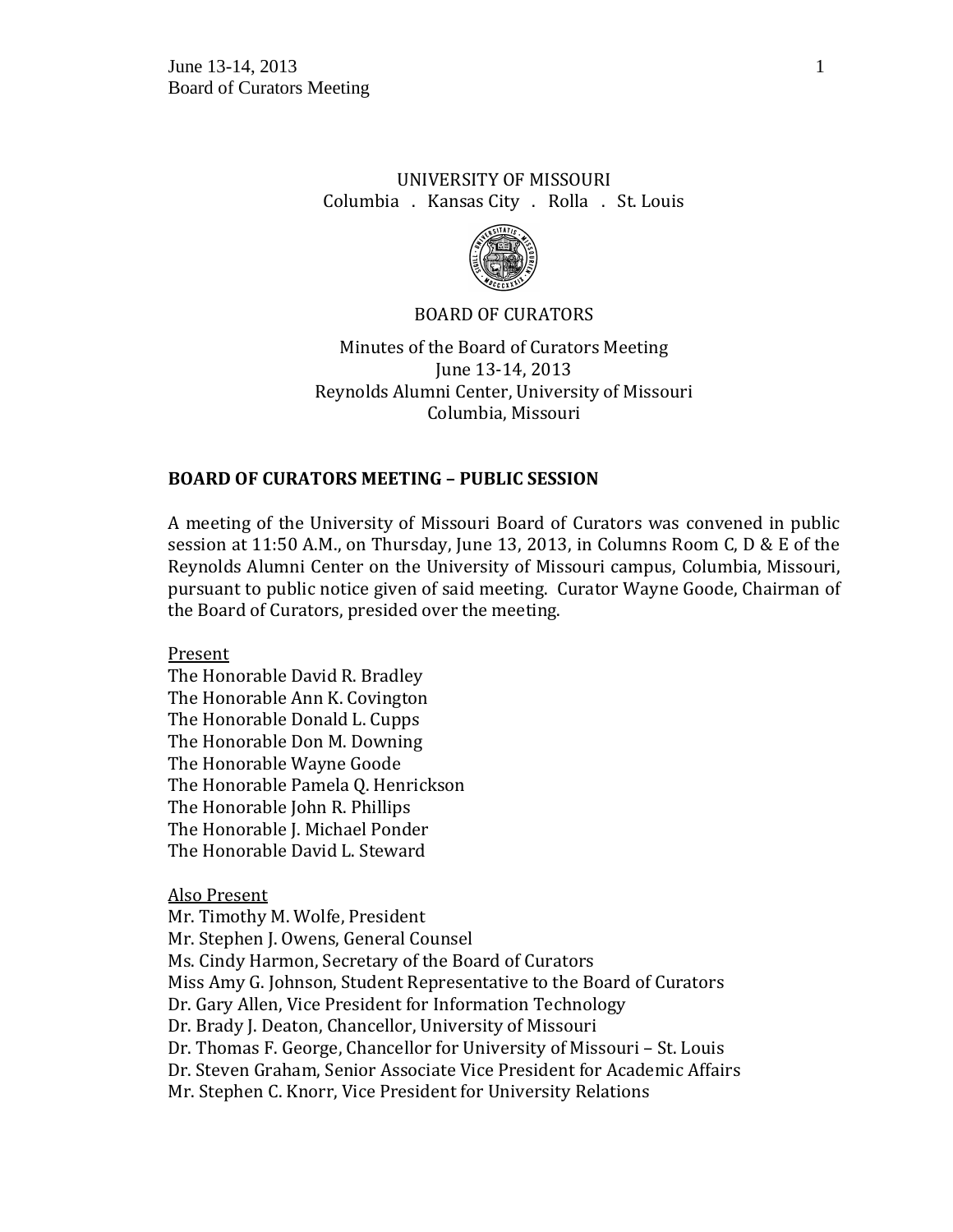**June 13-14, 2013** 2 Board of Curators Meeting

Ms. Natalie "Nikki" Krawitz, Vice President for Finance and Administration Mr. Leo E. Morton, Chancellor of University of Missouri – Kansas City Dr. Betsy Rodriguez, Vice President for Human Resources Dr. Cheryl B. Schrader, Chancellor for Missouri University of Science and Technology Dr. Robert W. Schwartz, Chief of Staff Mr. John Fougere, Chief Communications Officer, UM System Media representatives

The Oath of Office was administered for Curator J. Michael Ponder.

### **General Business**

Review Consent Agenda – No discussion.

Approval of Board of Curators Executive Committee and Board Standing Committee Appointments, 2013

It was recommended by Chairman Goode, moved by Curator Downing and

seconded by Curator Covington, that the following Board of Curators Executive

Committee and Standing Committees appointments be approved for 2013:

### **Executive Committee**

Wayne Goode, Chairman Don M. Downing Pamela Q. Henrickson

**Academic, Student and External Affairs Committee**

David L. Steward, Chairman David R. Bradley Ann Covington Pamela Q. Henrickson Michael Ponder Amy Johnson, Student Representative

## **Audit Committee**

Pamela Q. Henrickson, Chairwoman Donald L. Cupps Don M. Downing John R. Phillips David L. Steward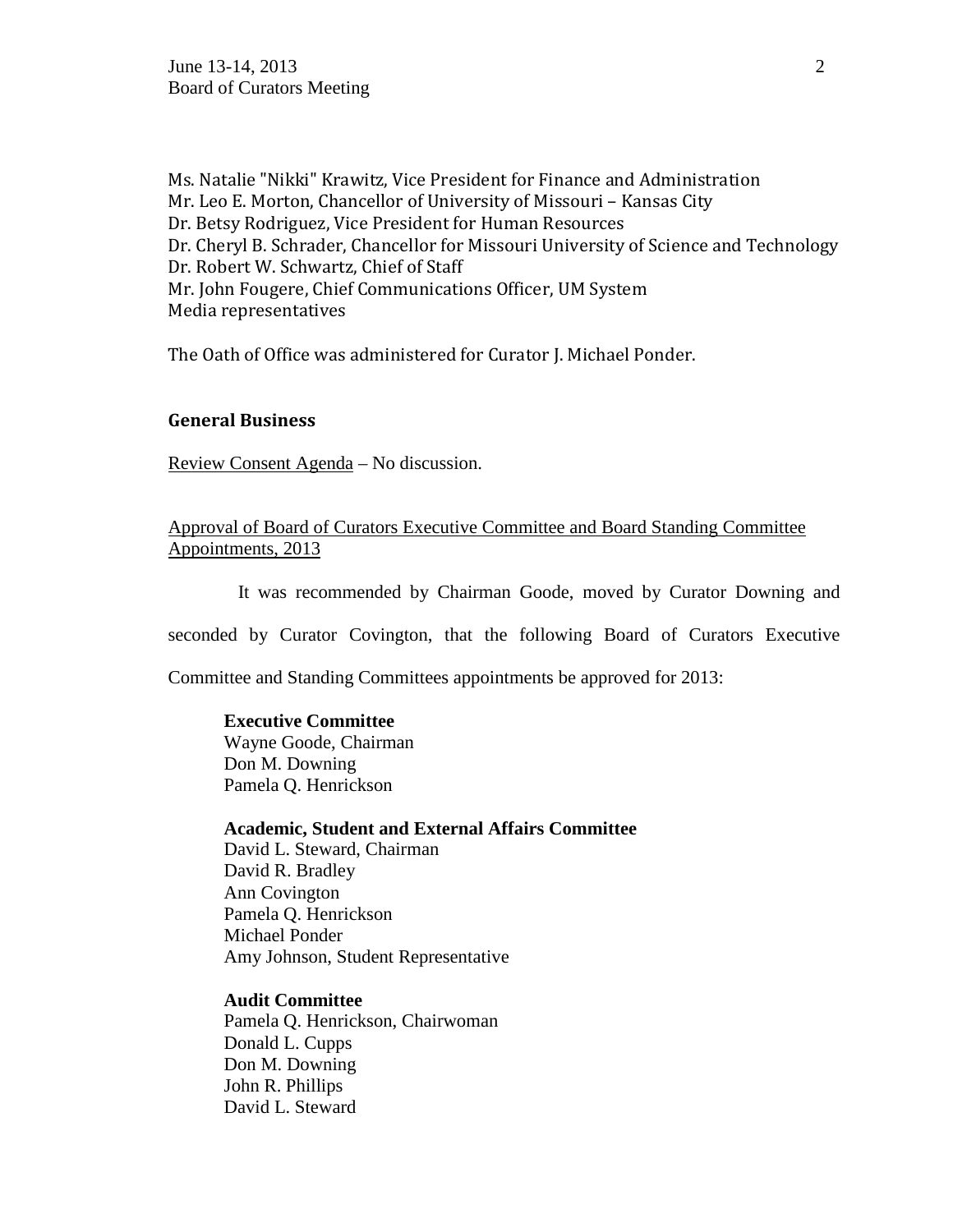### **Compensation and Human Resources Committee**

Donald L. Cupps, Chairman David R. Bradley Don M. Downing John R. Phillips Michael Ponder

## **Finance Committee**

Don M. Downing, Chairman Ann Covington Donald L. Cupps Michael Ponder David L. Steward Amy Johnson, Student Representative

### **Governance, Resources and Planning Committee**

David R. Bradley, Chairman Pamela Q. Henrickson John R. Phillips Wayne Goode, ex officio Tim Wolfe, ex officio

Roll call vote:

Curator Bradley voted yes. Curator Covington voted yes. Curator Cupps voted yes. Curator Downing voted yes. Curator Goode voted yes. Curator Henrickson voted yes. Curator Phillips voted yes. Curator Ponder voted yes. Curator Steward voted yes.

The motion carried.

### Resolution for Executive Session of the Board of Curators Meeting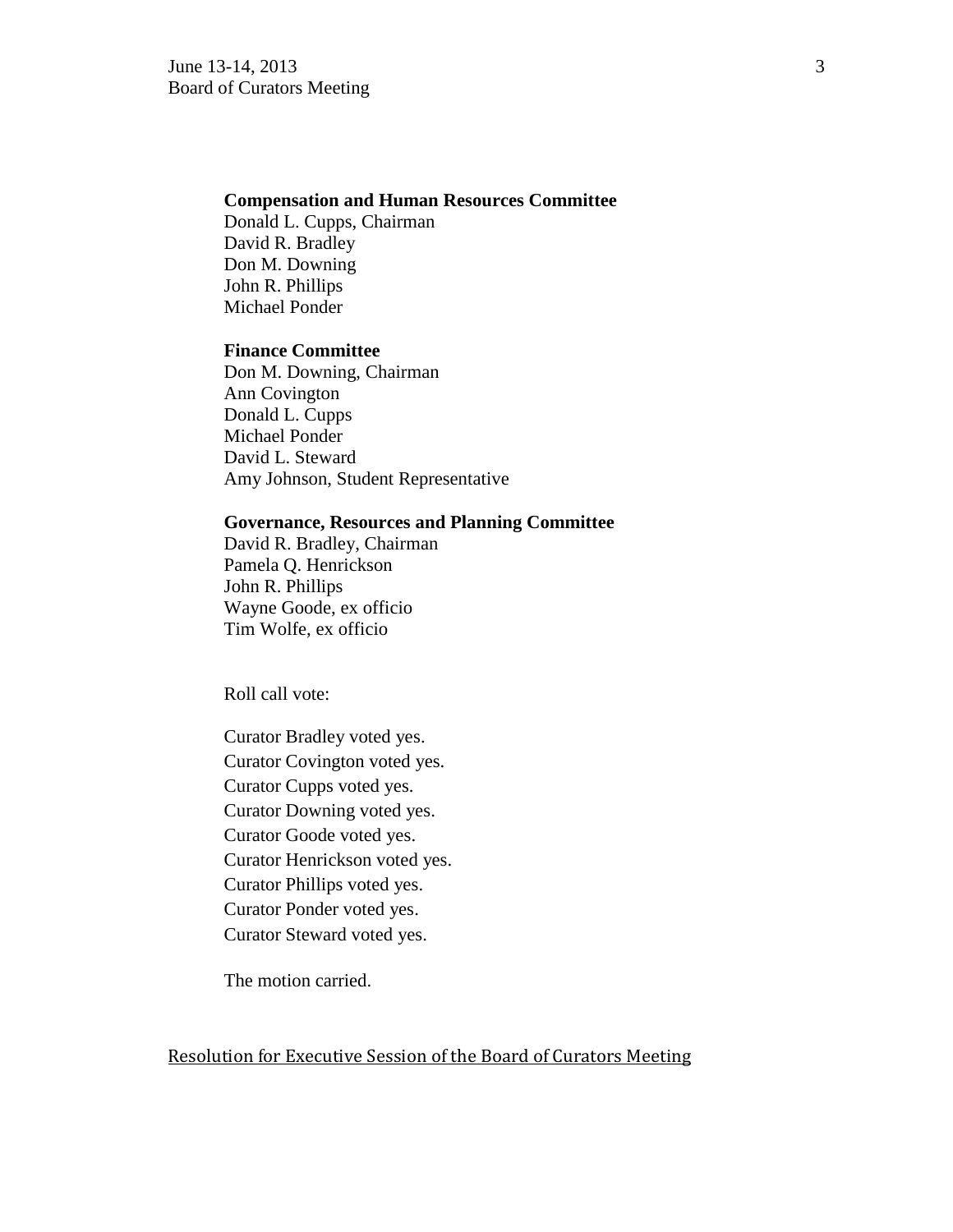It was moved by Curator Bradley and seconded by Curator Steward, that there shall be an executive session with a closed record and closed vote of the Board of Curators meeting, on June 13 and 14, 2013 for consideration of:

- **Section 610.021(1), RSMo**, relating to matters identified in that provision, which include legal actions, causes of action or litigation, and confidential or privileged communications with counsel; and
- **Section 610.021(2), RSMo,** relating to matters identified in that provision, which include leasing, purchase, or sale of real estate; and
- **Section 610.021(3), RSMo**, relating to matters identified in that provision, which include hiring, firing, disciplining, or promoting of particular employees; and
- **Section 610.021(12), RSMo,** relating to matters identified in that provision, which include sealed bids and related documents and sealed proposals and related documents or documents related to a negotiated contract; and
- **Section 610.021 (13), RSMo**, relating to matters identified in that provision, which include individually identifiable personnel records, performance ratings, or records pertaining to employees or applicants for employment; and

Roll call vote of the Board:

Curator Bradley voted yes. Curator Covington voted yes. Curator Cupps voted yes. Curator Downing voted yes. Curator Goode voted yes. Curator Henrickson voted yes. Curator Phillips voted yes. Curator Ponder voted yes. Curator Steward voted yes.

The motion carried.

A meeting of the Compensation and Human Resources Committee was convened at 11:58 A.M. and recessed at 12:00 P.M.

The public session of the Board of Curators meeting recessed at 12:00 P.M. on Thursday, June 13, 2013.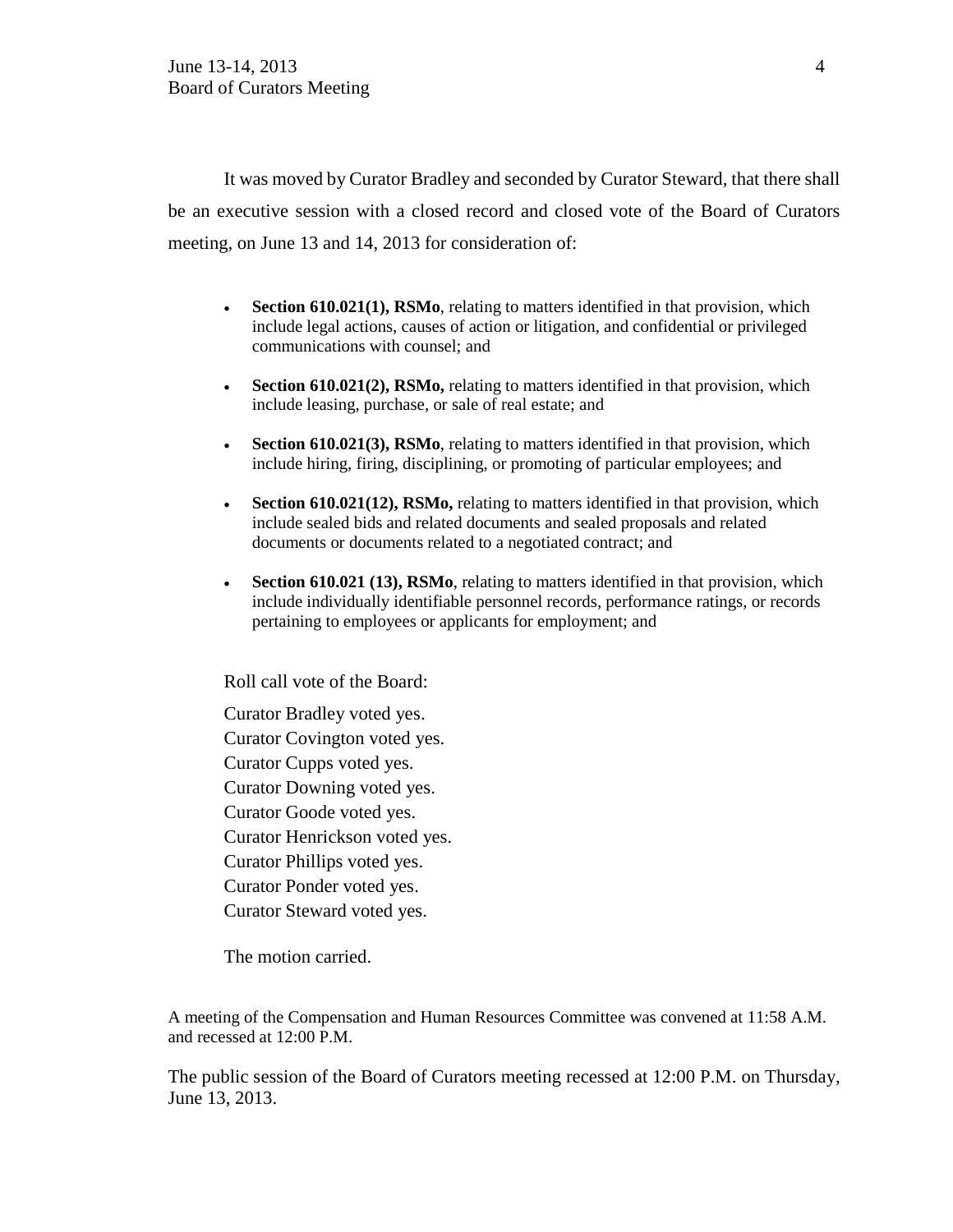### **EXECUTIVE SESSION**

A meeting of the University of Missouri Board of Curators was convened in executive session at 12:05 P.M., on Thursday, June 13, 2013, in the Donrey Media Room 211 of the Reynolds Alumni Center on the University of Missouri campus, Columbia, Missouri, pursuant to public notice given of said meeting. Curator Wayne Goode, Chairman of the Board of Curators, presided over the meeting.

#### Present

The Honorable David R. Bradley The Honorable Ann K. Covington The Honorable Donald L. Cupps The Honorable Don M. Downing The Honorable Wayne Goode The Honorable Pamela Q. Henrickson The Honorable John R. Phillips The Honorable J. Michael Ponder The Honorable David L. Steward

#### Also Present

Mr. Timothy M. Wolfe, President Mr. Stephen J. Owens, General Counsel Ms. Cindy Harmon, Secretary of the Board of Curators Miss Amy G. Johnson, Student Representative to the Board of Curators

Vice President Krawitz and Chancellor Morton joined the meeting.

 $239$  Property Purchase, UMKC - this item is excluded from the minutes and will be given public notice upon completion of the matter.

Vice President Krawitz and Chancellor Morton excused themselves from the meeting.

### **Compensation and Human Resources Committee – Executive Session**

Annual Performance Review, President Timothy M. Wolfe – presented by Chairman Cupps.

Appointment of Henry C. Foley as Executive Vice President for Academic Affairs – presented by Chairman Cupps and President Wolfe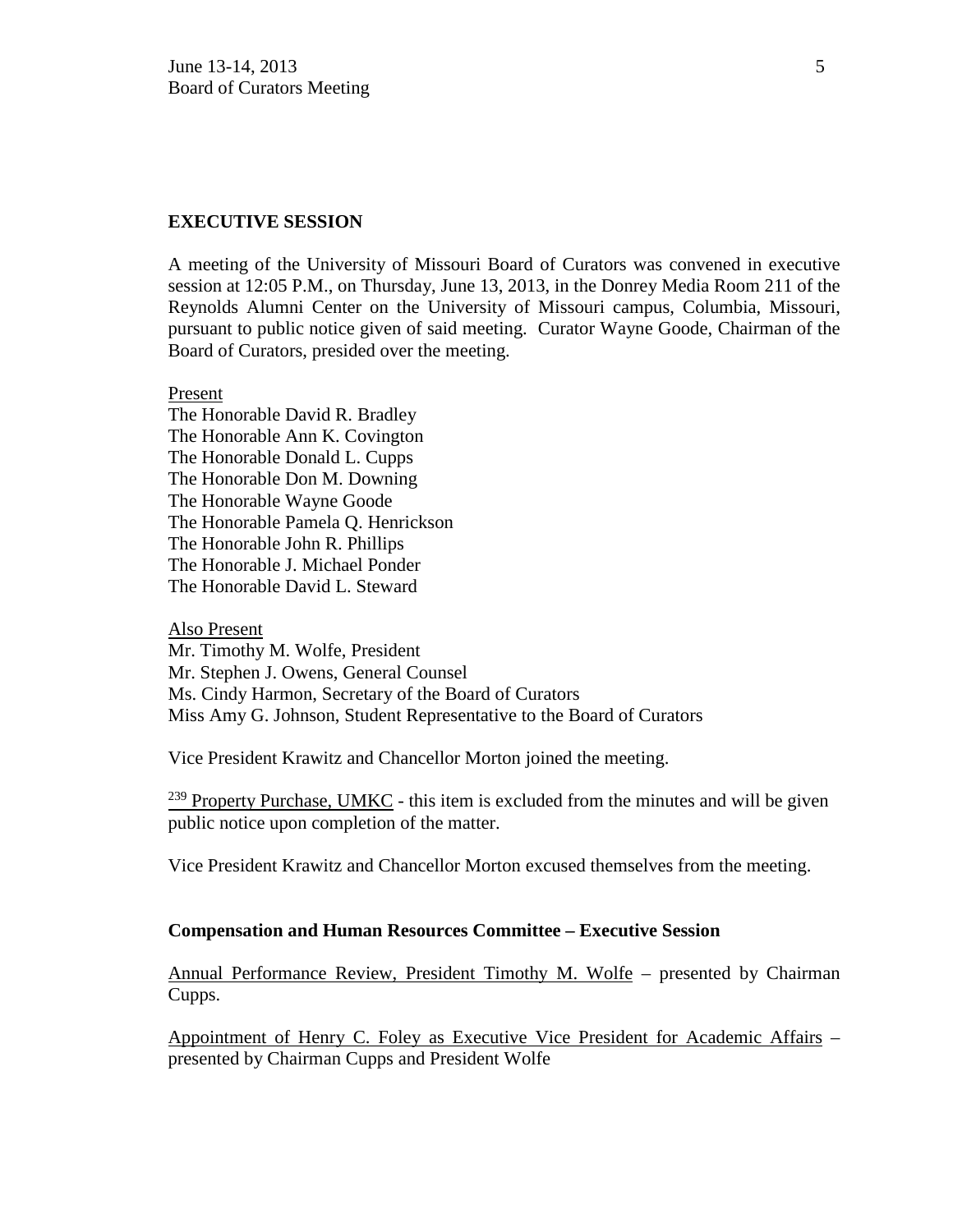It was recommended by President Wolfe, endorsed by the Compensation and Human Resources Committee, moved by Curator Cupps and seconded by Curator Bradley, that the appointment of Dr. Henry C. Foley as Executive Vice President for Academic Affairs be approved according to the terms and conditions set forth in the June 7, 2013 letter from President Wolfe to Dr. Foley.

Roll call vote of Board of Curators:

Curator Bradley voted yes. Curator Covington voted yes. Curator Cupps voted yes. Curator Downing voted yes. Curator Goode voted yes. Curator Henrickson voted yes. Curator Phillips voted yes. Curator Ponder voted yes. Curator Steward voted yes.

The motion carried.

## **General Business**

Personnel and Contract Update – presented by President Wolfe.

The executive session of the Board of Curators meeting recessed at 1:40 P.M.

## **PUBLIC SESSION**

A meeting of the University of Missouri Board of Curators was reconvened in public session at 1:45 P.M., on Thursday, June 13, 2013, in Columns Room C, D & E of the Reynolds Alumni Center on the University of Missouri campus, Columbia, Missouri, pursuant to public notice given of said meeting. Curator Wayne Goode, Chairman of the Board of Curators, presided over the meeting.

Present The Honorable David R. Bradley The Honorable Ann K. Covington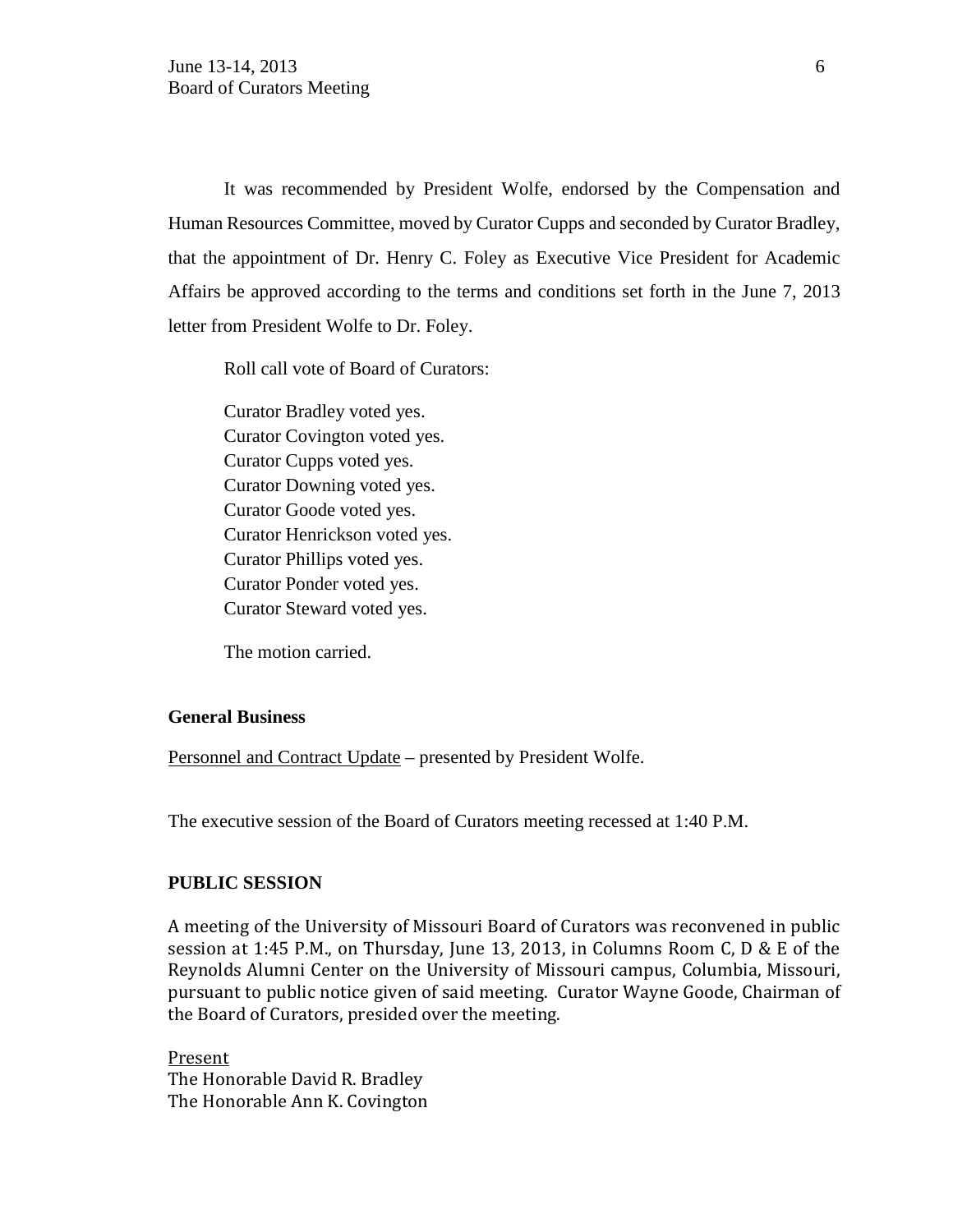June 13-14, 2013  $\frac{7}{2}$ Board of Curators Meeting

The Honorable Donald L. Cupps The Honorable Don M. Downing The Honorable Wayne Goode The Honorable Pamela Q. Henrickson The Honorable John R. Phillips The Honorable J. Michael Ponder The Honorable David L. Steward

Also Present

Mr. Timothy M. Wolfe, President Mr. Stephen J. Owens, General Counsel Ms. Cindy Harmon, Secretary of the Board of Curators Miss Amy G. Johnson, Student Representative to the Board of Curators Dr. Gary Allen, Vice President for Information Technology Dr. Brady J. Deaton, Chancellor, University of Missouri Dr. Thomas F. George, Chancellor for University of Missouri – St. Louis Dr. Steven Graham, Senior Associate Vice President for Academic Affairs Mr. Stephen C. Knorr, Vice President for University Relations Ms. Natalie "Nikki" Krawitz, Vice President for Finance and Administration Mr. Leo E. Morton, Chancellor of University of Missouri – Kansas City Dr. Betsy Rodriguez, Vice President for Human Resources Dr. Cheryl B. Schrader, Chancellor for Missouri University of Science and Technology Dr. Robert W. Schwartz, Chief of Staff Mr. John Fougere, Chief Communications Officer, UM System Media representatives

## **General Business**

Board of Curators standing committee meetings were convened at 1:50 P.M. and concluded at 5:42 P.M. on Thursday, June 13, 2013. Committee actions were presented to the full Board for action following each Committee vote.

### **Governance, Resources and Planning Committee**

Chairman Bradley provided time for discussion of committee business.

#### Information

1. Five-Year Strategic Plan, UM (information and slides on file)

## **Finance Committee**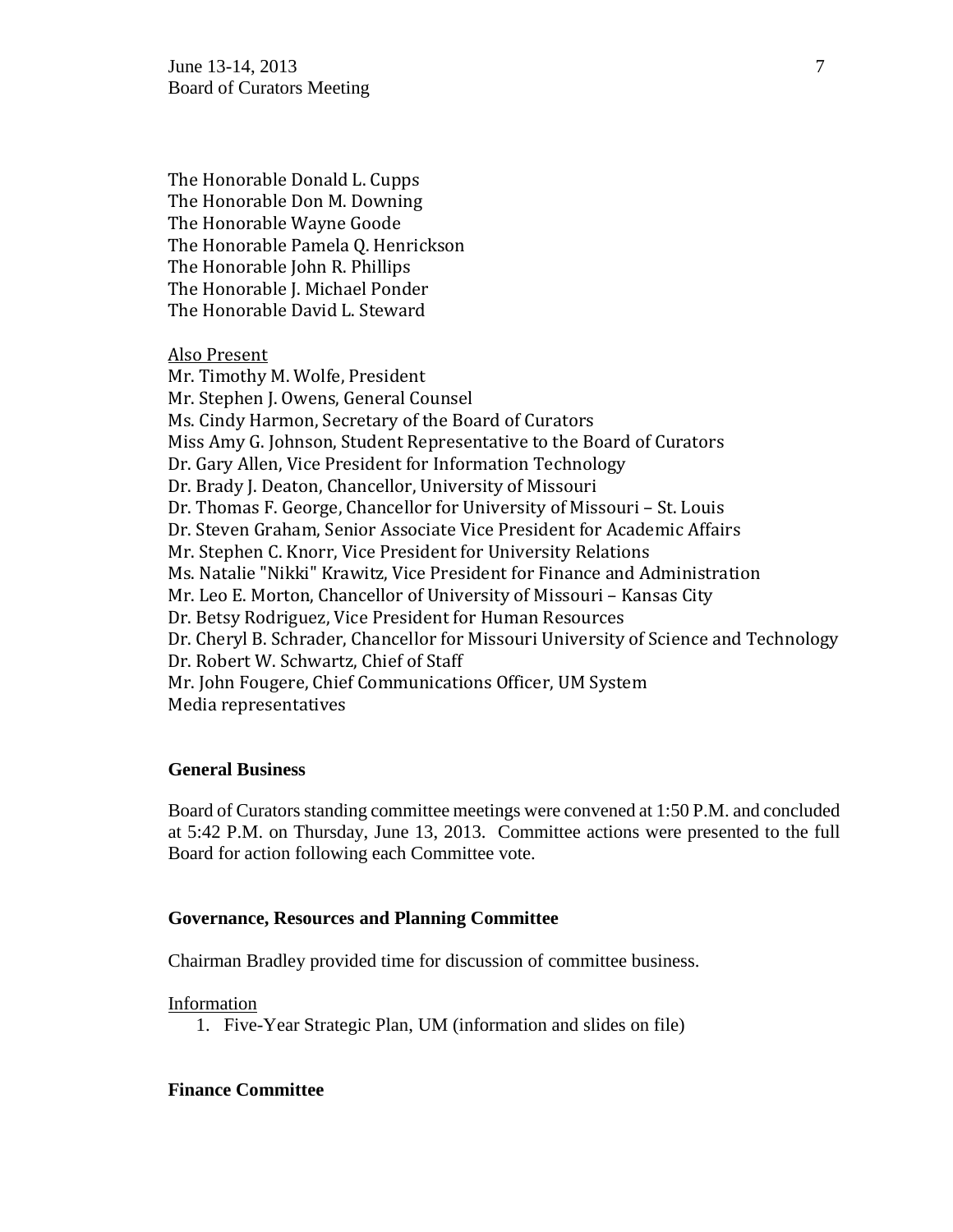Chairman Downing provided time for discussion of committee business.

Information

- 1. Fiscal Year 2015 Preliminary Operating Appropriations Request, UM (information and slides on file)
- 2. Fiscal Year 2015 Preliminary State Capital Appropriations Request and Campus Capital Project Plans, UM (information and slides on file)
- 3. Project Design, Recreation and Wellness Center, UMSL (information on file)
- 4. Project Design, Hospital Hill Housing, UMKC (information on file)
- 5. Physical Facilities Quarterly Report and Board Approved Project Status Report, UM (information on file)

Action

- 1. Fiscal Year 2014 Operating Budget, UM
- 2. Naming Opportunity, MU
- 3. Project Approval, Jesse Hall Fire Safety System, Elevators, and HVAC, MU
- 4. Project Approval, Swallow Hall Renovation, MU
- 5. Project Approval, Dobbs Group Replacement Project Phase One, MU

Fiscal Year 2014 Operating Budget, UM – presented by Vice President Krawitz (information and slides on file)

It was recommended by the respective Chancellors, endorsed by President Wolfe,

recommended by the Finance Committee, moved by Curator Downing and seconded by

Curator Covington, that the following recommendations be approved:

• that the President of the University System be authorized to develop the FY2014 budgets in accordance with the attached planning assumptions and financial summaries which include the allocation of FY2014 recurring state appropriations less 3.0% statutory withholdings and spending restrictions imposed by the Governor as follows:

### FY2014 Gross Appropriations

| <b>General Operations</b>                    | \$407,511,996 |
|----------------------------------------------|---------------|
| <b>UMKC MSU Pharmacy Doctorate Program</b>   | 2,000,000     |
| Missouri Federal and State Technical Program | 340,000       |
| <b>MU Medical School Expansion</b>           | 10,000,000    |
| <b>Missouri Rehabilitation Center</b>        | 10,337,870    |
| Missouri Kidney Program                      | 1,750,000     |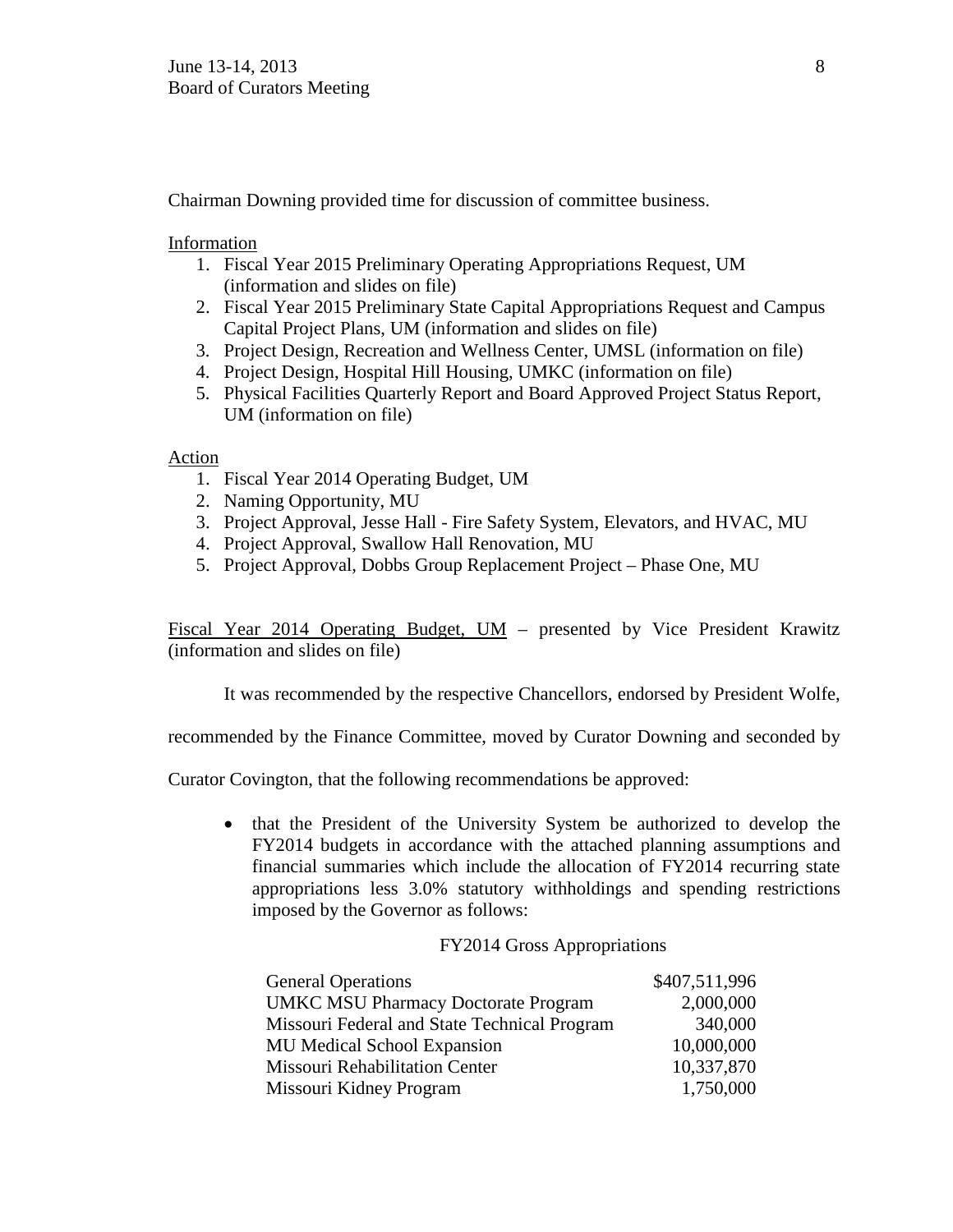| Missouri Telehealth Network     | 437,640   |
|---------------------------------|-----------|
| Spinal Cord Injury Research     | 1,500,000 |
| <b>State Historical Society</b> | 1,727,605 |

- that the President of the University System be authorized to allocate one-time or recurring line-item state appropriations, net of anticipated withholdings;
- that the President of the University System be authorized to: (a) make required changes to working capital and reserve funds and (b) make supplemental allocations within the funds available to the several campuses and programs, such allocations to be made on the basis of priority and need. The President will report periodically to the Board of Curators any material changes in the sources and uses of current funds;
- that the operating budget for FY2014 and allocation as stated herein can be modified as necessary by the President to bring the same into harmony with

the state appropriation as finally approved by the governor and any withholdings in excess of those shown above.

Roll call vote full Board:

Curator Bradley voted yes. Curator Covington voted yes. Curator Cupps voted yes. Curator Downing voted yes. Curator Goode voted yes. Curator Henrickson voted yes. Curator Phillips voted yes. Curator Ponder voted yes. Curator Steward voted yes.

The motion carried.

## Naming Opportunity of the Collegiate Golf Facility at the Club at Old Hawthorne, MU – presented by Vice President Krawitz (information on file)

It was recommended by Chancellor Deaton, endorsed by President Wolfe, recommended by the Finance Committee, moved by Curator Downing and seconded by Curator Cupps, that the following action be approved: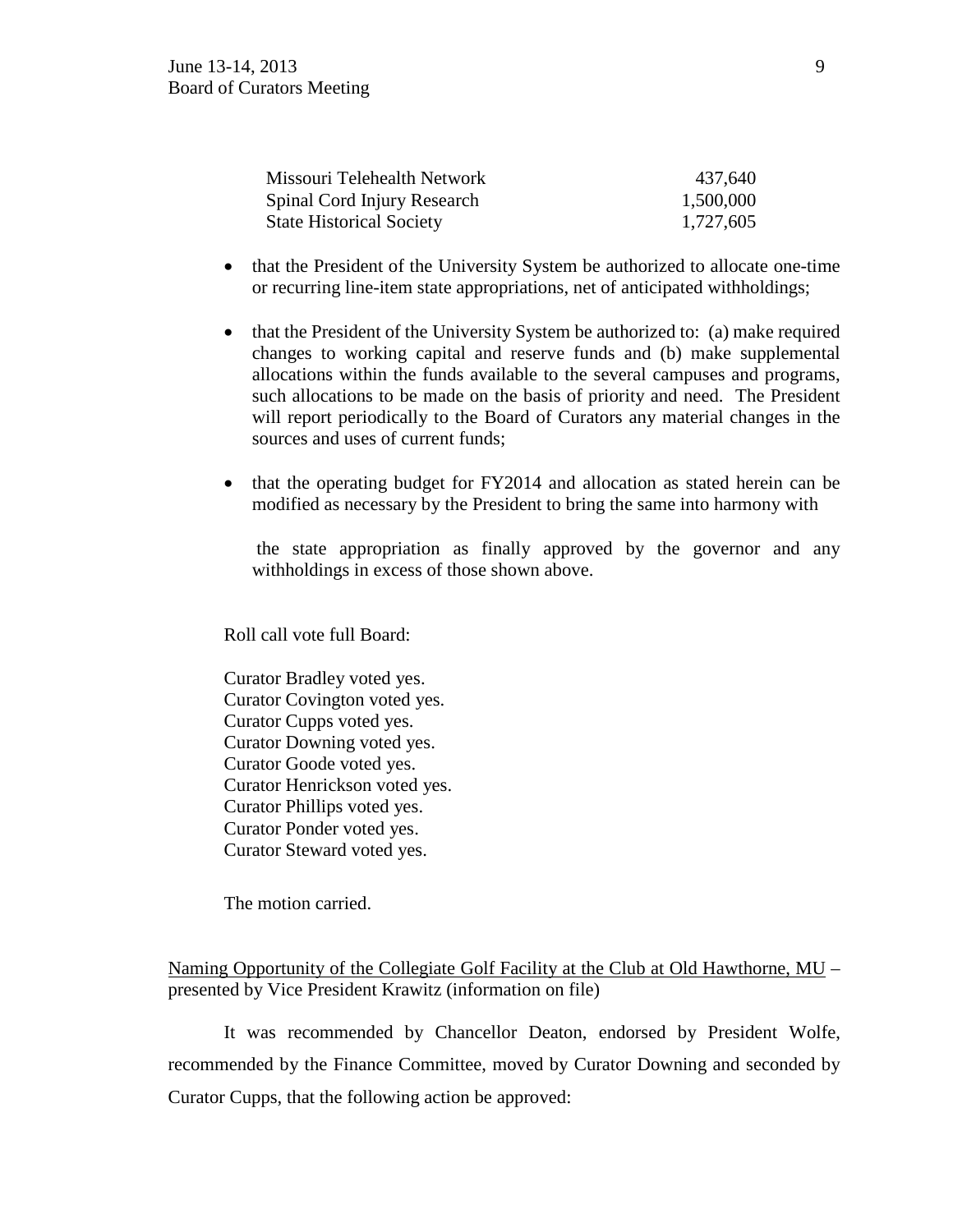the Board of Curators determine that it is in the best interests of the University to permit a second Exterior Area (as defined by CRR 110.080.B) to be named after the Walsworth family; and

that the collegiate golf facility at the Club at Old Hawthorne be named the "Walsworth Family Golf Complex".

Roll call vote Full Board:

Curator Bradley voted yes. Curator Covington voted yes. Curator Cupps voted yes. Curator Downing voted yes. Curator Goode voted yes. Curator Henrickson voted yes. Curator Phillips voted yes. Curator Ponder voted yes. Curator Steward voted yes.

The motion carried.

Project Approval, Jesse Hall – Fire Safety System, Elevators and HVAC, MU – presented by Vice President Krawitz (information on file)

It was recommended by Chancellor Deaton, endorsed by President Wolfe,

recommended by the Finance Committee, moved by Curator Downing and seconded by

Curator Steward, that the following action be approved:

the project approval for Jesse Hall - Fire Safety System, Elevators, and HVAC for the University of Missouri-Columbia.

| Funding of the project budget is from: |             |
|----------------------------------------|-------------|
| <b>Campus Reserves</b>                 | \$5,450,000 |
| <b>Campus Facilities</b>               | 4,400,000   |
| <b>Total Funding</b>                   | \$9,850,000 |

Roll call vote Full Board:

Curator Bradley voted yes. Curator Covington voted yes. Curator Cupps voted yes. Curator Downing voted yes. Curator Goode voted yes.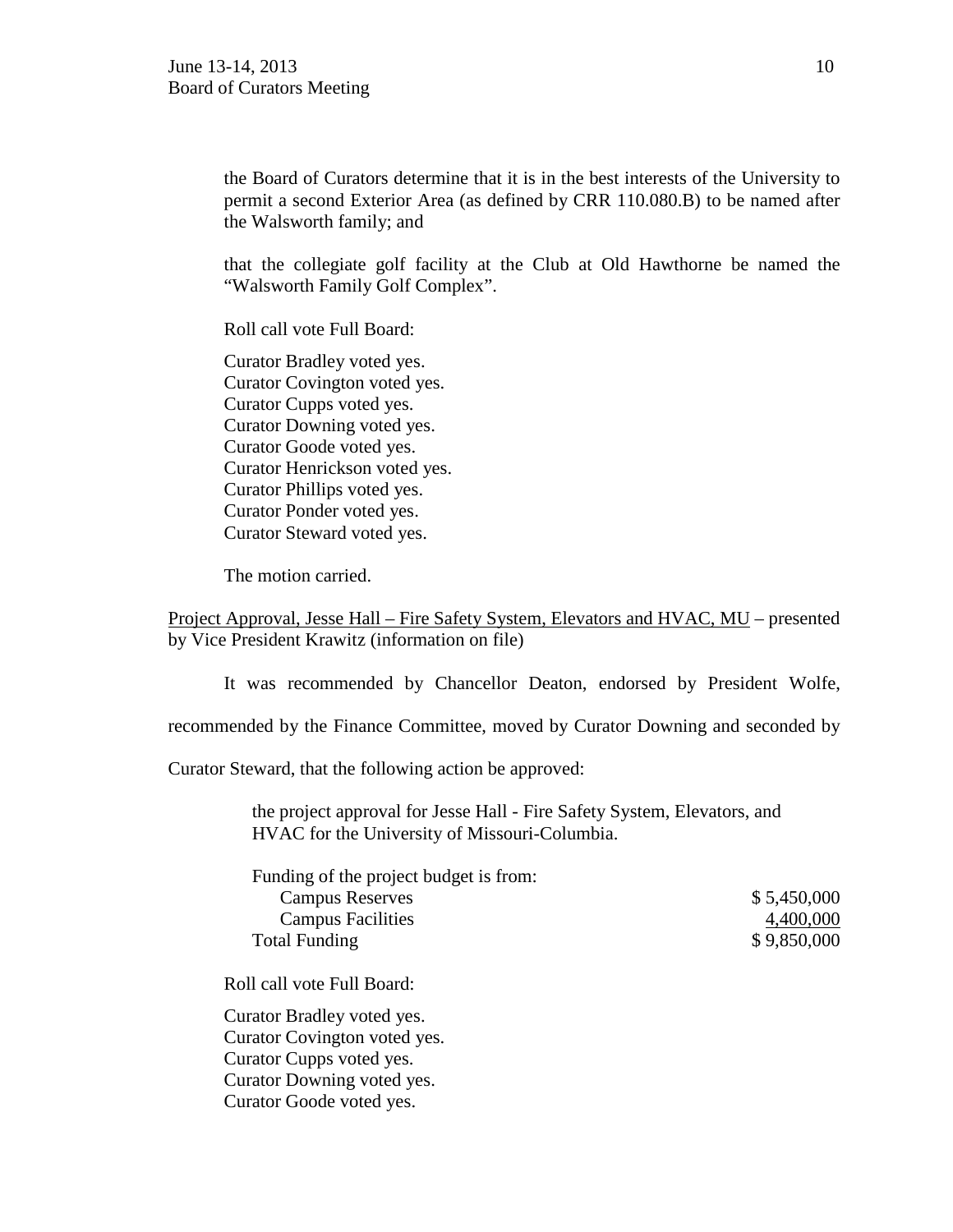Curator Henrickson voted yes. Curator Phillips voted yes. Curator Ponder voted yes. Curator Steward voted yes.

The motion carried.

Project Approval, Swallow Hall Renovation, MU – presented by Vice President Krawitz (information on file)

It was recommended by Chancellor Deaton, endorsed by President Wolfe,

recommended by the Finance Committee, moved by Curator Downing and seconded by

Curator Steward, that the following action be approved:

the project approval for the Swallow Hall Renovation for the University of Missouri-Columbia.

Funding of the project budget is from: Bond Refinancing Savings  $$8,600,000$ Campus Facilities Reserves 2,900,000 Total Funding \$11,500,000

Roll call vote Full Board:

Curator Bradley voted yes. Curator Covington voted yes. Curator Cupps voted yes. Curator Downing voted yes. Curator Goode voted yes. Curator Henrickson voted yes. Curator Phillips voted yes. Curator Ponder voted yes. Curator Steward voted yes.

The motion carried.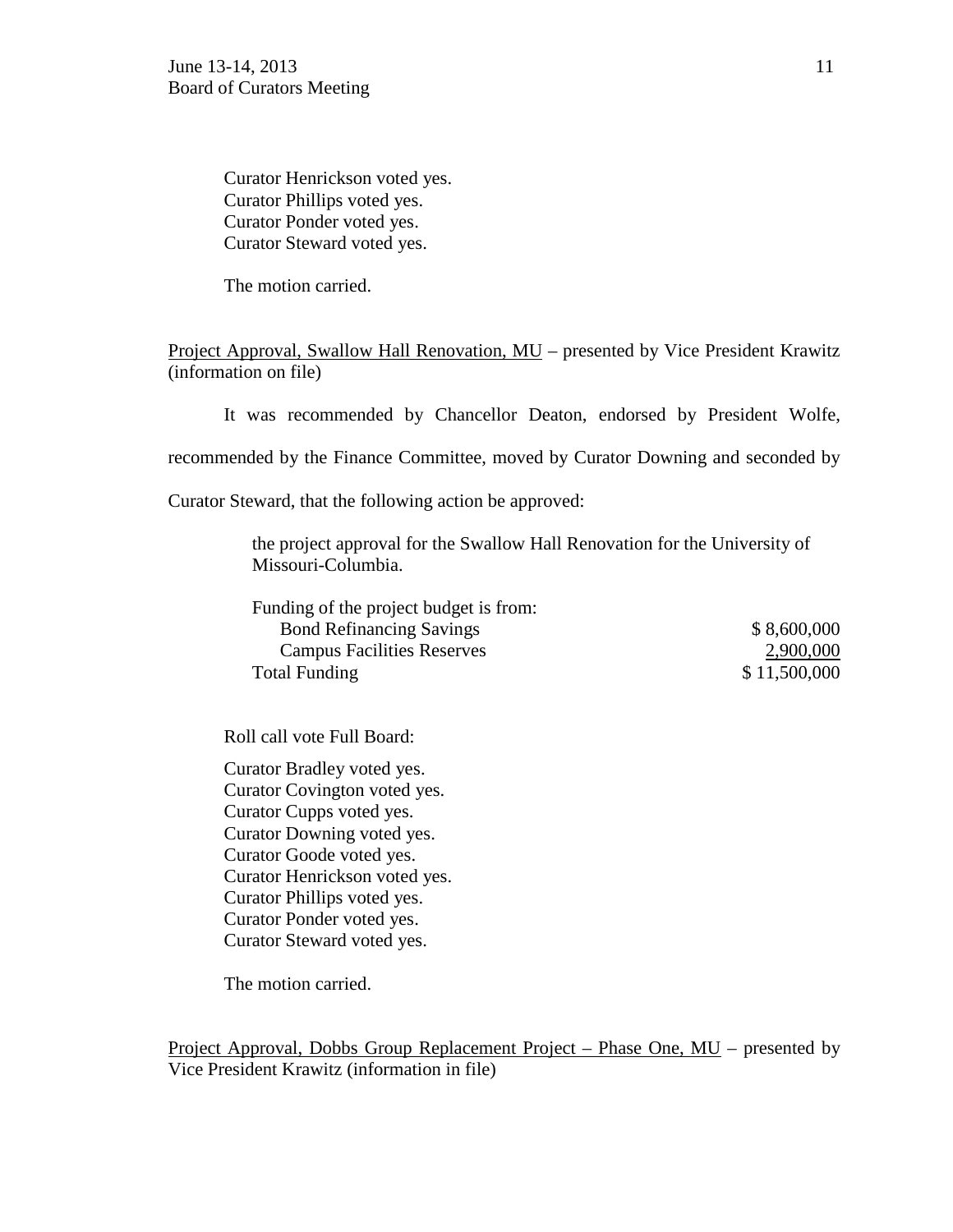It was recommended by Chancellor Deaton, endorsed by President Wolfe, recommended by the Finance Committee, moved by Curator Downing and seconded by Curator Steward, that the following action be approved:

> the project approval for the Dobbs Group Replacement Project – Phase One for the University of Missouri-Columbia.

| Funding of the project budget is from: |              |
|----------------------------------------|--------------|
| <b>Residential Life Revenue Bonds</b>  | \$54,124,750 |
| <b>Campus Dining Services Reserves</b> | 12,500,000   |
| <b>Residential Life Reserves</b>       | 4,500,000    |
| <b>Total Funding</b>                   | \$71,124,750 |

Roll call vote Full Board:

Curator Bradley abstained. Curator Covington voted yes. Curator Cupps voted yes. Curator Downing voted yes. Curator Goode voted yes. Curator Henrickson voted yes. Curator Phillips voted yes. Curator Ponder abstained. Curator Steward voted yes.

The motion carried with seven votes in favor and two abstaining.

## **Audit Committee**

Chairwoman Henrickson provided time for discussion of committee business.

#### Information

1. Internal Audit Quarterly Report, UM (information and slides on file)

### Action

1. Approval of 2014 Internal Audit Engagement, UM

It was recommended by Vice President Krawitz, endorsed by President Wolfe, recommended by the Audit Committee, moved by Curator Henrickson, seconded by Curator Cupps that the following action be approved:

That the Vice President for Finance and Administration be authorized to employ the firm of PricewaterhouseCoopers LLP to provide Internal Audit services to the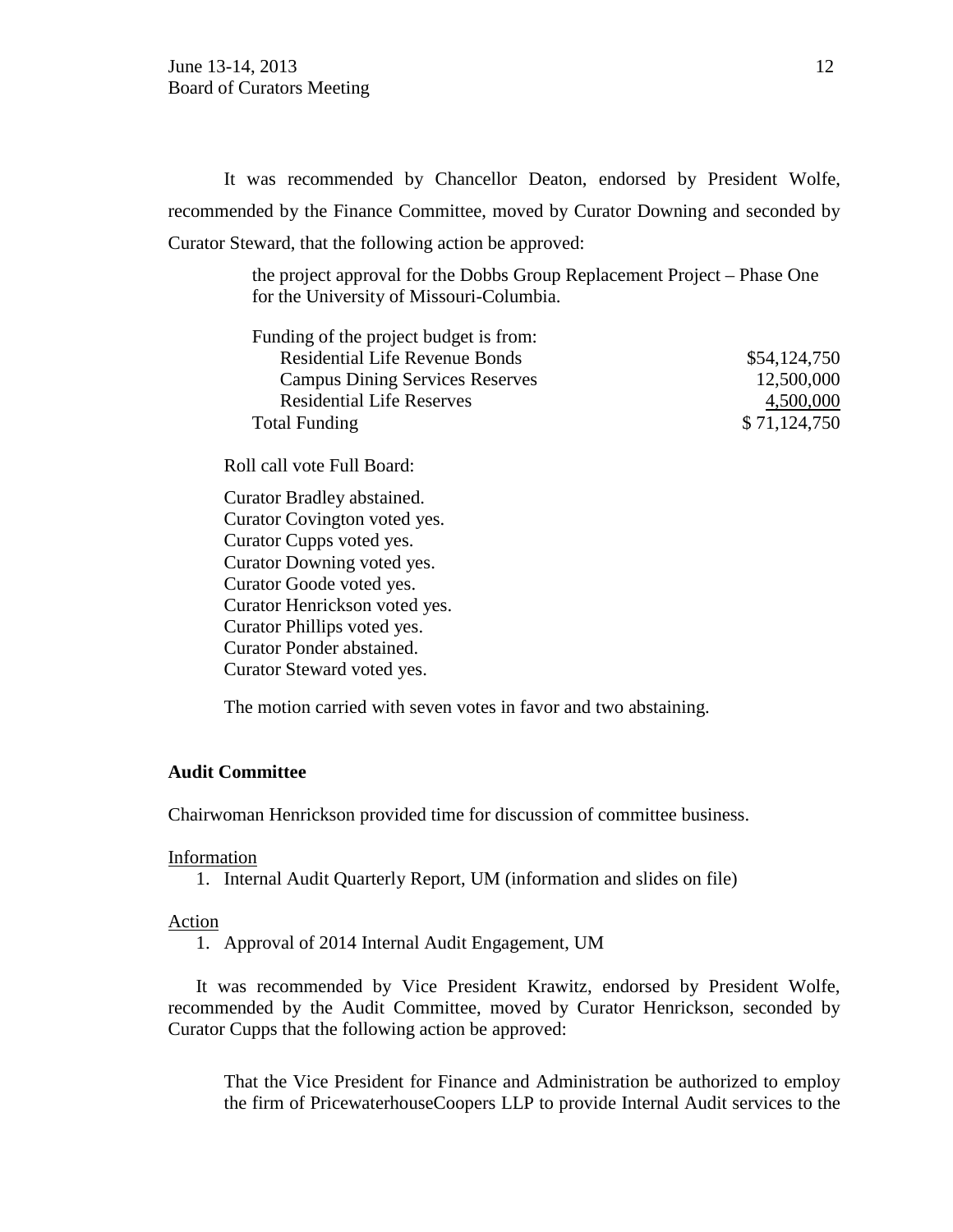University of Missouri for a one-year term from November 1, 2013 through October 31, 2014, for a fee of \$1,020,000, plus expenses not to exceed 15% of fees annually unless approved by the University, with the option to renew on an annual basis over a period of up to one (1) additional year.

Roll call vote of the Board of Curators:

Curator Bradley voted yes. Curator Covington voted yes. Curator Cupps voted yes. Curator Downing voted yes. Curator Goode voted yes. Curator Henrickson voted yes. Curator Phillips voted yes. Curator Ponder voted yes. Curator Steward voted yes.

The motion carried.

## **Compensation and Human Resources Committee**

Curator Cupps provided time for discussion of committee business.

## Information

1. Charge for Total Rewards Ad Hoc Task Force (information and slides on file)

Curator Covington recused herself from this discussion.

## Action

- 1. Approval of Collected Rules and Regulations 320.050 Employment Status; and Eligibility Language for Collected Rules and Regulations 500.010 Medical Benefits Plan, 510.010 Dental Benefits Plan, 540.010 Long Term Disability Plan, and 550.010 Flexible Benefits Plan
- 2. Approval of Retirement Plan Actuarial Assumptions

Curator Covington rejoined the meeting.

Approval of Collected Rules and Regulations 320.050 Employment Status; and Eligibility Language for Collected Rules and Regulations 500.010 Medical Benefits Plan, 510.010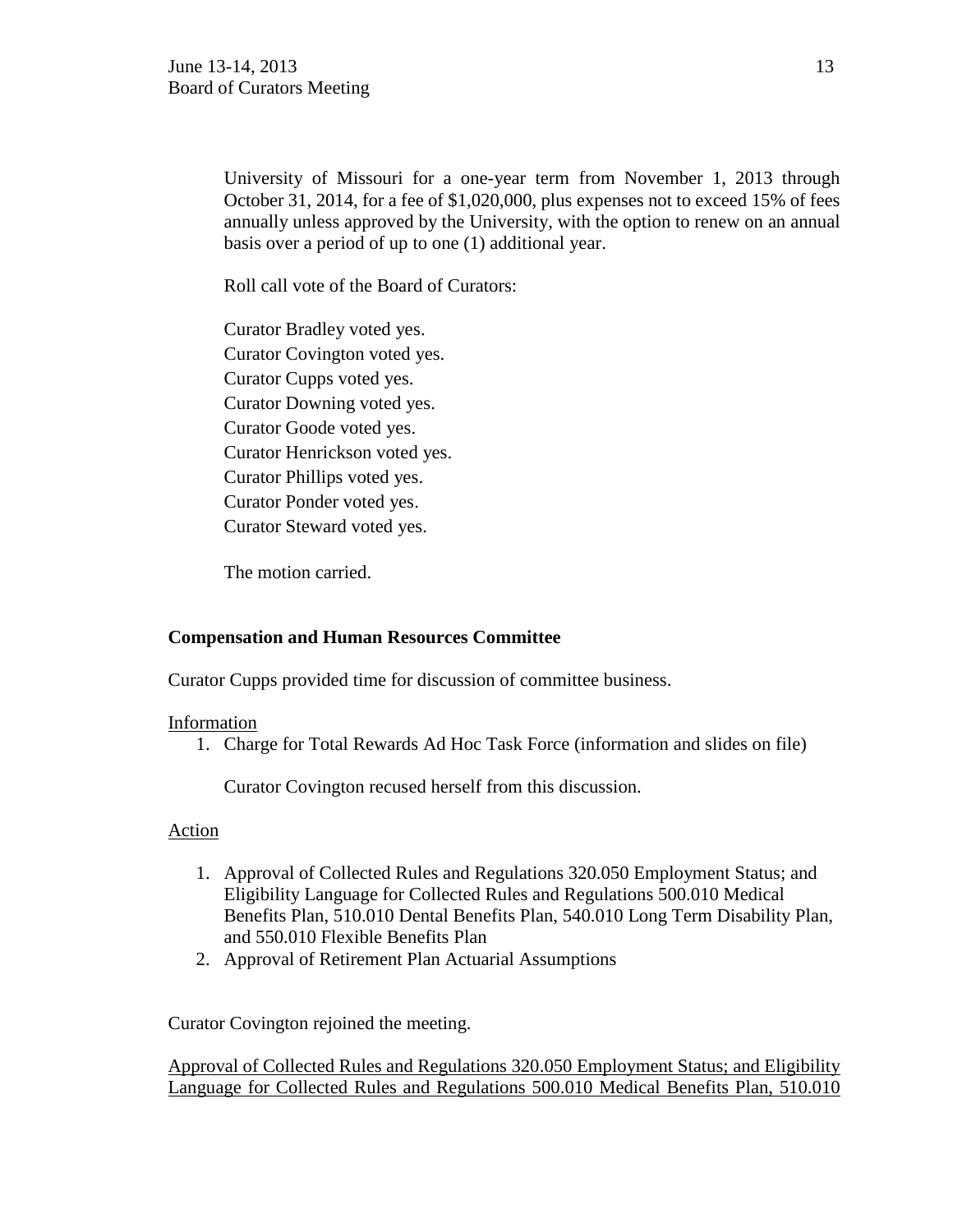Dental Benefits Plan, 540.010 Long Term Disability Plan, and 550.010 Flexible Benefits Plan – presented by Vice President Rodriguez (information and slides on file)

It was recommended by Vice President Rodriguez, endorsed by President Wolfe,

recommended by the Compensation and Human Resources Committee, moved by Curator

Cupps, and seconded by Curator Phillips, that the following action be approved:

that Collected Rules and Regulations, Section 320.050, be amended to more fully define the university employment status categories and to comply with Patient Protection and Affordable Care Act; and that Collected Rules and Regulations Sections 500.010, Medical Benefits Plan, 510.010 Dental Benefits Plan, 540.010 Long Term Disability Plan and 550.010 Flexible Benefits Plan be revised (using definitions in Collected Rules and Regulations 320.050 Employment Status) to ensure compliance with Patient Protection and Affordable Care Act. The revised language also adds coverage for Sponsored Adult Dependents.

Roll call vote of Board of Curators:

Curator Bradley voted yes. Curator Covington vote yes. Curator Cupps voted yes. Curator Downing voted yes. Curator Goode voted yes. Curator Henrickson voted yes. Curator Phillips voted yes. Curator Ponder voted yes. Curator Steward voted yes.

The motion carried.

## **Collected Rules and Regulations Chapter 320: Employment and Termination**

### **320.050 Employee Status**

Bd. Min. 2-27-76; Amended 9-26-97; Amended Bd. Min. 10-17-03, Amended 4-03-09, Amended 6-14-13.

I.**Academic Staff Appointment:** There are two categories of Academic Staff Appointments, Regular and Non-Regular, as defined by Section 310.020 of the Collected Rules and Regulations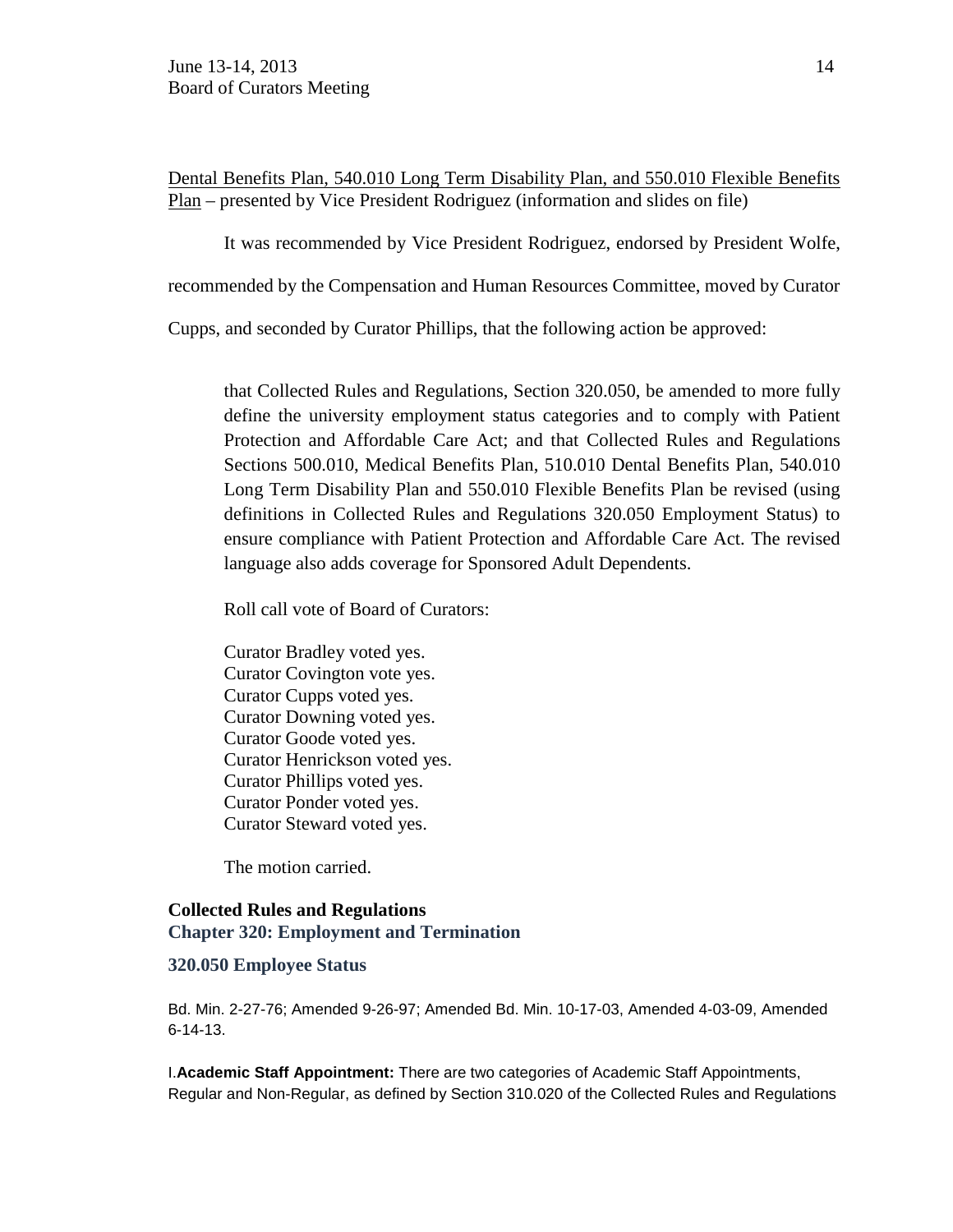(CRR). For the purposes of Section 320.050 of the CRR, the status of Academic Staff Appointments is based on the terms of the employment relationship with the university, and both Regular and Nonregular academic staff employees may be either a Fully Benefit Eligible Employee or a Variable Hour Employee as determined by the definitions below.

- A. **Fully Benefit Eligible Academic Appointment:** An employee with an Academic Staff Appointment that is at least 75 percent full time equivalent (FTE) and with indicated appointment duration of at least nine months. Individuals who are simultaneously employed by the University and the Harry S. Truman Veterans Administration Hospital, pursuant to an agreement between said organizations, where the total combined appointments are greater than 75 percent FTE, but the University portion of the appointment is less than 75 percent FTE, are considered Fully Benefit Eligible except for the purpose of participation in the University's Retirement Disability and Death Plan and the Employee Retirement Investment Plan.
- B. **Variable Hour Employee:** An employee with an Academic Staff Appointment that does not meet the definition of Fully Benefit Eligible above nor the definition of Regular Employee (Administrative, Service and Support Staff) below, nor the definition of Student Employee below.

II.**Administrative, Service and Support Staff:** The following provisions defining Regular Employee, Variable Hour Employee, Nonregular Employee and Per Diem Employee are in effect for all administrative, service and support employees, unless specifically exempted by policy.

- A. **Regular Employee:** An employee with an administrative, service and support staff appointment that is at least 75 percent FTE with an appointment duration of at least nine months. Service credit under the UM retirement program requires a minimum of 1500 hours worked per year.
- B. **Variable Hour Employee:** An employee that does not have an Academic Staff Appointment that meets the definition of Fully Benefit Eligible Academic Appointment above nor the definition of Regular Employee (Administrative, Service and Support Staff) above, nor the definition of Student Employee below. A Variable Hour Employee in an administrative, service and support staff appointment may be either a Nonregular Employee or a Per Diem Employee as defined below.
	- **1. Nonregular Employee:** An employee that has an administrative, service and support staff appointment that does not qualify for Regular Employee status as defined above. Employees may be reappointed beyond the initial appointment, but in no instance may a Nonregular Employee earn service credit under the retirement plans.
	- **2. Per Diem Employee:** An employee that has an administrative, service and support staff appointment that is not a part of an operating unit's regular work schedule and is scheduled to work only on an "as needed" basis. Work may be scheduled prospectively but should be considered as "elected" by the employee. Per Diem employees are provided an hourly rate of pay following approved rate schedule(s).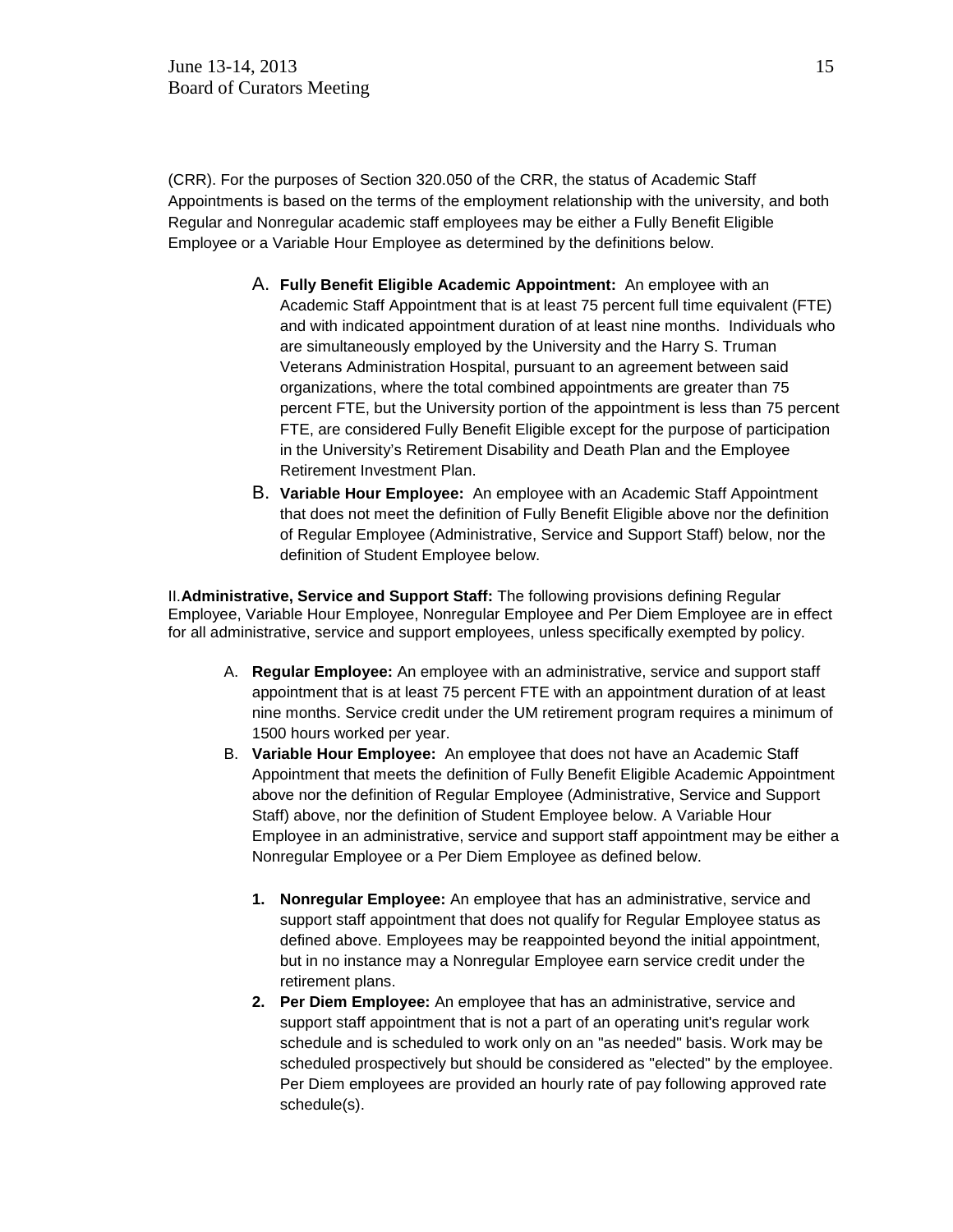III.**Student Employees:** An employee that is enrolled as a student at the University of Missouri and whose primary association with the university is related to the pursuit of an academic program. Because academic pursuit is the primary purpose of the student role, Student Employees should not be scheduled to work more than an average of 28 hours per week across all concurrent university jobs during the measurement period<sup>1</sup> and should be in a student title as described in HR-204 Student Position Titles.

IV. The President is hereby authorized, subject to approval of the language by the General Counsel, to modify the language of benefit plan documents, as necessary to make them consistent with the above revisions of Section 320.050.

<sup>1</sup> Measurement and Stability Periods are designated by the University in accordance with Section 4980H of the Internal Revenue Code and the regulations thereunder.

## **Collected Rules and Regulations Chapter 500: Benefit Progam Plans**

## **Collected Rules and Regulations 500.010, 510.010, 540.010 and 550.010**

Draft Language for Collected Rules and Regulations 500.010 Medical Benefits Plan, 510.010 Dental Benefits Plan, 540.010 Long Term Disability Plan, and 550.010 Flexible Benefits Plan

*Below is draft language that will form the basis for changes to the Medical Plan, Dental Plan, Vision Plan, Dependent Life Insurance Plan, and Accidental Death and Dismemberment Plan in 2014.* 

*Eligibility for Sponsored Adult Dependents will be added to the Medical Plan, Dental Plan, Vision Plan, Dependent Life Insurance Plan, and Accidental Death and Dismemberment Plan in 2014. The requirements for coverage as a Sponsored Adult Dependent (below) are in final form.* 

*The remaining eligibility changes outlined below will apply only to the Medical Plan in 2014. The changes are designed to comply with the "Shared Responsibility" (or "Pay or Play") provisions under the Patient Protection and Affordable Care Act. The eligibility changes below will have to be further modified before 2014 to comply with the Shared Responsibility final regulations that will be issued in the near future (at this time, only proposed regulations have been issued).*

### **B. DEFINITIONS**

For purposes of this Plan, the following words and phrases, whether or not capitalized, shall have the respective meaning herein provided, unless different meanings are plainly indicated by the context.

### **24. Dependent**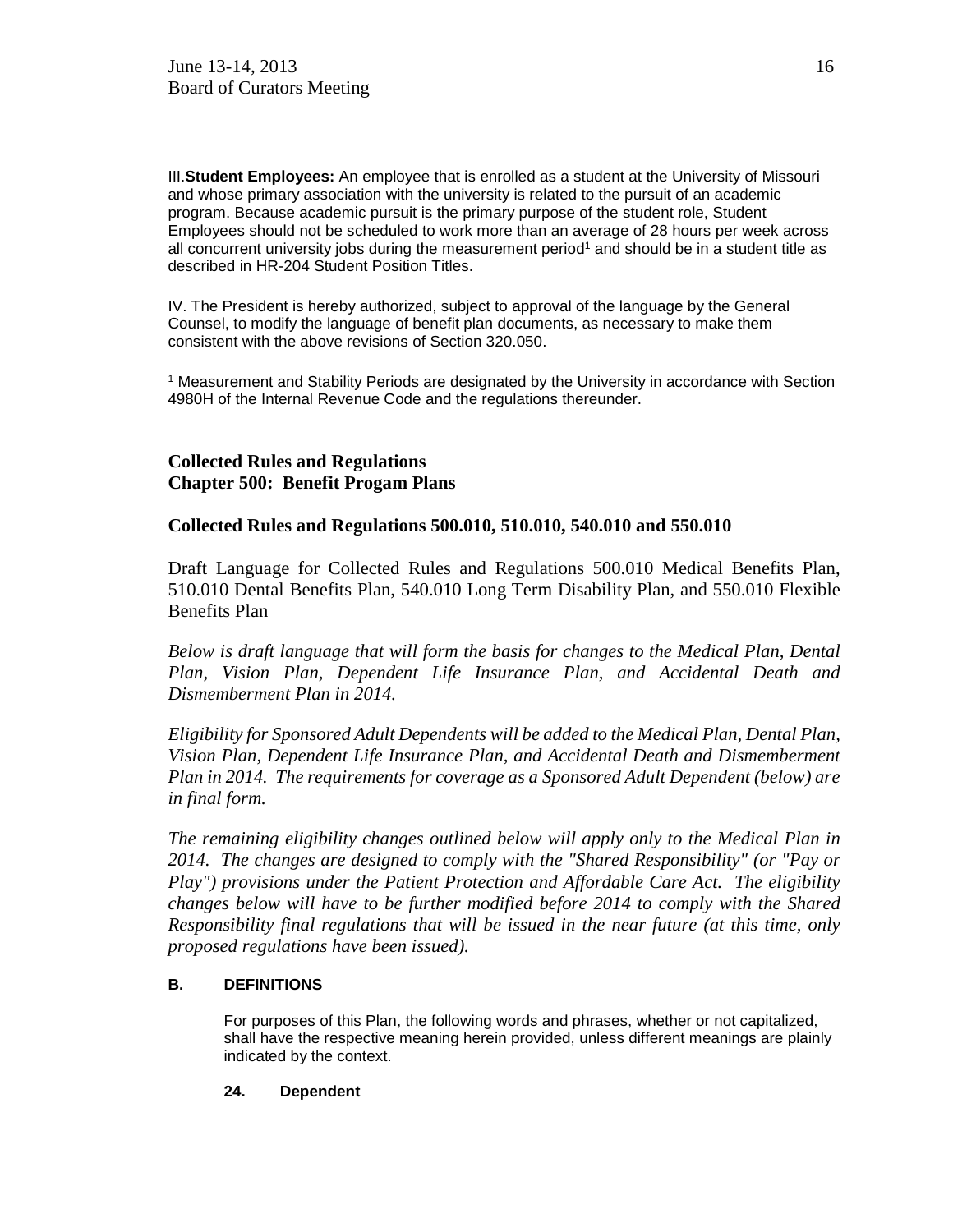Dependent means the following persons:

- a. the Spouse of an Employee or Retired Employee;
- b. each Child of an Employee or Retired Employee through the day before such Child reaches 26 years of age;
- c. each unmarried Child of an Employee or Retired Employee who is mentally or physically incapable of earning a living due to such disability existing at the time such Child reached the maximum age provided in b. above, who is receiving Principal Support from and has the same principal place of abode as the Employee, Retired Employee, or Retired Employee's Spouse. Application for continuation of Dependent status for such a Child must be made with the Plan Administrator thirty-one days prior to the Child's attaining such maximum age. The Plan Administrator has the right to require proof of the continuation of such disability upon attainment of such age as often as deemed necessary by the Plan Administrator. If the Employee or Retired Employee fails to submit such proof, coverage shall be discontinued thirty-one days after the Plan Administrator requested such proof.

This definition shall be effective January 1, 1994 and shall not be construed to eliminate the eligibility of any Dependent covered by the Plan as of December 31, 1993.

Only those individuals who satisfy the definition of a Dependent of a Retired Employee, as described herein, as of the day next preceding retirement, will be eligible as a Dependent of a Retired Employee.

Only those individuals who satisfy the definition of a Dependent of an Employee described herein as of the day next preceding total and permanent disability, will be eligible as a Dependent of a totally and permanently disabled Employee;

d. the Sponsored Adult Dependent of an Employee or Retired Employee, so long as the Employee or Retired Employee does not have a Spouse.

#### **29. Employee**

Employee means:

a. a fully benefit eligible academic appointment, meaning an employee on "academic staff appointment" (as defined in University Collected Rules and Regulations (CRR) 310.020), who is expected to work at least seventy-five (75) percent full-time equivalence and has an indicated appointment duration of at least nine months (for the purpose of this paragraph any individual who is simultaneously employed by the University and the Harry S. Truman Veterans Administration Hospital pursuant to an agreement between said organizations, and whose joint appointments, combined, otherwise meet the requirements of this paragraph, shall be considered an Employee); or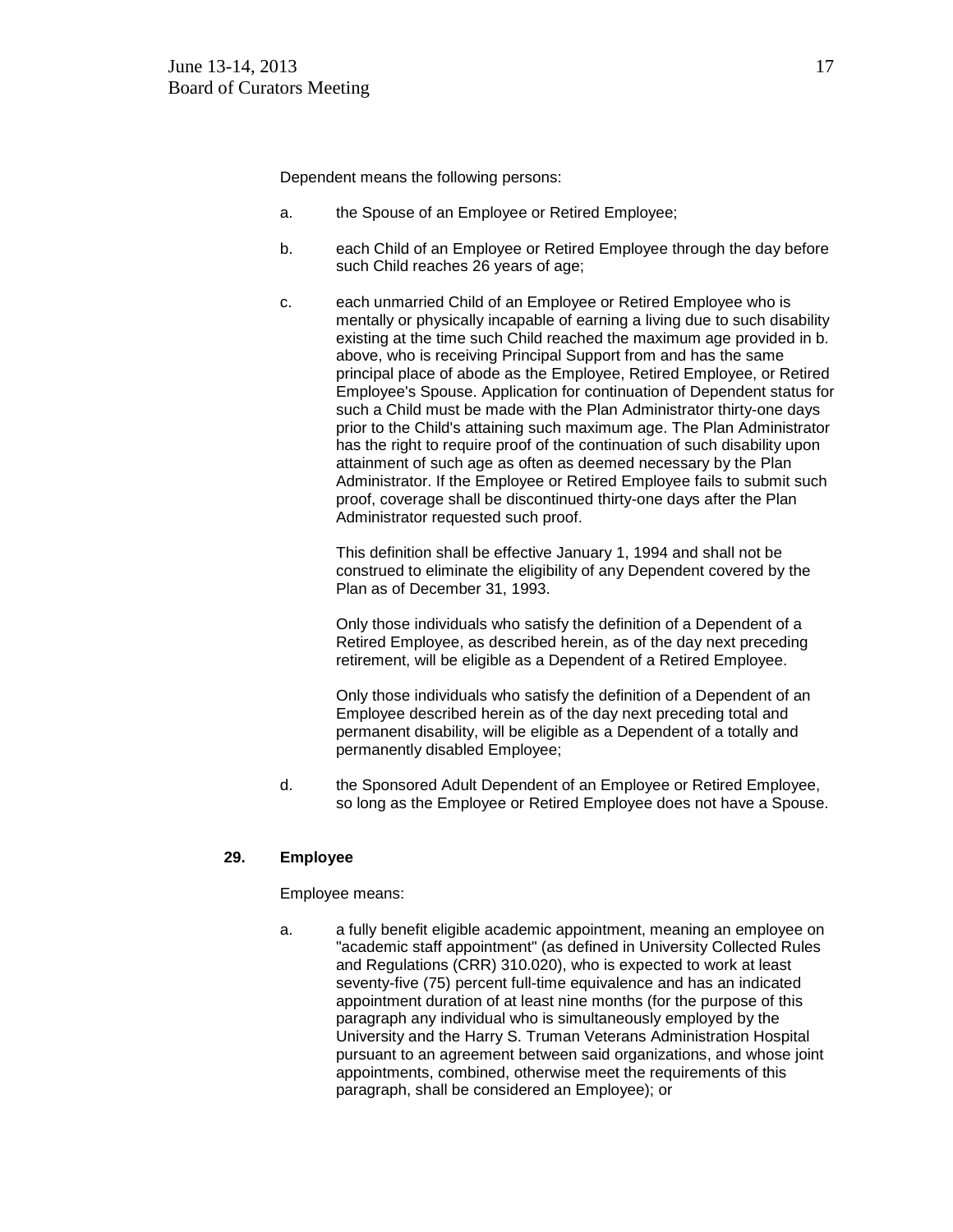- b. an administrative, service and support employee classified as a "regular employee" (as defined in CRR 320.050), meaning an administrative, service and support employee who is expected to work at least seventyfive (75) percent full-time equivalence and has an indicated appointment duration of at least nine months; or
- c. a variable hour employee who has been determined to have worked thirty (30) hours or more on average per week during the University's designated "measurement period" (as defined in Section 4980H of the Code and the regulations issued thereunder). A variable hour employee includes:
	- 1) an employee on "academic staff appointment" (as defined in CRR 310.020) whose appointment does not qualify for fully benefit eligible academic appointment status under Section 500.010.B.29.a above; or
	- 2) an administrative, service and support employee who is either: (a) a "nonregular employee" (as defined in CRR 320.050), meaning an individual whose appointment does not qualify for "regular employee" status (as defined in CRR 320.050), or (b) a "per diem employee" (as defined in CRR 320.050), meaning an individual whose appointment is not a part of an operating unit's regular work schedule, who is scheduled to work only on an "as needed" basis, and who is provided an hourly rate of pay following approved rate schedule(s); or
	- 3) a student employee, meaning an individual enrolled as a student at the University of Missouri whose primary association with the University is related to the pursuit of an academic program; or
- d. an individual who, while covered as an Employee under Section 500.010.B.29.a. through b. above, became totally and permanently disabled in accordance with the University of Missouri's Long Term Disability Plan and is entitled to continued service credit as a disabled Employee under the University of Missouri's Retirement, Disability and Death Benefit Plan.

### **73. Retired Employee or Retiree**

Retired Employee or Retiree means any individual who terminates coverage under this Plan as an Employee and on the date following such termination of coverage is eligible for early retirement, normal retirement, or disability retirement benefits under the terms and provisions of the University of Missouri Retirement, Disability and Death Benefit Plan. A Retired Employee shall also mean a Surviving Spouse.

In the event that a Retired Employee is rehired by the University and such Retired Employee is eligible for coverage as an Employee under Section 500.010.B.29.a., b., or c., such Retired Employee will cease to be eligible as a Retired Employee under this Plan during the period in which the individual is eligible for coverage as an Employee.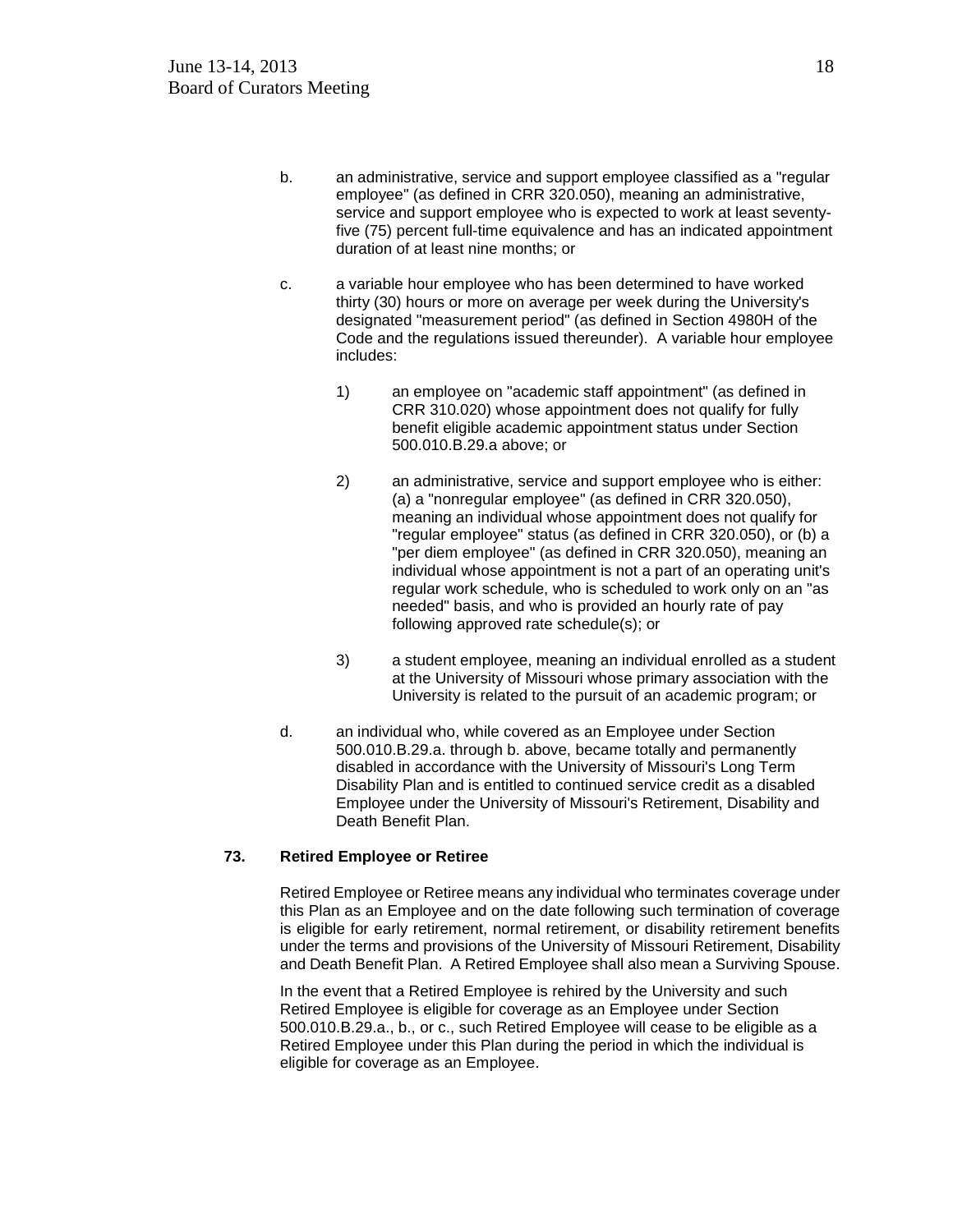### **77. Sponsored Adult Dependent**

Sponsored Adult Dependent means an adult person who meets all of the following criteria:

- a. Has had the same principal residence as the Employee or Retired Employee for at least 12 months, and continues to have the same principal residence as the Employee or Retired Employee, disregarding temporary absences due to special circumstances including illness, education, business, vacation or military service;
- b. Is 18 years of age or older;
- c. Is not currently married to another person under either statutory or common law;
- d. Is not related to the Employee or Retired Employee by blood or a degree of closeness that would prohibit marriage in the law of the state in which the Employee or Retired Employee resides; and
- e. Is not eligible for Medicare.

### **C. ELIGIBILITY AND PARTICIPATION**

#### **1. Employee Eligibility**

Employees other than Employees under Section 500.010.B.29.c. are eligible to participate in this Plan on the first day they are employed. Employees under Section 500.010.B.29.c. are eligible to participate in this Plan during a designated "stability period" (as defined in Section 4980H of the Code and the regulations issued thereunder) immediately following a designated "measurement period" (as defined in Section 4980H of the Code and the regulations issued thereunder) during which such Employee worked thirty (30) hours or more on average per week. Any person who is not an Employee under Section 500.010.B.29., but who subsequently becomes an Employee (other than Employees under Section 500.010.B.29.c.), shall be eligible to participate in this Plan on the effective date of such change of designation.

An Employee may become covered in the Plan by making written application for such coverage on forms prescribed by the University for that purpose, and by making the required Contribution for such coverage.

#### **2. Employee Participation**

An Employee becomes a Participant in the Plan on:

- a. the date the Employee becomes eligible to participate, provided the Employee is eligible to participate on the first day of the year and makes written application during the enrollment period prior to the first day of the year,
- b. the Employee's date of hire, if written application is made within 30 days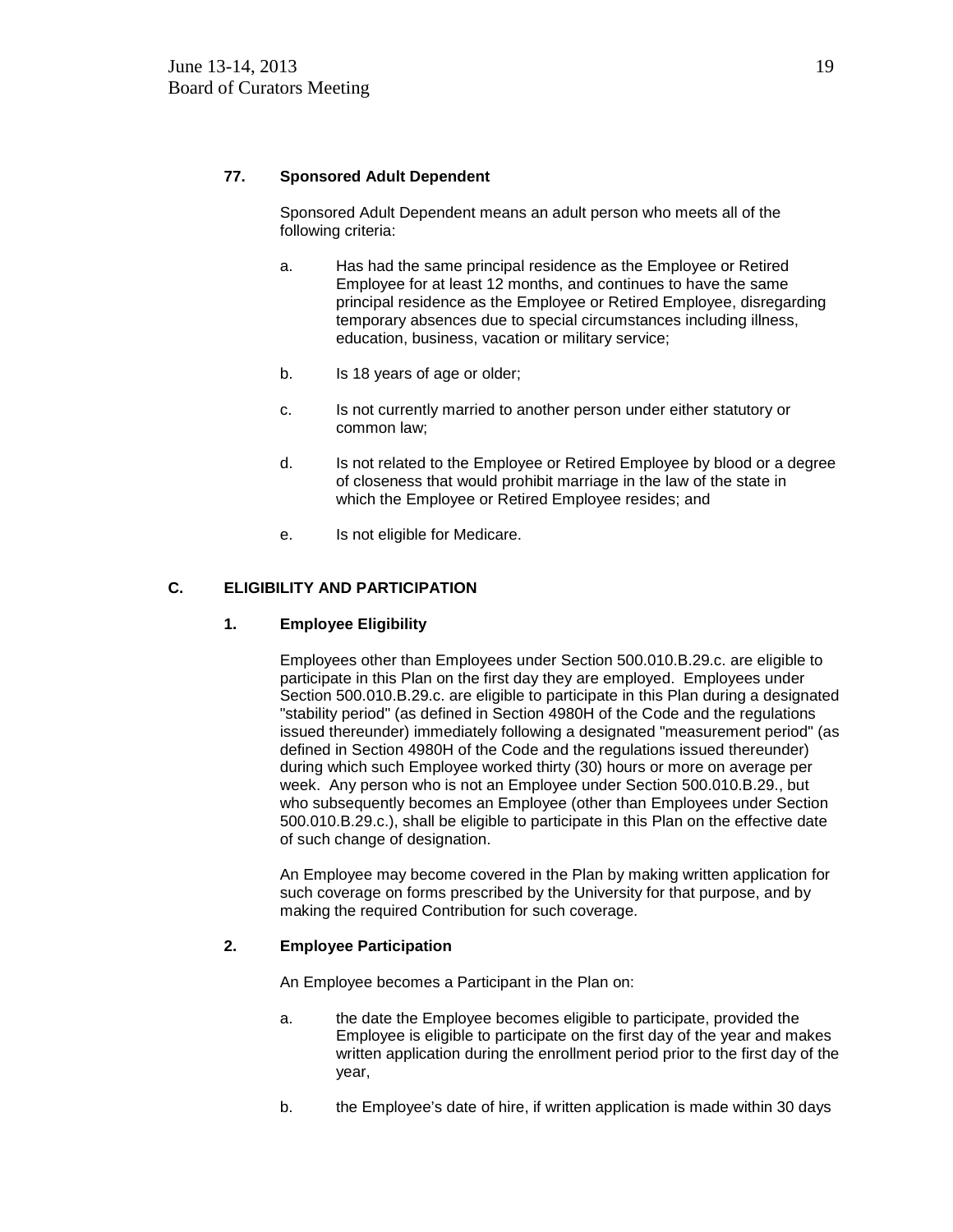after the Employee's date of hire. The special rule for newly hired Employees does not apply to terminated Employees who are rehired within 30 days after terminating employment, or Employees returning from an unpaid leave of absence of less than 30 days $\tau_{1}$ .

c. the first of the month coincident with or next following the date the Employee becomes eligible to participate and makes written application to participate, provided such Employee makes written application within thirty-one days of the date on which the Employee becomes eligible and not more than thirty-one days of return to Active Employment if the Employee was not Actively at Work on the date of eligibility.

In the case of an Employee who is not Actively at Work due to a Health Factor on the date the Employee would otherwise become a Participant, the date the Employee becomes a Participant will be determined without regard to the fact that the Employee was not Actively at Work.

- d. for Employees under Section 500.010.B.29.c., the first day of the designated "stability period" (as defined in Section 4980H of the Code and the regulations issued thereunder), if the Employee makes written application during the designated "administrative period" (as defined in Section 4980H of the Code and the regulations issued thereunder) immediately preceding the applicable designated "stability period" (as defined in Section 4980H of the Code and the regulations issued thereunder).
- e. In no event shall an Employee become a Participant prior to the beginning date of employment with the University.

#### **3. Retired Employee Eligibility and Participation**

A Retired Employee is eligible to participate in this Plan as a Retired Employee immediately upon becoming a Retired Employee. A Retired Employee is eligible to participate in the Plan as long as the Retired Employee is entitled to receive benefits under the University of Missouri Retirement, Disability and Death Benefit Plan or would be entitled to receive such benefits had the Retired Employee not elected to participate in a federal or state government retirement program. In the event that a Retired Employee is rehired by the University and such Retired Employee is eligible for coverage as an Employee under Section 500.010.B.29.a., b., or c., such Retired Employee will cease to be eligible as a Retired Employee under this Plan during the period in which the individual is eligible for coverage as an Employee.

A Retired Employee becomes a Participant in the Plan as a Retired Employee on the first of the month following the Retired Employee's retirement date, provided the Retired Employee makes written application to participate as a Retired Employee within 30 days following the Retired Employee's retirement date. Should a Retired Employee terminate coverage, that Retired Employee is no longer eligible to be a Participant.

A Retired Employee will be allowed but will not be required, to suspend coverage under the Plan for the period that such Retiree is enrolled under another non-University health care plan (excluding Medicare and Medicaid), the provisions of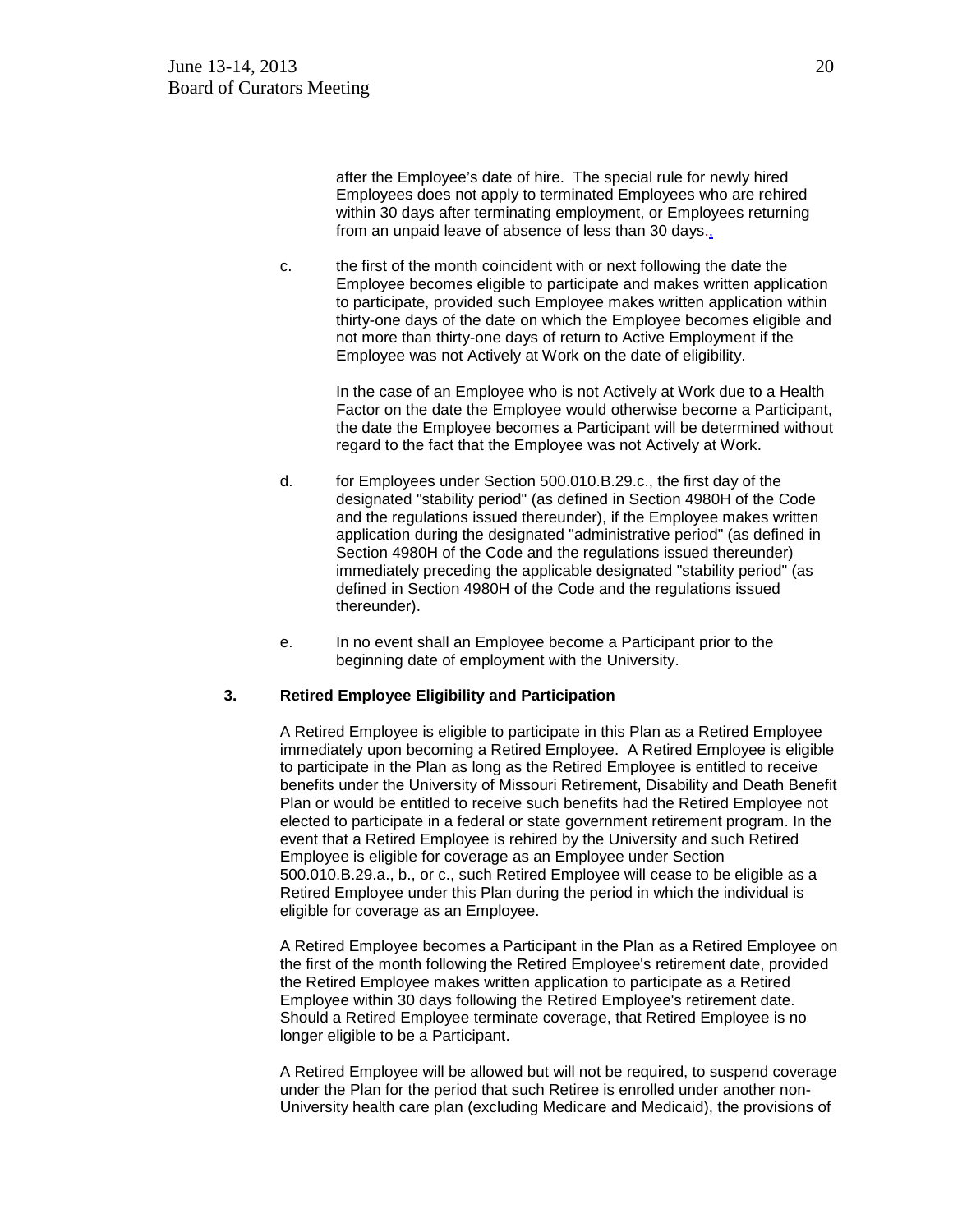which require payment of a deductible no greater than \$1,500 and payment of co-insurance no greater than 20%. A Retired Employee who elects to suspend coverage under this provision will be allowed to resume coverage under this Plan on the first day of a subsequent calendar year provided:

- a. coverage under said health care program has been maintained for the entire period that coverage was suspended under the Plan; and
- b. application to resume coverage under the Plan is received by the University of Missouri Faculty & Staff Benefits Office no later than December 1 of the year preceding the calendar year in which coverage is to resume.

A Participant or Dependent in the RHP or RHPnRx will be automatically enrolled in the Medicare PDP offered by the Provider Network Service Contractor chosen by the University of Missouri when he or she:

- 1) Is eligible for and enrolled in Medicare Part A; or
- 2) Is enrolled in Medicare Part B; and
- 3) Lives in the PDP network service area, which includes the United States and Puerto Rico.

A Retired Employee or their Dependent may opt-out of Prescription Drug Coverage through the RHP (and participate in the RHPnRx). If a Participant or Dependent opts-out of Prescription Drug Coverage, they may not re-enroll in that coverage. In addition, if a Participant opts-out of Prescription Drug Coverage, any Dependent enrolled on his or her RHP will also be dis-enrolled, and may not re-enroll in that coverage.

For detailed information about the prescription drug benefits provided by the Program's Medicare Prescription Drug Plan, Participants and Dependents should refer to the separate Evidence of Coverage booklet from the Provider Network Service Contractor, which by this reference is wholly incorporated with and forms a part of this Plan Document. If there is a discrepancy between the provisions of this Plan Document and the Evidence of Coverage or other booklets furnished by the Medicare Prescription Drug Plan, the actual provisions of the Evidence of Coverage, insurance policy, or certificates of insurance shall prevail as long as they are consistent with the Medicare program.

#### **4. Dependent Eligibility**

A Dependent of an Employee is eligible to participate in the Plan on the later of:

- a. the date such Employee becomes a Participant; or
- b. the date the person becomes a Dependent of a participating Employee.

The surviving Dependents of an Employee who were covered on December 31, 1969, under the policy of group insurance superseded by this Plan shall be eligible to participate in this Plan.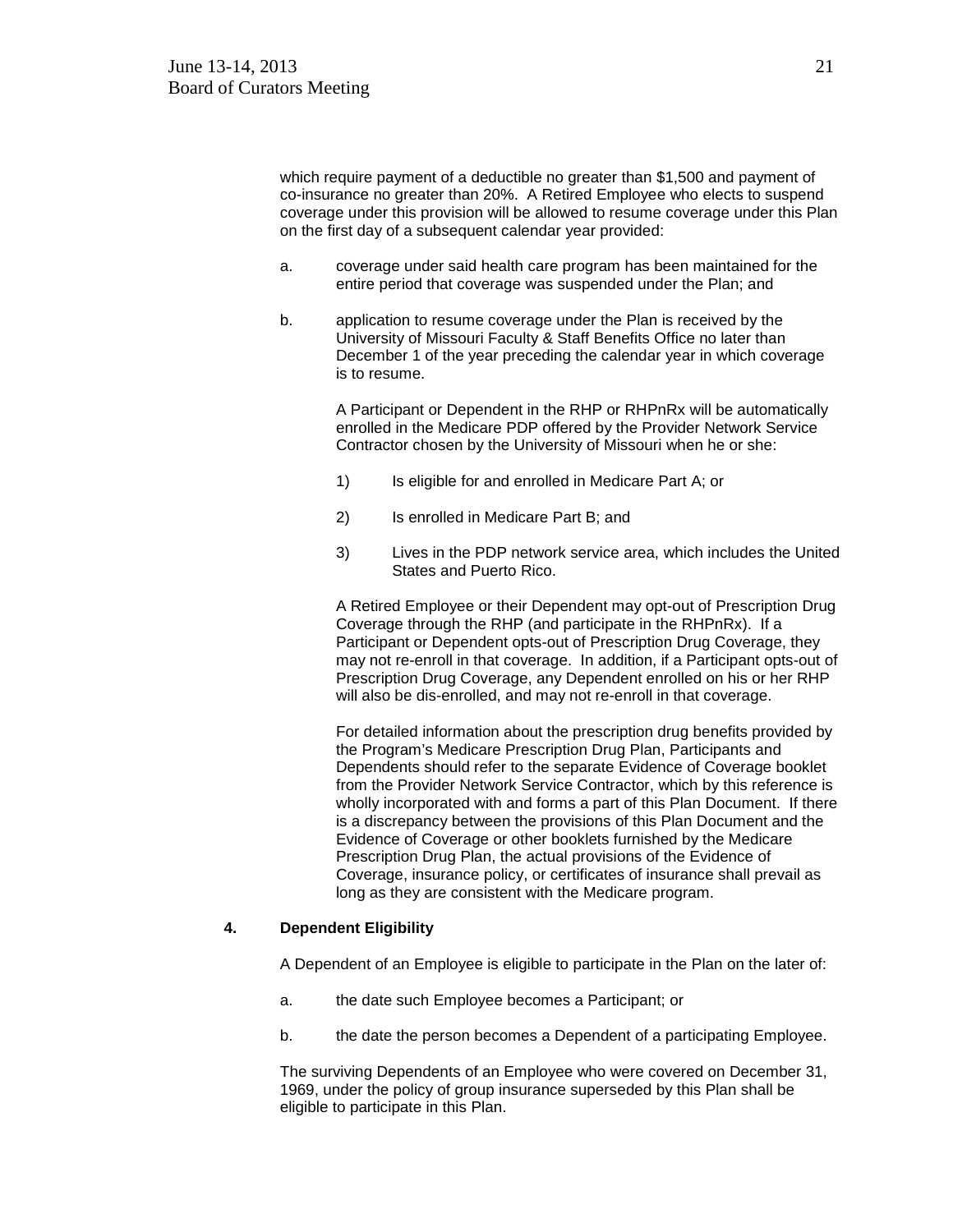The Surviving Spouse of an Employee who dies on or after January 1, 1970, and who has completed five years or more of creditable service, as defined under the University of Missouri Retirement, Disability and Death Benefit Plan, is eligible to participate, if such Spouse had been married to the Employee for one year or more (and, in addition, in the case of a Retired Employee who dies after retirement, if the Spouse was married to the Retired Employee on the day next preceding retirement), provided the Spouse was a Participant on the date of death. The Retired Employee's Dependent Children may participate, provided the Spouse makes written application for coverage for self and for such Dependent Children within thirty-one days after the date of the Employee's or Retired Employee's death.

In those cases where a Surviving Spouse who is entitled to Benefits remarries a Retired Employee, the Surviving Spouse may forfeit all entitlement to Benefits under the Plan resulting from the previous marriage, and shall immediately be entitled to Benefits based on the Benefits which the Retired Employee in the remarriage was entitled to receive under the Plan.

If the Spouse does not survive the Employee or Retired Employee, none of the Dependent Children shall be eligible to participate after the Employee's or Retired Employee's death.

The estate of the deceased Employee or Retired Employee shall have no interest in any Benefits payable with respect to any charges incurred by a Dependent after the death of the Employee or Retired Employee.

#### **5. Dependent Participation**

- a. A Dependent becomes a Participant as follows:
	- 1) on the same date that the Employee becomes a Participant, provided the Employee makes written application for such Dependent on or prior to the date the Employee became eligible to participate; or
	- 2) on the first of the month coincident with or next following the date that the Employee makes written application, or the date such Employee becomes a Participant, whichever is later, provided such Employee makes such written application for such Dependent within thirty-one days of the date on which the Dependent becomes eligible and not more than thirty-one days of the date of the Employee's return to work if the Employee is not Actively at Work.
- b. An Employee may have Dependents participate hereunder only by making written application for such coverage on forms prescribed by the University for that purpose, and by making the required contribution.
- c. Even though an Employee has Dependent Coverage, the Employee shall make written application to cover any additional Dependents. An Employee shall make specific written application to cover each such additional Dependent for whom the Employee wishes to provide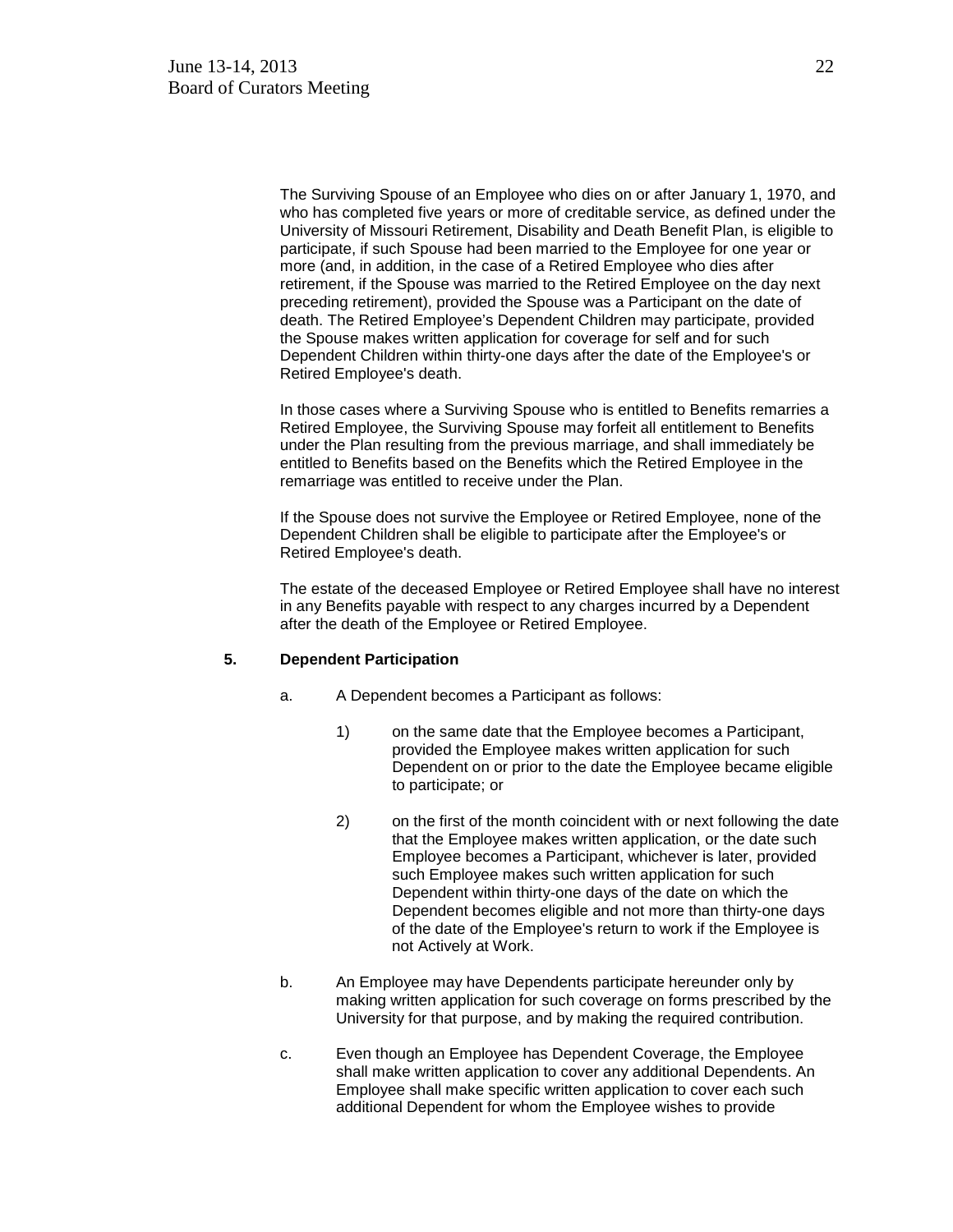Dependent Coverage hereunder. Coverage will be provided only for those Dependents for whom the Employee has made such specific written application.

- d. Unless the Employee is eligible for the "special enrollment period" described in Section 500.010.C.9., an Employee who makes written application to cover a Dependent more than thirty-one days after the date the Dependent becomes eligible for coverage, and an Employee who reapplies for coverage after the coverage of Dependents has automatically ceased because of failure to make the required contribution, will be eligible to elect coverage during the next subsequent enrollment period or in accordance with Sections 500.010.C.5.a. or 500.010.C.10.
- e. Each Dependent who was covered under the policy of group insurance (or plan) superseded by this Plan on December 31, 1969, and who is eligible on January 1, 1970, shall continue to participate on and after January 1, 1970, subject to the terms and conditions of this Plan.
- f. Each Dependent who was covered under the group insurance superseded by this Plan on June 30, 1990, and who is eligible on July 1, 1990, shall continue to participate on or after July 1, 1990, subject to the terms and conditions of this Plan. If a Child or Children of an Employee are acquired while the Employee is participating but has no Dependent Coverage on Children, such Child or Children shall become Participants in accordance with Sections 500.010.C.5.a., 500.010.C.9. or 500.010.C.10.
- g. If both a husband and wife (or an Employee or Retired Employee and an individual who meets the criteria to be a Sponsored Adult Dependent under Section 500.010.B.77.) are participating as Employees or Retired Employees and one such individual ceases to participate by reason of a change in employment status, the other individual will become a Participant as a Dependent without any health requirement in accordance with Sections 500.010.C.5.a., 500.010.C.9. or 500.010.C.10.
- h. If both a husband and wife participate as Employees or Retired Employees and one has Children participating as Dependents, and if the Employee ceases to participate for any cause, the Children shall become Participants in accordance with Sections 500.010.C.5.a., 500.010.C.9. or 500.010.C.10.
- i. No Dependent Benefits shall be payable to an Employee or Retired Employee with respect to any Covered Charges if the Dependent is entitled to Employee or Retired Employee Benefits with respect to such Covered Charges by reason of having been covered for Benefits under this Plan as an Employee or Retired Employee.
- j. Except in the case of a Qualifying Family/Employment Status Change, an Employee may change his or her participation status with respect to Dependents only during the enrollment period designated by the University.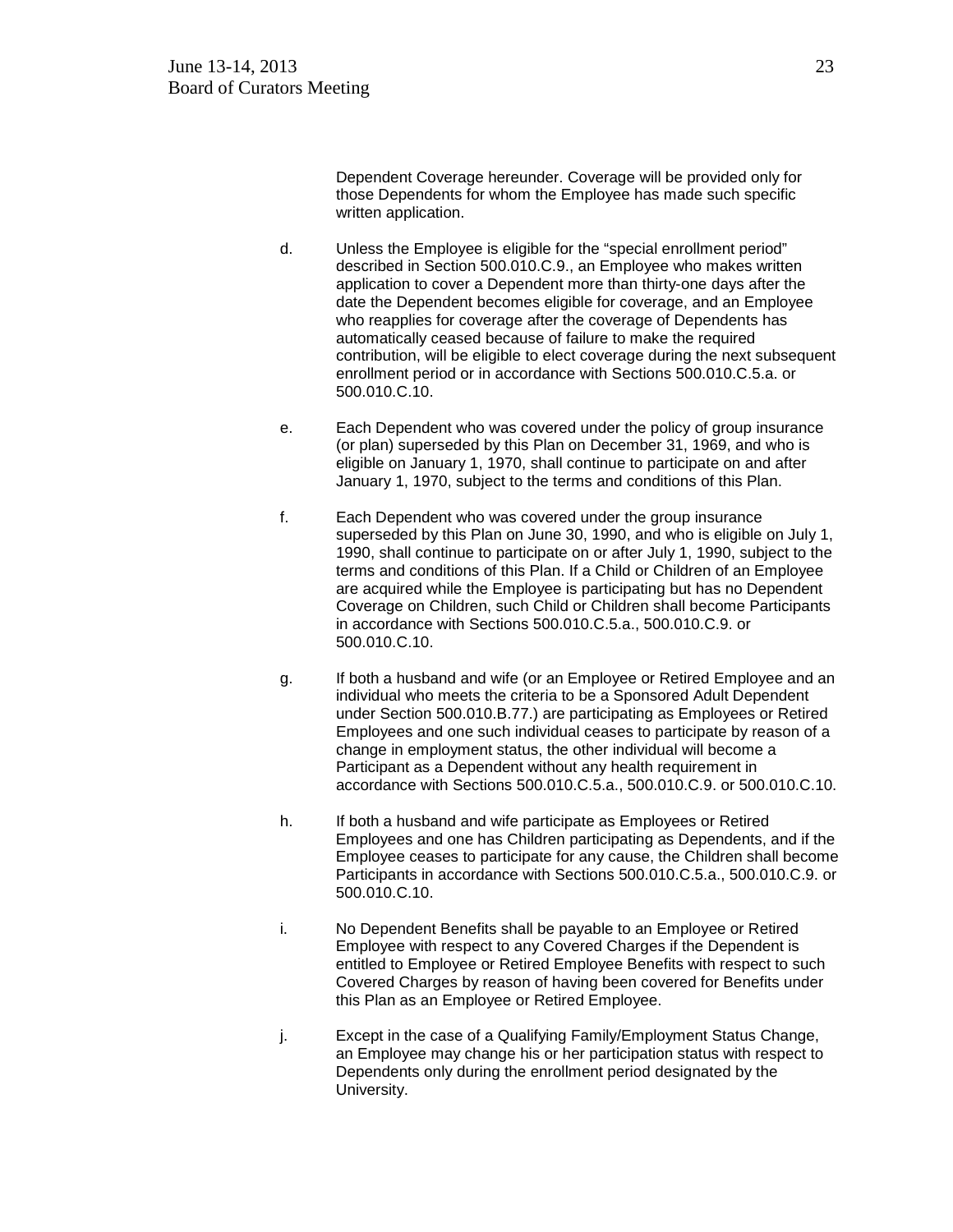Approval of Retirement Plan Actuarial Assumptions – presented by Vice President Rodriguez and Treasurer Richards (information and slides on file)

Curator Covington recused herself from this discussion.

After Committee discussion, it was recommended that the Board not adopt the Retirement Plan Actuarial Assumptions.

Upon presentment to the Board, it was recommended by Vice President Rodriguez, endorsed by President Wolfe, moved by Curator Bradley and seconded by Curator Phillips, that the following action be approved:

that the Retirement Plan Actuarial Assumptions for the University of Missouri's Retirement Plan be changed as recommended in the Report on Actuarial Valuation Assumptions Study Based on 2008-2012 Actuarial Experience, prepared by the Segal Company.

Roll call vote of Board of Curators:

Curator Bradley voted yes. Curator Covington recused herself. Curator Cupps voted no. Curator Downing voted no. Curator Goode voted yes. Curator Henrickson voted no. Curator Phillips voted yes. Curator Ponder voted no. Curator Steward voted yes.

The motion did not pass with four votes in favor and four votes opposing.

The public session of the Board of Curators meeting recessed at 5:42 P.M.

**University System Awards Reception, Dinner and Program (by Invitation)** 6:00 – 8:45 P.M. Thursday, June 13, 2013 Hosted by the Board of Curators and University of Missouri President Location: Great Room of the Reynolds Alumni Center, University of Missouri campus, Columbia, Missouri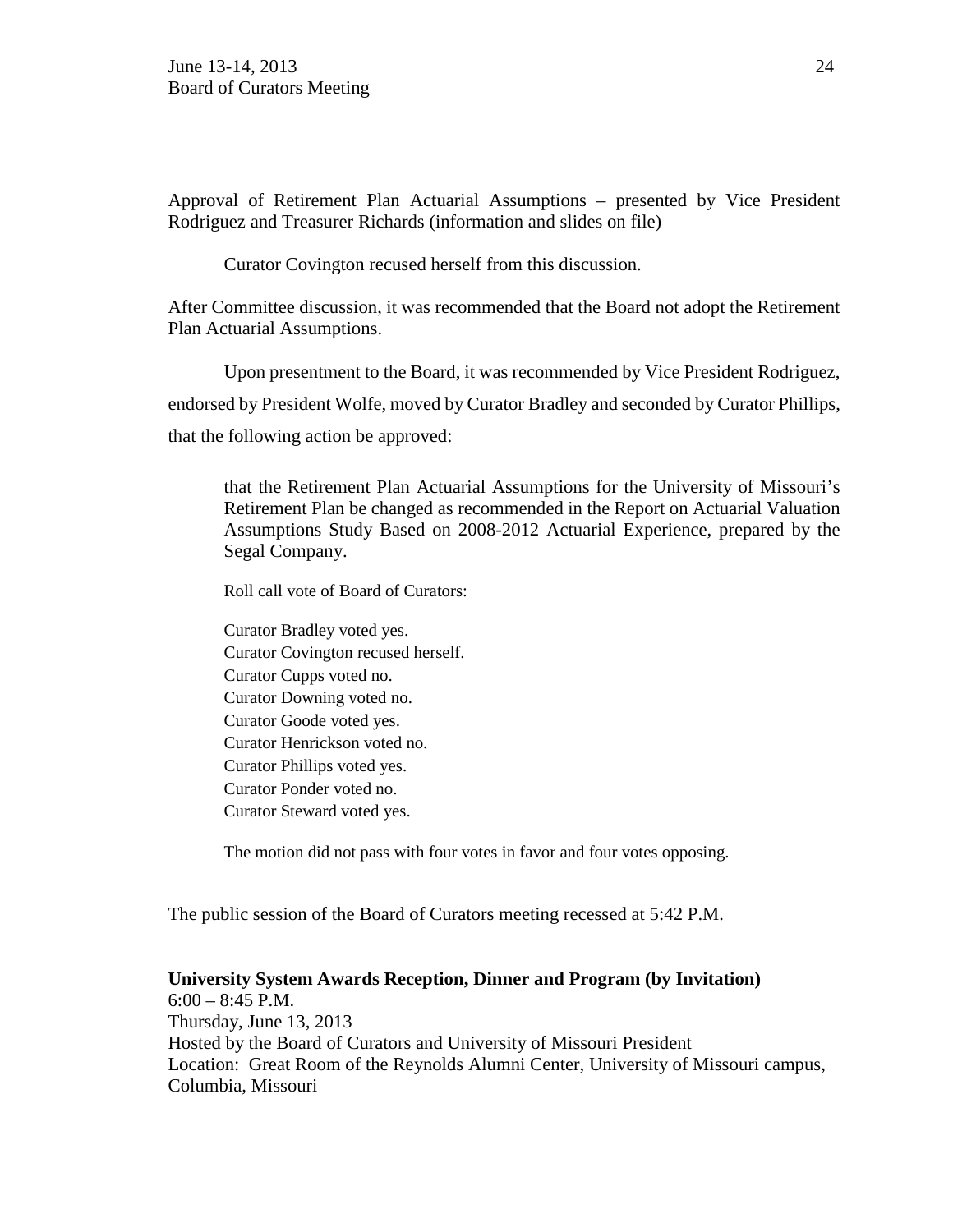System Honorees (program on file)

Thomas Jefferson Award – Steven Watts, University of Missouri – Columbia

Student Entrepreneur of the Year – Casey F. Burton, Missouri University of Science and Technology

C Brice Ratchford Memorial Fellowship Award – Jerry W. Valentine, University of Missouri – Columbia

President's Award for Community Engagement – Wouter T. Montfrooij, University of Missouri – Columbia

President's Award for Cross-Cultural Engagement – Rita M. Csapo-Sweet, University of Missouri, St. Louis

President's Award for Leadership – Michael B. Kruger, University of Missouri – Kansas **City** 

President's Award for Mentoring – Wayne Huebner, Missouri University of Science and Technology

President's Award for Service – Vicki L. Sauter, University of Missouri – St. Louis

President's Award for Early Career Excellence – Suzanna K. Long, Missouri University of Science and Technology

President's Award for Sustained Career Excellence – Bahram Mashhoon, University of Missouri – Columbia

President's Award for Innovative Teaching – Carl W. Hoagland, University of Missouri – St. Louis

President's Award for Economic Development – Marilyn J. Rantz, University of Missouri – Columbia

President's Award for Intercampus Collaboration – Debra A. Gayer (MU), Dawn L. Garzon (UMSL), Susann M. Farberman (UMSL), Diana B. King (UMKC) and Virginia R. Rahm (UMKC)

### **BOARD OF CURATORS MEETING – EXECUTIVE SESSION**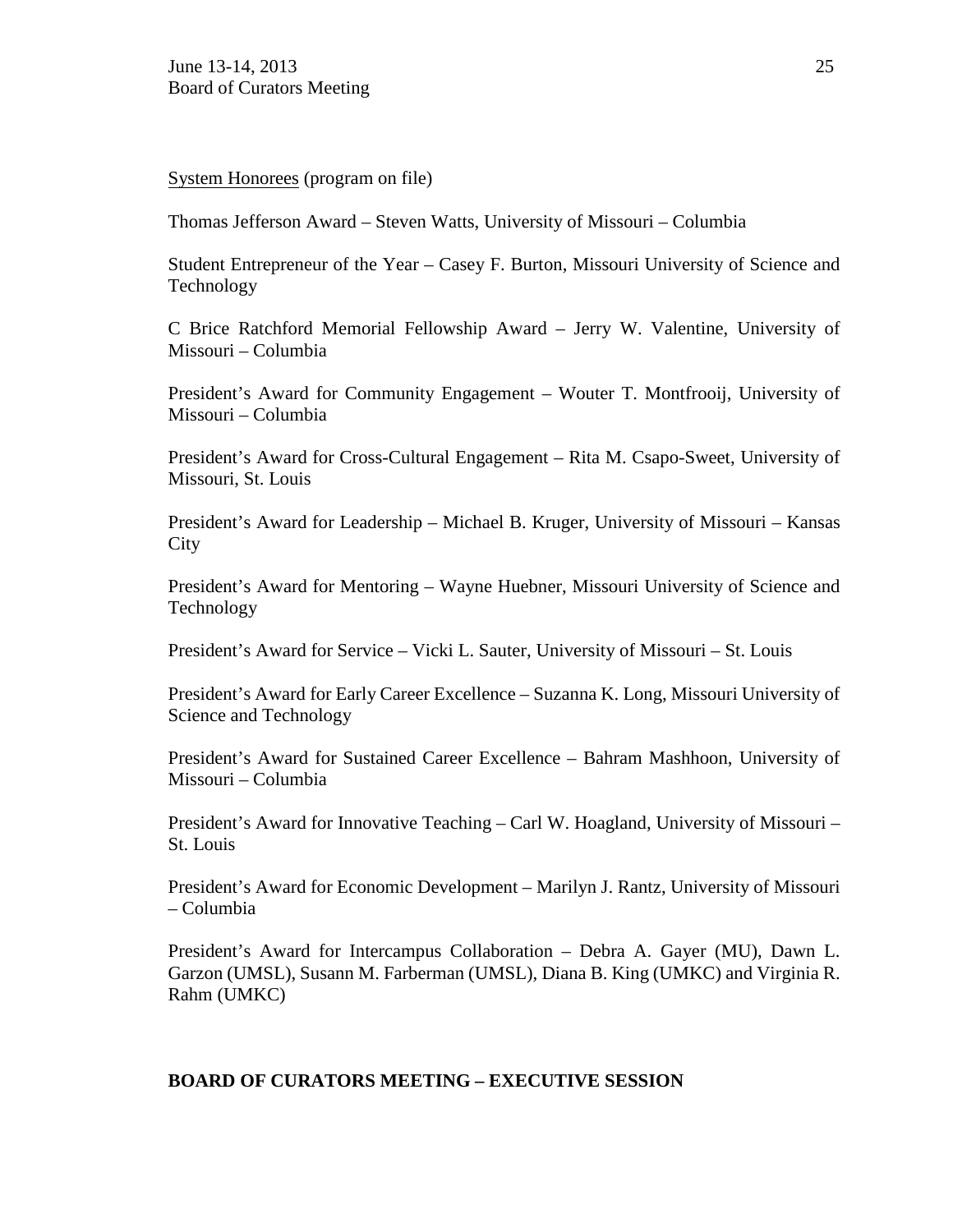A meeting of the University of Missouri Board of Curators was reconvened in executive session at 8:10 A.M., on Friday, June 14, 2013, in the Donrey Media Room 211 of the Reynolds Alumni Center on the University of Missouri campus, Columbia, Missouri, pursuant to public notice given of said meeting. Curator Wayne Goode, Chairman of the Board of Curators, presided over the meeting.

Present

The Honorable David R. Bradley The Honorable Ann K. Covington The Honorable Donald L. Cupps The Honorable Don M. Downing The Honorable Wayne Goode The Honorable Pamela Q. Henrickson The Honorable John R. Phillips The Honorable J. Michael Ponder The Honorable David L. Steward

Also Present Mr. Stephen J. Owens, General Counsel Ms. Cindy Harmon, Secretary of the Board of Curators Miss Amy G. Johnson, Student Representative to the Board of Curators

#### **Compensation and Human Resources Committee – Executive Session**

Annual Performance Review for President Timothy M. Wolfe – presented by Chairman Cupps

It was recommended by the Compensation and Human Resources Committee, moved by Curator Cupps and seconded by Curator Downing, that, based on the review of the performance of Timothy M. Wolfe as President for the period February 15, 2012 through February 14, 2013, the Board of Curators approve an increase to his base salary of 2% retroactive to February 15, 2013.

Roll call vote of the Board:

Curator Bradley voted yes. Curator Covington voted yes. Curator Cupps voted yes. Curator Downing voted yes. Curator Goode voted yes.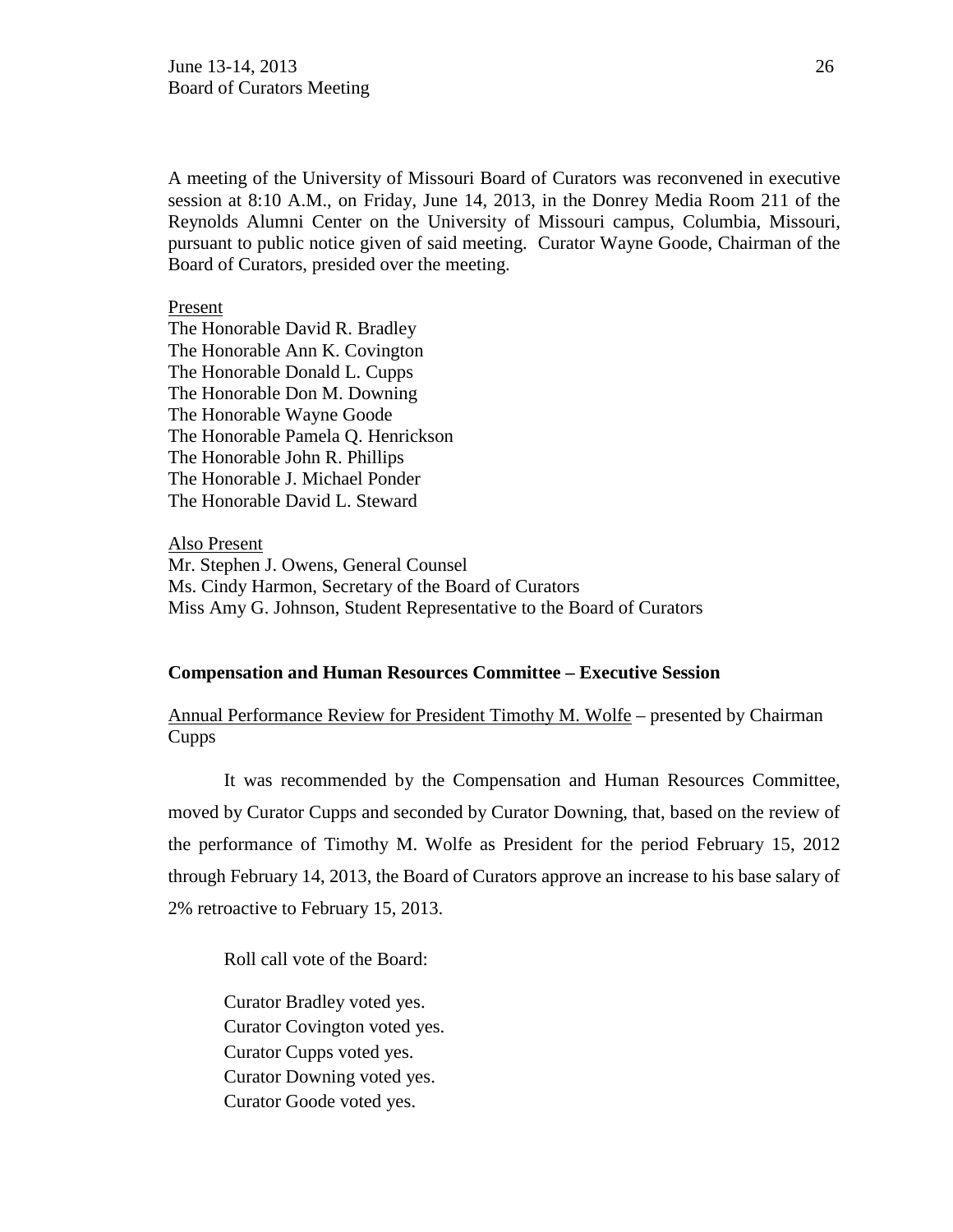Curator Henrickson voted yes. Curator Phillips voted yes. Curator Ponder voted yes. Curator Steward voted yes.

The motion carried.

## Amended Contract for Employment for President Timothy M. Wolfe (Housing) – presented by Chairman Cupps

It was recommended by the Compensation and Human Resources Committee, moved by Curator Cupps and seconded by Curator Bradley, that the Contract for Employment of Timothy M. Wolfe, President, be amended by striking Paragraph 9 of said contract, providing for the use by the President of Providence Point as a residence, and substituting in lieu thereof a provision providing the President with a monthly housing allowance in the amount of \$2,400, less applicable withholding; said amendment subject to the approval of General Counsel as to legal form.

Roll call vote of the Board:

Curator Bradley voted yes. Curator Covington voted yes. Curator Cupps voted yes. Curator Downing voted yes. Curator Goode voted yes. Curator Henrickson voted yes. Curator Phillips voted yes. Curator Ponder voted yes. Curator Steward voted yes.

The motion carried.

The Board of Curators executive session meeting recessed at 9:45 A.M. on Friday, June 14, 2013.

### **BOARD OF CURATORS MEETING – PUBLIC SESSION**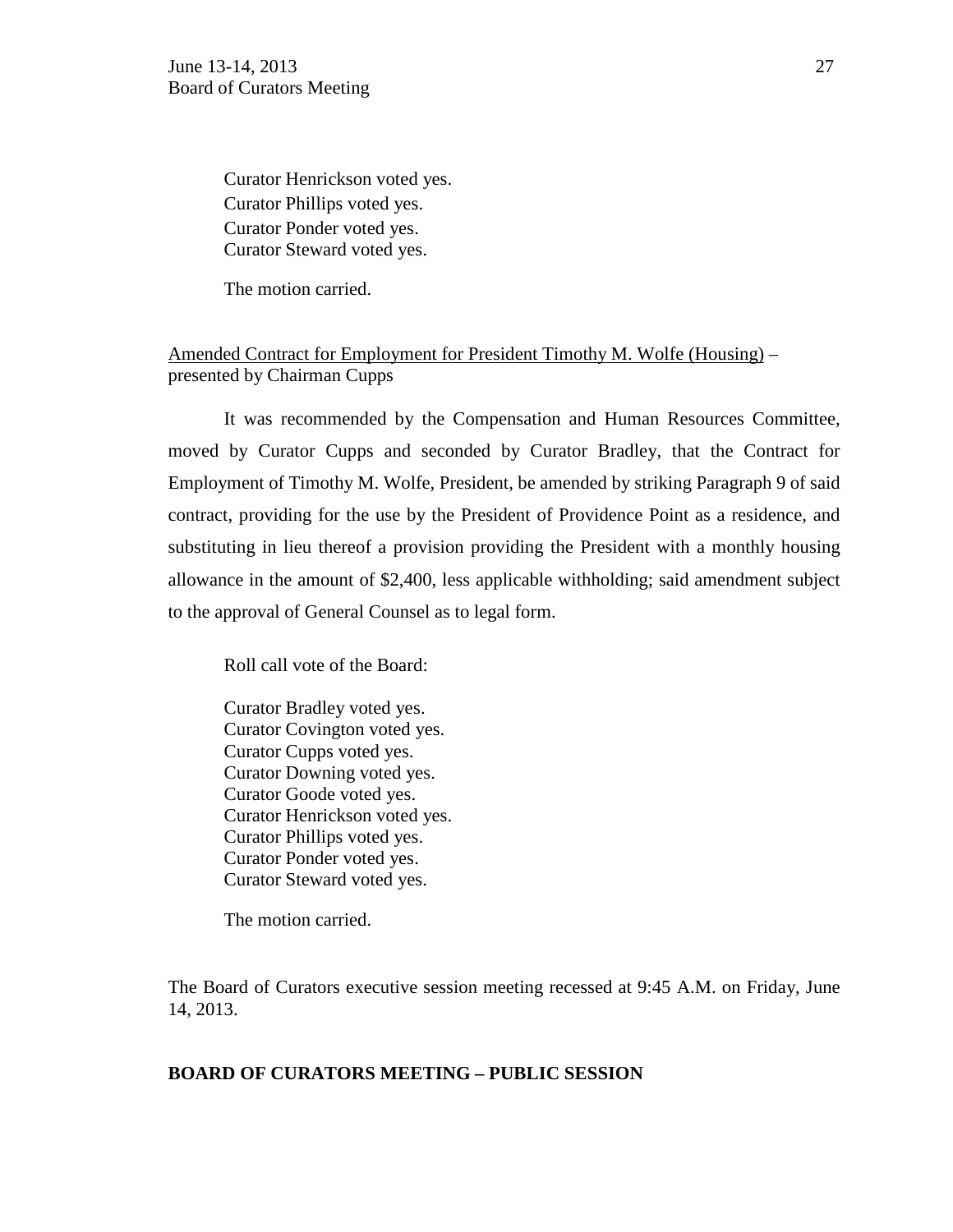A meeting of the University of Missouri Board of Curators reconvened in public session at 9:50 A.M., on Friday, June 14, 2013, in Columns Room C, D & E of the Reynolds Alumni Center on the University of Missouri campus, Columbia, Missouri, pursuant to public notice given of said meeting. Curator Wayne Goode, Chairman of the Board of Curators, presided over the meeting.

### Present

The Honorable David R. Bradley The Honorable Ann K. Covington The Honorable Donald L. Cupps The Honorable Don M. Downing The Honorable Wayne Goode The Honorable Pamela Q. Henrickson The Honorable John R. Phillips The Honorable J. Michael Ponder The Honorable David L. Steward

### Also Present

Mr. Timothy M. Wolfe, President Mr. Stephen J. Owens, General Counsel Ms. Cindy Harmon, Secretary of the Board of Curators Miss Amy G. Johnson, Student Representative to the Board of Curators Dr. Gary Allen, Vice President for Information Technology Dr. Brady J. Deaton, Chancellor, University of Missouri Dr. Thomas F. George, Chancellor for University of Missouri – St. Louis Dr. Steven Graham, Senior Associate Vice President for Academic Affairs Mr. Stephen C. Knorr, Vice President for University Relations Ms. Natalie "Nikki" Krawitz, Vice President for Finance and Administration Mr. Leo E. Morton, Chancellor of University of Missouri – Kansas City Dr. Michael F. Nichols, Vice President for Research and Economic Development Dr. Betsy Rodriguez, Vice President for Human Resources Dr. Cheryl B. Schrader, Chancellor for Missouri University of Science and Technology Dr. Robert W. Schwartz, Chief of Staff Mr. John Fougere, Chief Communications Officer, UM System Media representatives

### **Academic, Student and External Affairs Committee**

Chairman Steward provided time for discussion of committee business.

#### Information

1. University Relations Report (information on file)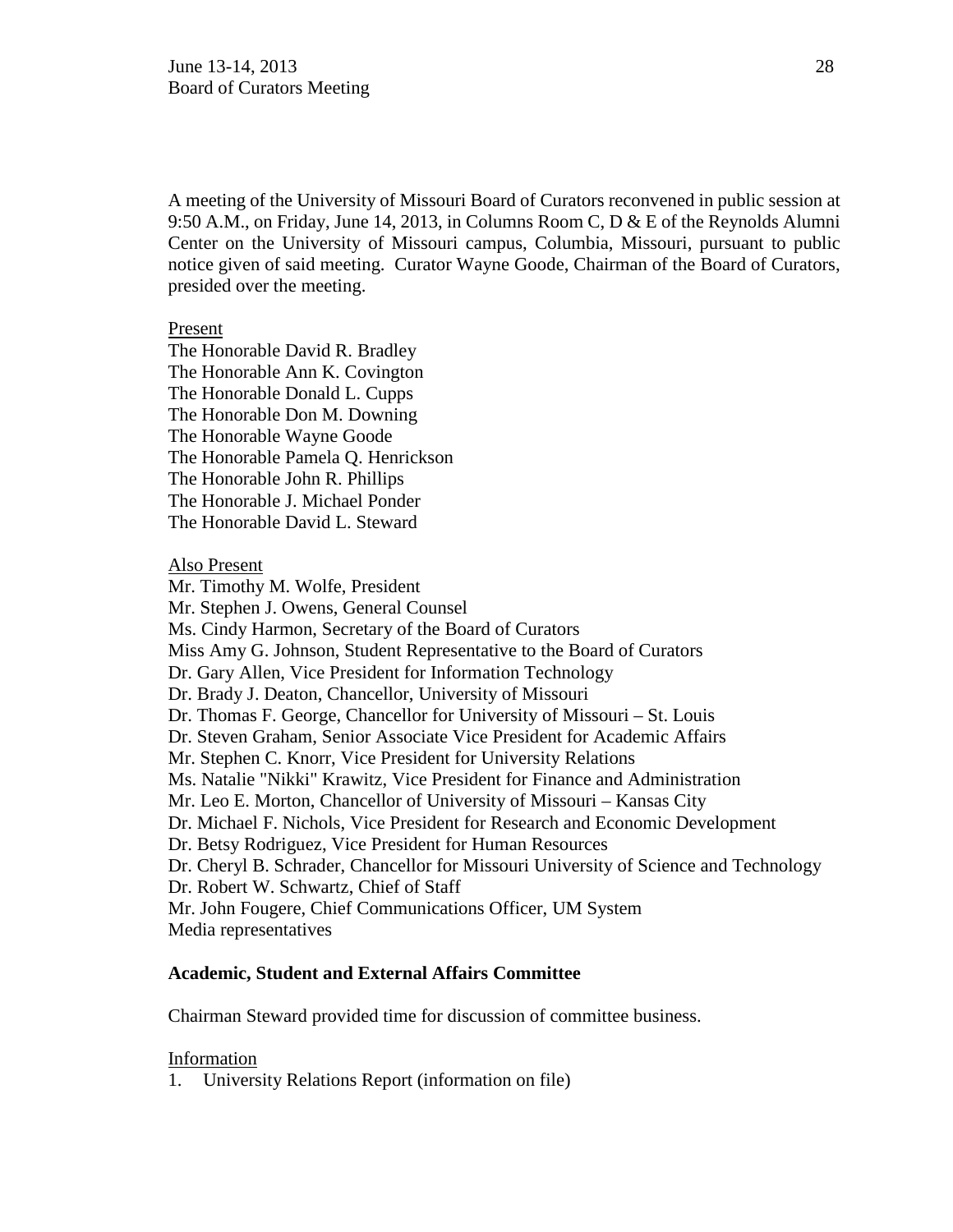Action

- 1. Naming Opportunity, Missouri S&T
- 2. Naming Opportunity, MU

Naming Opportunity, Missouri  $S&T$  – presented by Vice President Graham and Chancellor Schrader

It was recommended by Chancellor Cheryl B. Schrader, endorsed by President Tim M. Wolfe, recommended by the Academic, Student and External Affairs Committee, moved by Curator Steward and seconded by Curator Covington, that the following action be approved:

that the Missouri University of Science and Technology Steel Manufacturing Research Center be named the "Kent D. Peaslee Steel Manufacturing Research Center."

Roll call vote of Board: Curator Bradley voted yes. Curator Covington voted yes. Curator Cupps voted yes. Curator Downing voted yes. Curator Goode voted yes. Curator Henrickson voted yes. Curator Phillips voted yes. Curator Ponder voted yes. Curator Steward voted yes.

The motion carried.

Naming Opportunity, MU – presented by Vice President Graham and President Wolfe

President Wolfe was pleased to announce that upon Chancellor Brady Deaton's retirement on November 15, 2013, he would continue an affiliation with the University of Missouri as head of a new Institute – the Brady and Anne Deaton Institute for University Leadership in International Development.

Chancellor Brady Deaton presented information regarding his ideas for the new Institute.

It was recommended by President Timothy M. Wolfe, recommended by the Academic, Student and External Affairs Committee, moved by Curator Steward and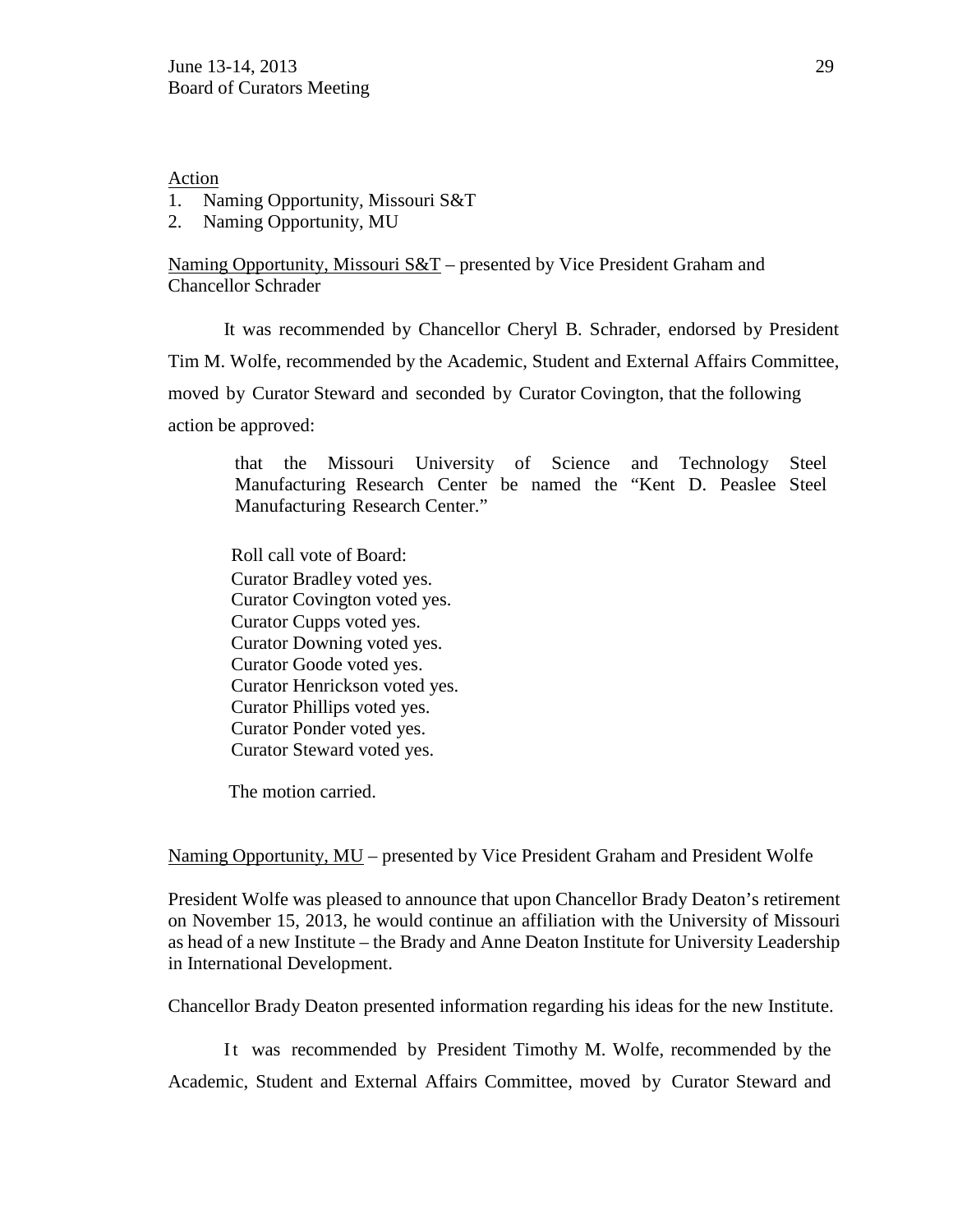seconded by Curator Downing, that the following action be approved:

that the University of Missouri establish the Brady and Anne Deaton Institute for University Leadership in International Development.

Roll call vote of Board: Curator Bradley voted yes. Curator Covington voted yes. Curator Cupps voted yes. Curator Downing voted yes. Curator Goode voted yes. Curator Henrickson voted yes. Curator Phillips voted yes. Curator Ponder voted yes. Curator Steward voted yes.

The motion carried.

## **General Business**

UM System President's Report – presented by President Wolfe (slides on file) President Wolfe gave remarks recognizing Chancellor Brady Deaton for his service to the University, organization changes for UM System administration, strategic planning and communications across the state.

Information Technology Annual Report – presented by Vice President Allen (slides on file)

Vice President Allen gave remarks regarding UM System wide information technology collaborations and shared service and operational excellence initiatives.

## **Consent Agenda**

It was endorsed by President Wolfe, moved by Curator Bradley and seconded by Curator Henrickson, that the following items be approved by consent agenda:

- 1. Minutes, April 11-12, 2013 Board of Curators Meeting
- 2. Minutes, April 11-12, 2013 Board of Curators Committee Meetings
- 3. Minutes, May 6, 2013 Board of Curators Special Meeting
- 4. Degrees, Summer Semester 2013 for all campuses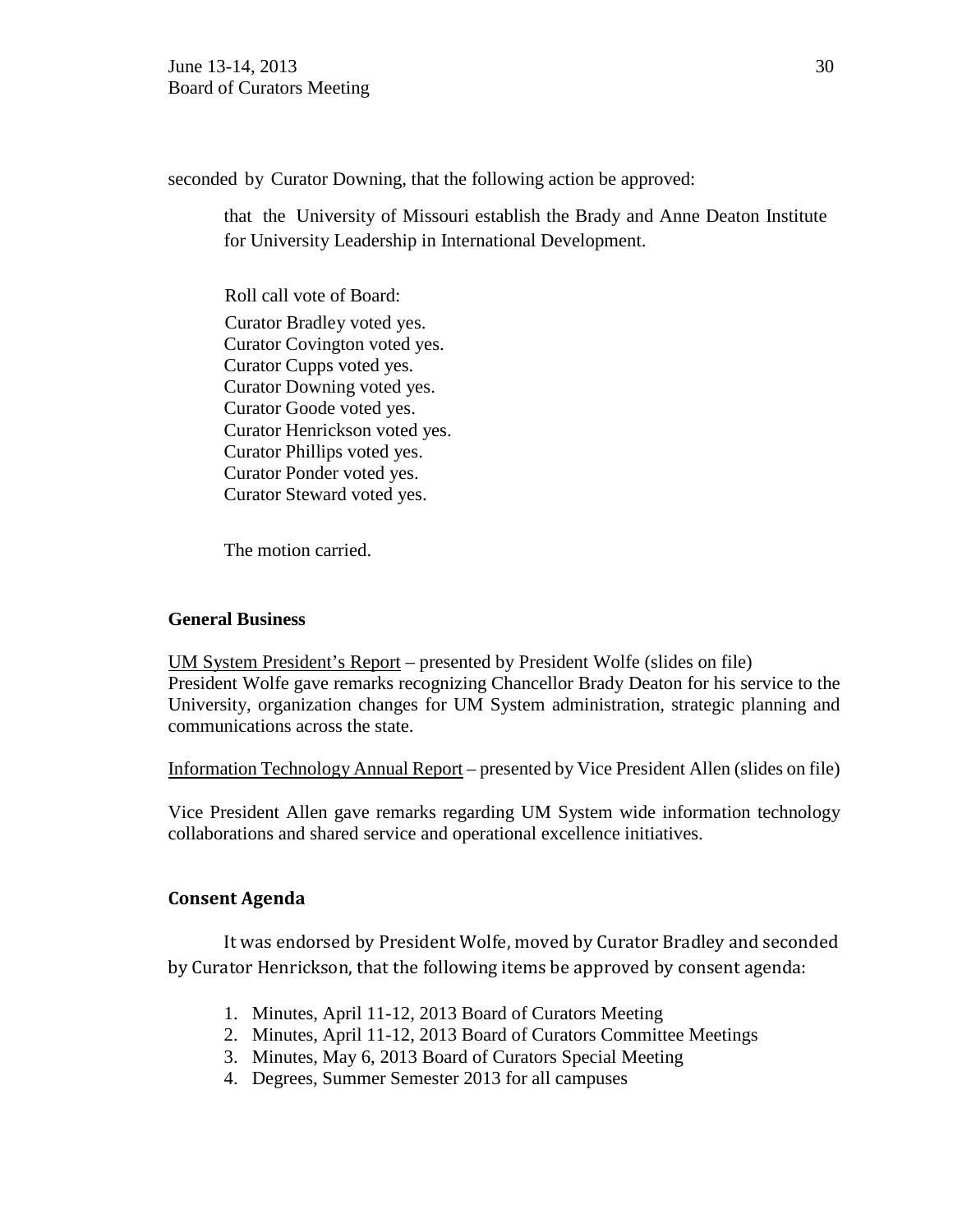- 5. Approval of Spinal Cord Injuries and Congenital or Acquired Disease Processes Research Program Proposals
- 6. Amendment, Collected Rules and Regulations 300.020, Faculty Bylaws of the University of Missouri-Kansas City, UMKC
- 7. Amendment, Collected Rules and Regulations 80.010, Procurement, UM
- 8. Amendment, Collected Rules and Regulations 140.013, Investment Policy for Endowment Pool and 140.015, Investment Policy for Retirement, Disability and Death Plan, UM
- 9. Project Approval, Bullman Multi-Purpose and Student Recreation Center HVAC Renewal, S&T

Roll call vote of the Board:

Curator Bradley voted yes. Curator Covington voted yes. Curator Cupps voted yes. Curator Downing voted yes. Curator Goode voted yes. Curator Henrickson voted yes. Curator Phillips voted yes. Curator Ponder voted yes. Curator Steward voted yes.

The motion carried.

- 1. Minutes, April 11-12, 2013 Board of Curators meeting as provided to the curators for review and approval.
- 2. Minutes, April 11-12, 2013 Board of Curators Committee meetings as provided to the curators for review and approval.
- 3. Minutes, May 6, 2013 Board of Curators Special meeting as provided to the curators for review and approval.
- 4. Degrees, Summer Semester 2013 for all campuses –

That the action of the President of the University of Missouri System in awarding degrees and certificates to candidates recommended by the various faculties and committees of the four University of Missouri System campuses who fulfill the requirements for such degrees and certificates at the end of the Summer Semester 2013, shall be approved, and that the lists of said students who have been awarded degrees and certificates be included in the records of the meeting.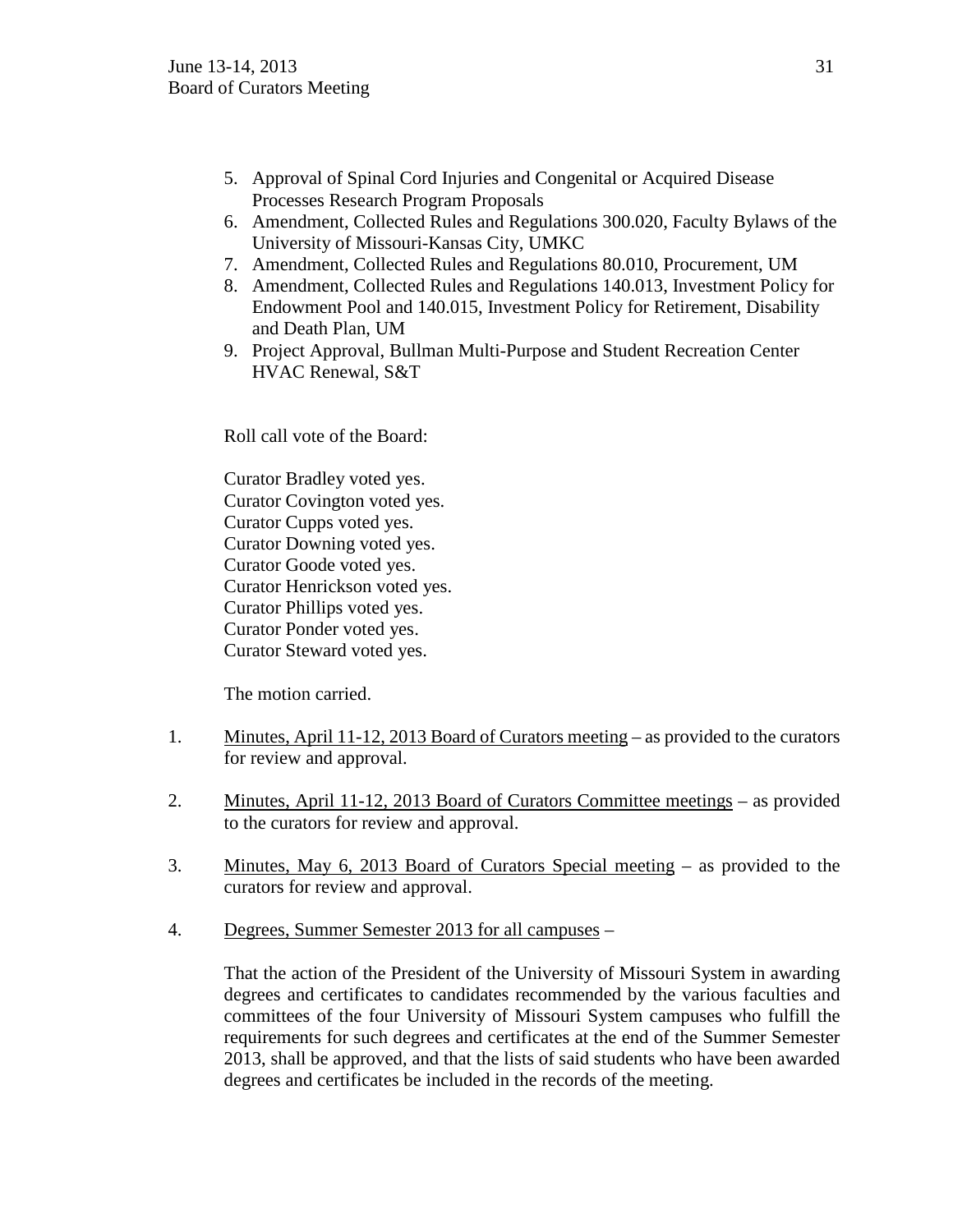5. Approval of Spinal Cord Injuries and Congenital or Acquired Disease Processes Research Program Proposals –

That the research proposals approved by the Spinal Cord Injuries Research Program Advisory Board were approved as presented.

> Proposals Recommended For Funding 2013

I. Effect of Wheelchair Training for New Manual Wheelchair Users (Year 2)

Kerri Morgan Program in Occupational Therapy Washington University School of Medicine

Total funding recommended  $$96,844$ 

II. Characterization of a mouse model of X-linked Spinal Muscular Atrophy

Michael Petris Department of Biochemistry University of Missouri-Columbia

Total funding recommended  $$224,057$ 

III. Astrocytes as novel determinant of disease progression in spinal muscular atrophy

> Hansjorg Rindt Department of Veterinary Pathobiology University of Missouri-Columbia

> > Total funding recommended \$125,787

6. Amendment, Collected Rules and Regulations 300.020, Faculty Bylaws of the University of Missouri – Kansas City, UMKC

**Collected Rules and Regulations Chapter 300: Faculty Bylaws**

**300.020 Faculty Bylaws of the University of Missouri-Kansas City**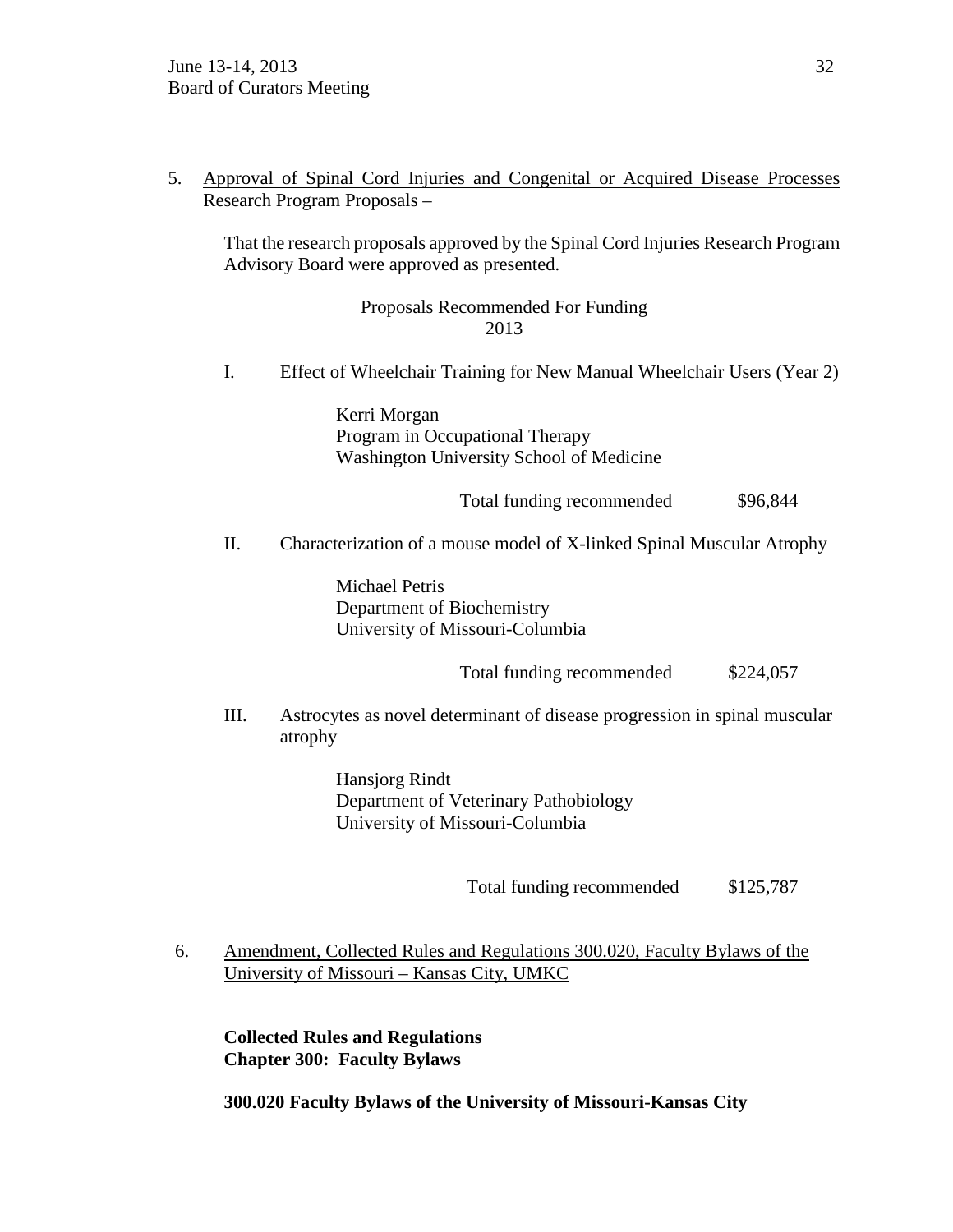Bd. Min. 10-12-73; Amended Bd. Min. 11-18-77, 6-27-80, 11-19-82, 12-7-84, 6-6-08, 10-20-11, 06-14-13.

- **A. Purpose of the Governing Practices** -- The purpose of these Bylaws is to establish a body which represents the voice of the Faculty and to establish an effective vehicle for the needs and concerns of the Faculty to be presented for discussion and debate. These Bylaws assume that Faculty may participate in academic decision processes. The right of faculties to organize and to carry out the responsibilities and functions delegated to them by the Board is recognized in Section [10.030.D.2.](http://www.umsystem.edu/ums/gc/rules/administration/10/030)
- **B. Membership** -- The University of Missouri-Kansas City Faculty shall consist of the President of the University, the Chancellor, and all persons on benefitseligible academic appointments.<br>1. **Voting Faculty --** For
	- **Voting Faculty** -- For purposes of campus- and University-wide e lections, those individuals eligible to vote shall consist of all persons who hold regular academic appointments, either tenure track or tenured; non-tenure track (NTT) faculty, as defined in Section 340.070E of the Collected Rules and Regulations; including Librarians I, II, III and IV; provided that any of the foregoing must be .75 FTE or greater and must hold an appointment of at least nine (9) months duration. In addition, faculty in any academic unit whose percentage of effort in routinely overseeing and participating in the instructional mission of the University is comparable to the foregoing, but who are not paid directly by UMKC, shall be eligible to vote in campus- and University-wide elections. Criteria utilized by such units in determining its faculty whose percentage of effort in routinely overseeing and participating in the instructional mission of the University is comparable to the foregoing must be approved in advance by the Faculty Senate. The foregoing voting eligibility rules are not intended to define the eligibility of faculty to vote in school or college elections and the eligibility to vote in such school or college elections shall be defined by the rules of such school or college. .
	- 2. **Power** -- The powers of the voting Faculty of UMKC include authority in all matters pertaining to education, research and service as granted to the Faculty by the Board of Curators. It shall have such other authority as is delegated to it by the President and/or the Chancellor. These powers are vested in the UMKC Senate unless limited by the University's Collected Rules and Regulations.
	- 3. **Meetings** -- There shall be at least one general meeting of the voting Faculty per year. The Chairperson of the Faculty Senate shall give notice of and shall preside at such meetings. The Faculty Senate shall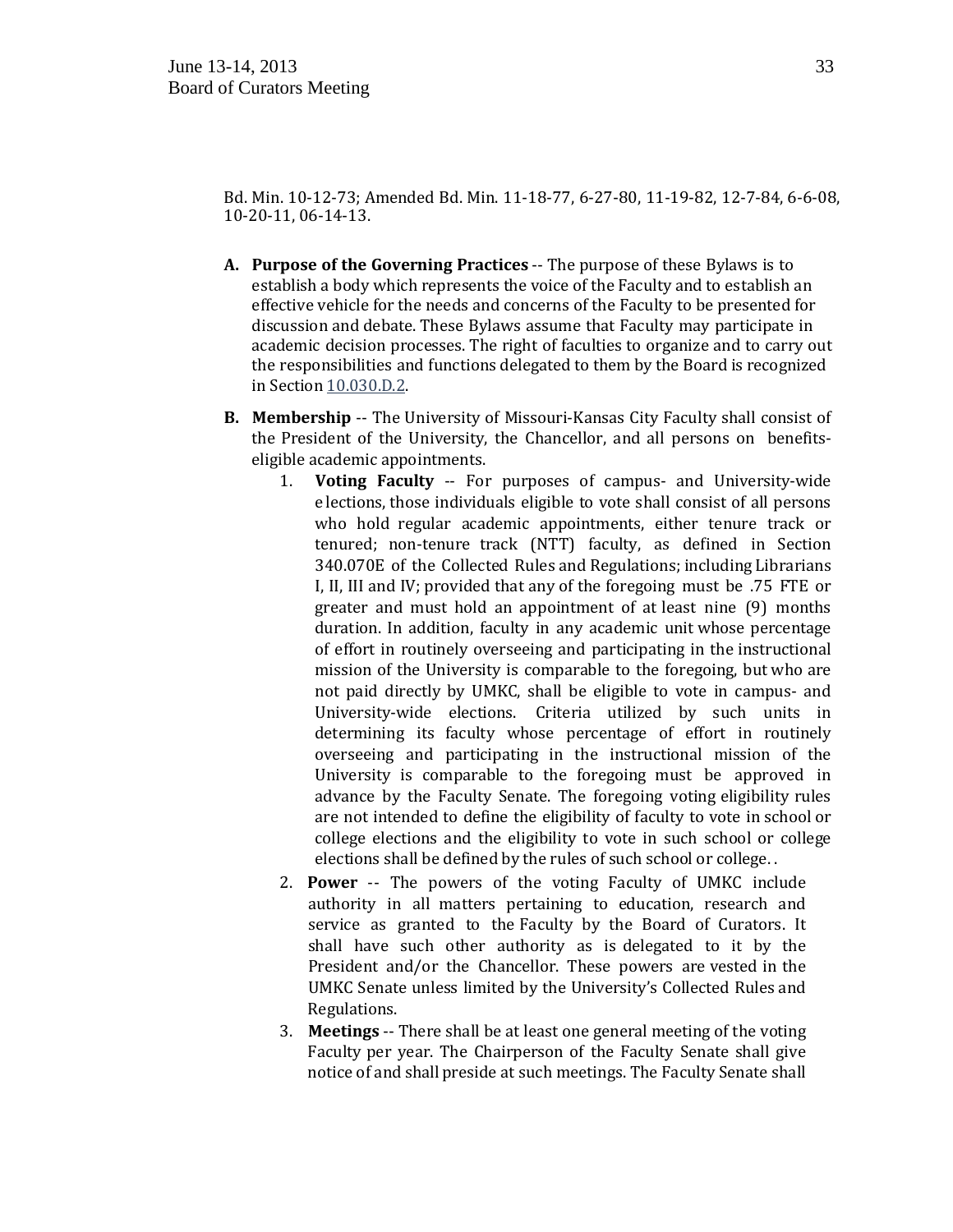report to the voting Faculty at such meetings and shall invite input and advice from the Faculty on issues of concern.

- a. Additional meetings of the voting Faculty may be called by the Chancellor or the Chairperson of the Senate, or upon the request of 20 percent of the Senate or upon the written request of 10 percent of the voting Faculty.
- b. Within ten days of the notice of placing of an item on the Senate agenda, upon the request of a majority of the Senate or upon the written request of 10 percent of the voting Faculty, the Chairperson of the Senate shall transfer the item from the Senate agenda to the agenda of a meeting of the voting Faculty for discussion and action by that group.

## **C. Colleges, Schools, Conservatories, Libraries and other units**

- 1. **Definitions** -- A college, school or conservatory (hereinafter colleges, schools, or conservatories will be referred to as schools) is a unit which offers or supervises programs of study leading to baccalaureate or advanced degrees. A unit or combination of units, offering courses which do not lead to a degree, is not a school.
- 2. **Schools** -- Presently existent schools are: College of Arts and Sciences, School of Business and Public Administration, School of Biological Sciences, School of Computing and Engineering, School of Dentistry, School of Education, School of Law, School of Pharmacy, Conservatory of Music and Dance, School of Graduate Studies, School of Medicine, School of Nursing and Health Studies.
- 3. **Libraries** -- Libraries include: Miller Nichols Library, Leon E. Bloch Law Library, Health Sciences Library, Dental Library.

## **D. Faculties of the Schools**

## 1. **Membership**

- a. The Faculty shall consist of the President of the University, the Chancellor, the Dean of the School, and all persons with academic appointments who are assigned to the school. The Faculty shall be primarily responsible for the quality of the school's undertakings.<br>Other non-regular, administrative or extension administrative personnel who hold appointments within the school may be added to the voting Faculty of the school as defined by the school's bylaws.
- b. Faculty whose work is divided between programs of two or more schools (other than the School of Graduate Studies) may participate in deliberations of these schools, but shall be a voting member of only the school in which they hold their primary appointment.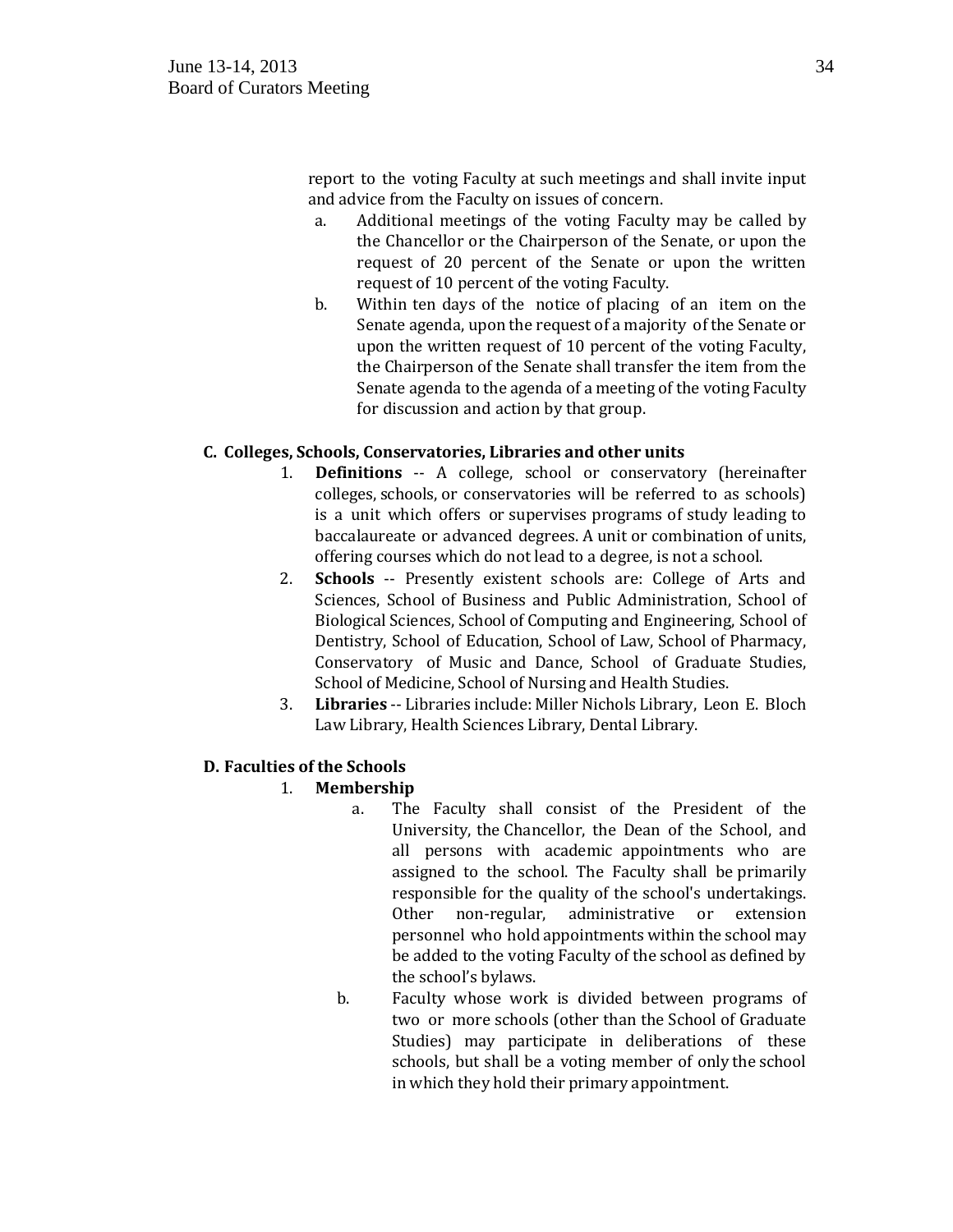- c. The Faculty of the School of Graduate Studies consists<br>of UMKC Faculty (Section 300.020.B) who hold of UMKC Faculty graduate or doctoral appointments. Faculty of the School of Graduate Studies may vote and be elected to offices or committees in this school as well as to offices and committees of the school in which they hold their primary appointment.
- 2. **Meetings** -- At least four regular meetings of the Faculty of a School shall be called annually according to the procedures adopted by the school. A special meeting may be called at any time by the Chancellor or by the Dean of the school and must be called if requested by one-fourth of the membership of the Faculty or as otherwise provided by the Bylaws of the school. Written notification of any meeting of a Faculty shall be mailed at least three days prior to the meeting to all members of the Faculty except in the case of an emergency meeting in which case any action taken becomes an item for reconsideration on the agenda at the next regularly scheduled meeting of that Faculty. Each Faculty shall determine its own definition of a quorum of its membership and decide upon a procedure which enables the membership of that particular Faculty to carry out its business in a responsible as well as efficacious manner. Copies of the minutes of each meeting shall be supplied to each Faculty member of the school and to the Chancellor.
- 3. **Powers** -- The Faculty of a school shall establish procedures and policies governing the work of the school.<br>a. **Bylaws** -- Each school shall have
	- **Bylaws** -- Each school shall have a written set of Bylaws prepared in such a manner as is determined by the Faculty of that school. These Bylaws shall implement the provisions of this section of the UMKC Bylaws. A copy of these Bylaws and any subsequent amendment thereto shall be filed with the Chancellor and the Secretary of the Senate. The Bylaws shall not contain any provisions inconsistent with the UMKC Bylaws.
	- b. **Curriculum and Degrees** -- The Faculty of a school and/or

department, together with the appropriate administrative officers, shall be responsible for recommending all academic courses and programs and for recommending candidates for degrees.

- (1) The Faculty of each school, through its dean, shall file with the registrar a copy of its admission and retention standards, its degree requirements, and individual course additions and deletions. The registrar shall distribute copies of such standards, requirements and course additions and deletions to the Chancellor and the deans of the other schools.
- c. **Selection and Retention of Academic Faculty** -- The Faculty of each school and/or department or other teaching unit shall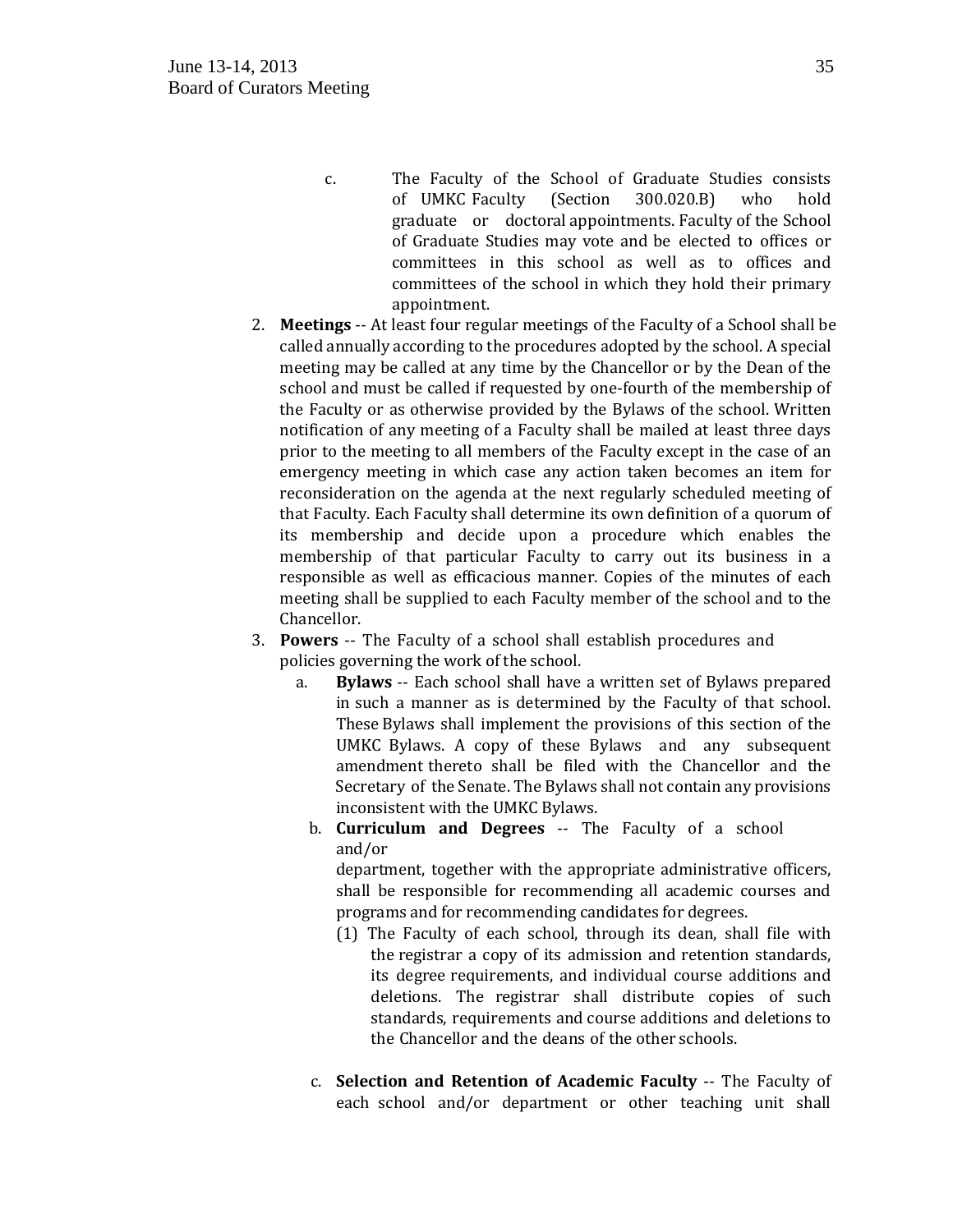establish criteria and specify procedures to be followed, as a general policy, in recommending the selection, retention and promotion of members of the Faculty.

- (1) As a general policy all academic staff appointments to a School Faculty shall be made after the Dean of the school has received a written recommendation from an appropriate department committee or equivalent teaching unit. The Dean shall forward the recommendation of the committee with his/her own recommendation to the Chancellor.
- (2) Recommendations for promotion and/or tenure, and to reappoint or not to reappoint, shall be made by the Dean of the school after receiving a written recommendation from an appropriate department committee or equivalent<br>teaching unit. The Dean shall forward the teaching unit. The Dean shall forward the recommendation of the committee with his/her own recommendation to the Chancellor.
- d. **Selection of Deans** -- As a general policy, recommendations for the selection of deans in any school shall be made by the Chancellor after consultation with an appropriate committee which will include members of the Faculty of that school. This<br>consultation procedure shall not abrogate the final consultation procedure shall not abrogate the responsibility and authority of the Chancellor to recommend a dean's appointment or replacement.
- e. **Selection of Department Chairs, School Division Chairs and**

**Directors** -- As a general policy, the Dean shall recommend appointment or replacement of a department Chairperson, school division Chairperson or Director only after consultation with the Faculty of the department, subdivision or sub-unit concerned. This consultation procedure shall not abrogate the final responsibility and authority of the Dean to recommend the appointment or replacement of a department Chairperson, school division Chairperson, or Director.

### f. **Evaluation of Academic and Professional Administrators** -- The

voting Faculty of each school shall participate in the regular evaluation of their academic and professional administrators.

(1) A School Faculty, by formal action at a regular meeting, or through its elected School Executive Committee or such other elected committee as is designated by the school in its Bylaws, may report on matters of common concern through the Executive Committee of the Senate, or directly to the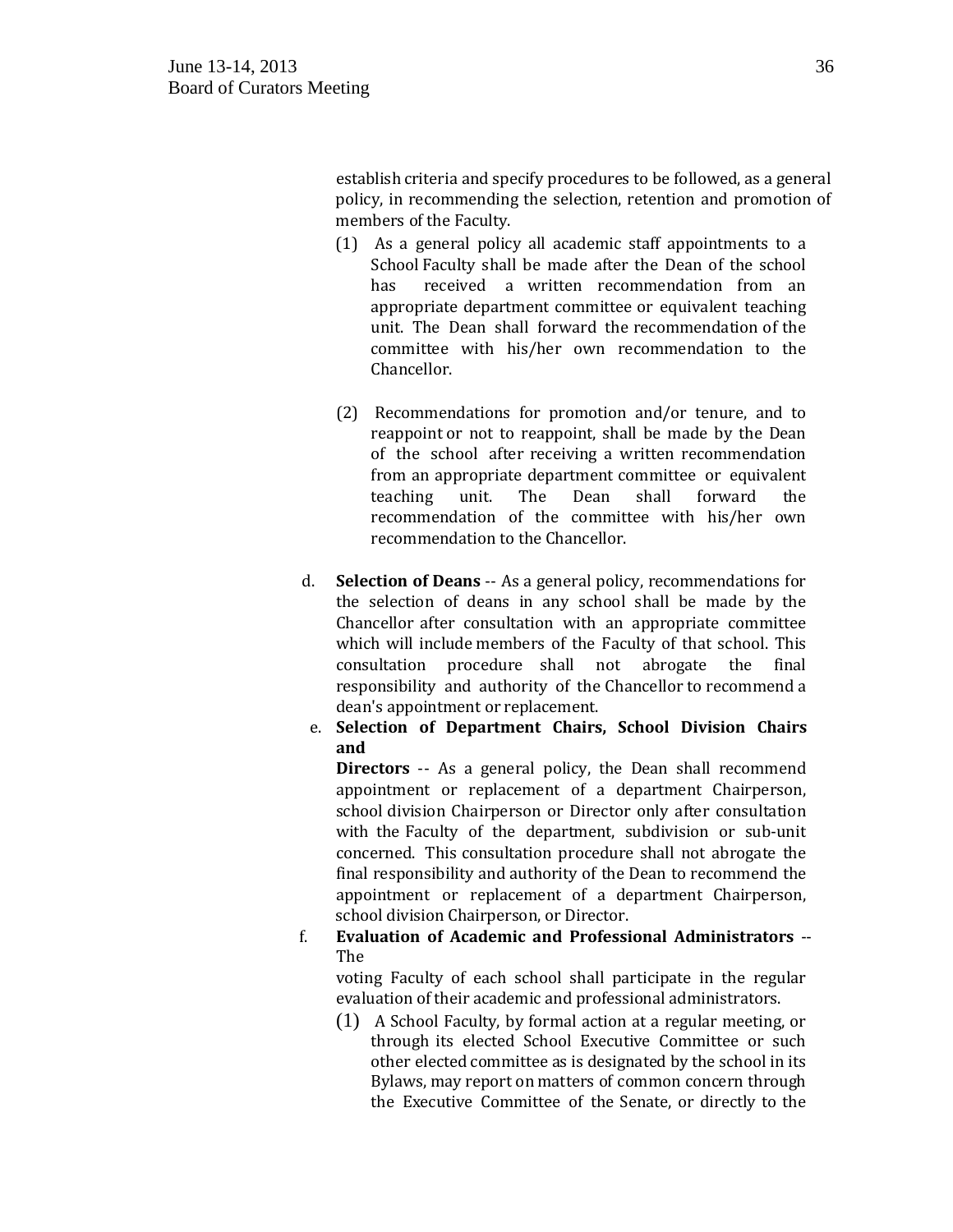Chancellor, and through him to the President of the University and the Board of Curators, and may make recommendations pertaining to any feature of the functioning of UMKC or the University.

g. **Budget Committee** -- Each school shall have an elected budget committee composed of representative Faculty. The Budget Committee shall receive from the Dean in timely fashion all information regarding the budget process; shall share that information with the Faculty of the school, and shall advise the Dean regarding objectives and funding priorities as well as necessary allocations to achieve those objectives.

### **E. The UMKC Faculty Senate**

- 1. **Composition of the Senate** -- The Senate shall consist of two elected Faculty representatives from the School of Business and Public Administration, the School of Biological Sciences, the School of Computing and Engineering, the School of Dentistry, the School of Education, the School of Law, the Conservatory of Music and Dance, the School of Pharmacy, School of Nursing and Health Studies, School of Medicine and the Library. The College of Arts and Sciences shall have one representative from each of its three divisions plus one additional member selected by the college. The Chairperson of the Steering Committee of  $A \& S$  shall be a member of the Senate by virtue of his/her office. The Senate may elect to accept as non-voting members representatives of major campus constituencies, such as the Staff Council and the Part-Time Faculty Association.
	- a. In order that the Senate maintain close ties with the units, it is recommended that one representative from each unit be the Faculty Chairperson of the unit or member of its executive body.
	- b. Those who are eligible to serve as representatives shall be UMKC voting Faculty. Members of the Executive Committee must be regular Faculty.
	- c. Elected representatives to the Intercampus Faculty Council, known as

IFC, shall be members of the UMKC Faculty Senate for the duration of their terms.

d. Officers of the Senate shall be members of the Senate for the duration of their terms.

### 2. **Terms of Office and Elections**

- a. Senate members shall be elected early in the winter semester, to take office at the first Senate meeting the following fall.
- b. Senate officers shall serve staggered, three-year terms.
- c. IFC members shall serve three-year terms and shall be Senate members for the duration of their terms on the IFC.
- d. Elected Faculty representatives shall serve two- year terms, except for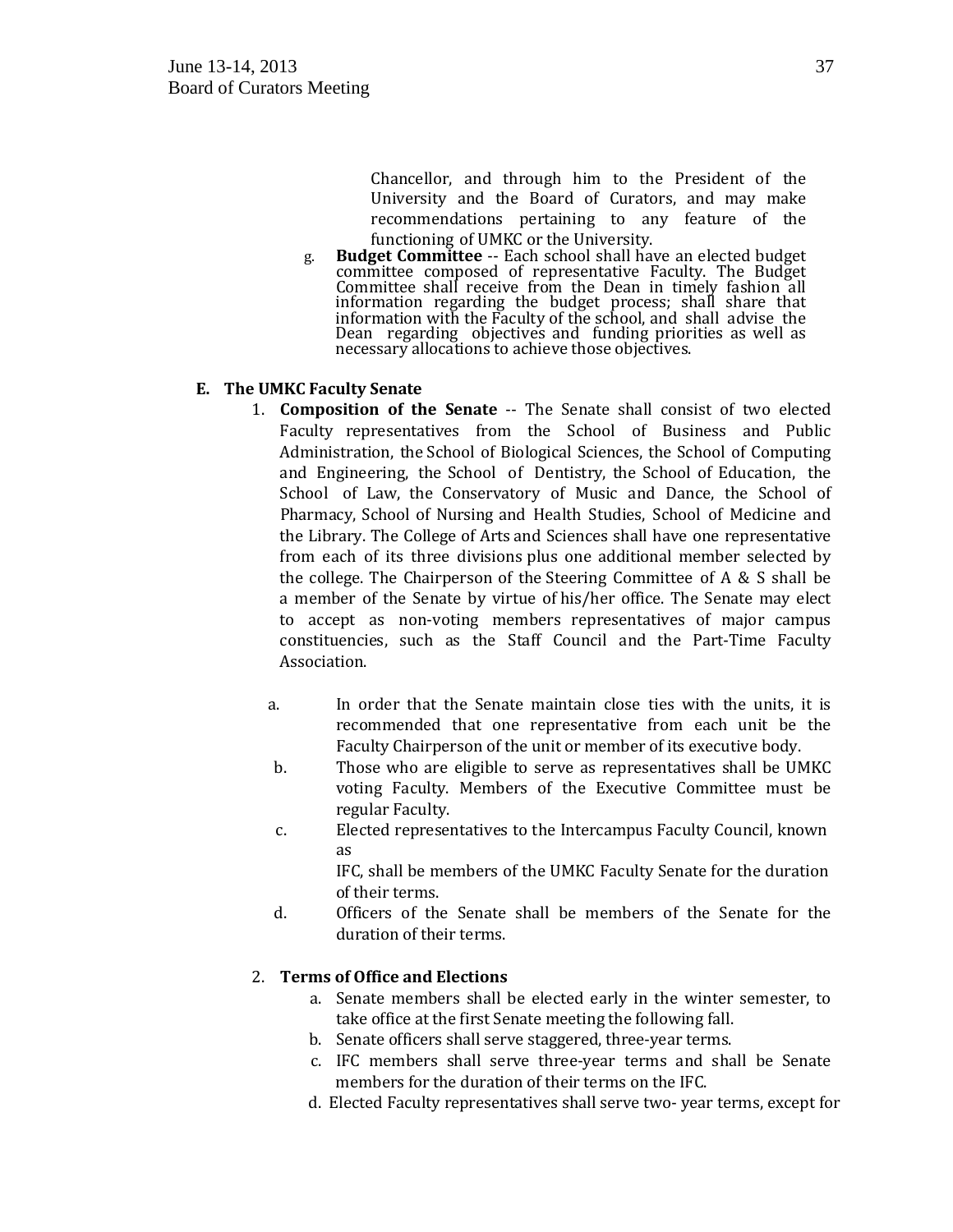representatives who serve by virtue of their membership on a unit executive body; they shall serve one-year terms.

- e. Members may succeed themselves without restriction. Officers are limited to two consecutive terms.
- f. Should an elected representative be unable to complete his/her term, that vacancy shall be filled by an election as soon as possible.
- g. Senate members shall be elected by the represented units.
- h. Senate officers and IFC representatives shall be elected by the voting Faculty by secret ballot.
- 3. **Powers** -- The power of the voting Faculty of UMKC, as defined in CRR 300.020.B.2, shall be delegated to the Faculty Senate. The Senate may make recommendations pertaining to any feature of the functioning of the University to the Chancellor, and through the Chancellor to the President and/or the Board of Curators.
	- a. The Senate, in cooperation with the administration, shall provide for Faculty participation in the regular evaluation of those campus-wide officers of the administration included in the Academic Tenure Regulations.
	- b. The Senate, by formal action at a meeting of the general Faculty, or at a Senate meeting, may report to the Chancellor on matters of common concern, and through the Chancellor or through the Intercampus Faculty Council to the President of the University and the Board of Curators, and may make recommendations pertaining to any feature of the functioning of UMKC or the University.
	- c. The Senate shall serve as a liaison between the Faculty and the Chancellor and the campus' administrative officers. The Senate shall serve as a liaison between the Faculty and the Intercampus Faculty Council. The Senate shall serve as a liaison between the Faculty and the Student Government Association and the Intercampus Student Council.

### 4. **Meetings**

- a. The meeting schedule for each semester shall be set by the Chairperson of the Senate; however, additional meetings may be called by the Chairperson, at the request of the Chancellor, or at the request of 20 percent of the Senate or 10 percent of the Voting Faculty.
- b. Any Faculty member may appear before the Senate to express his/her

concerns by sending a written request to the Senate Chairperson, who shall thereupon notify the Faculty member of the time and place of the next meeting and invite him/her to attend.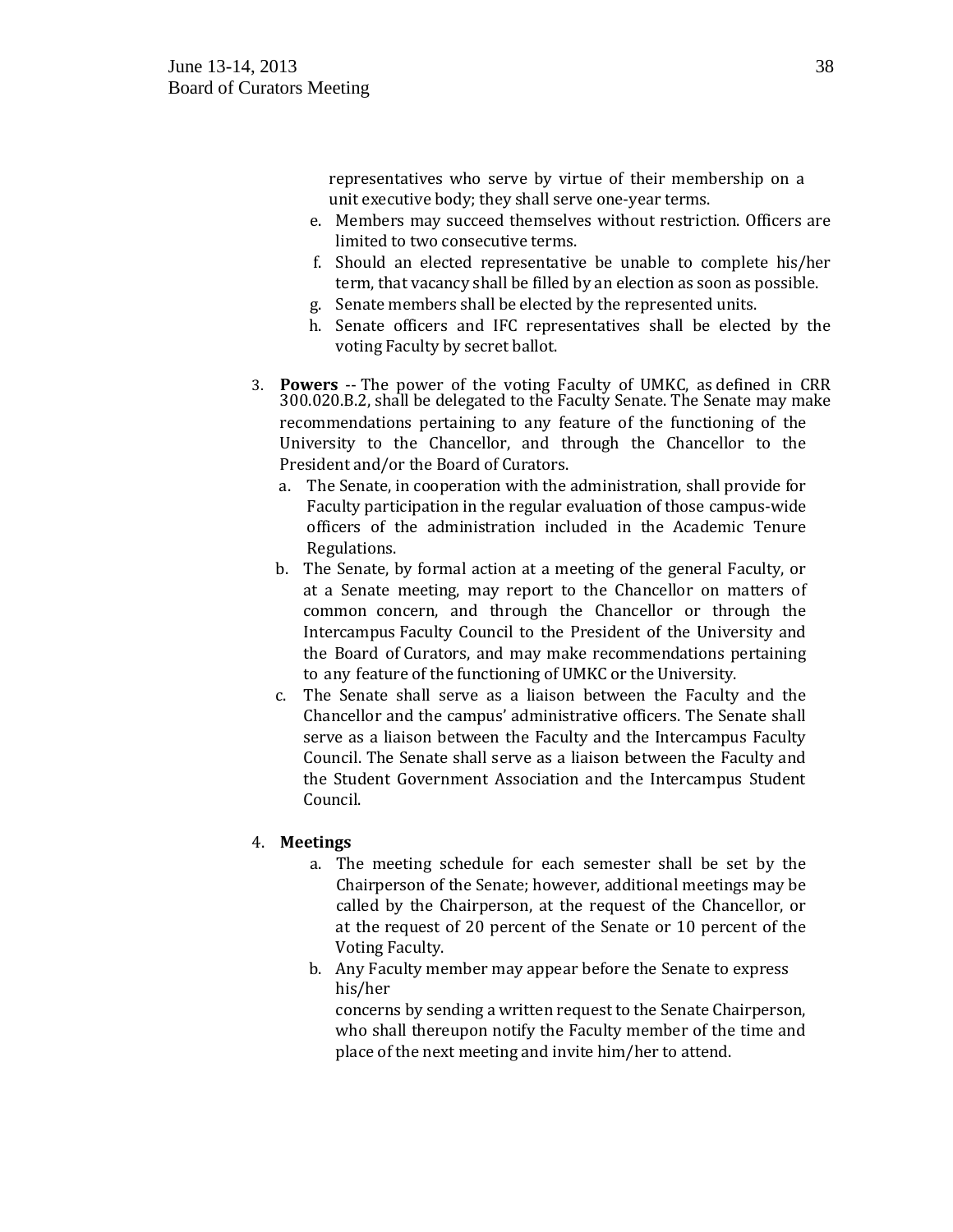- 5. **Officers of the Faculty Senate** -- Elected officers shall be the Chairperson, Vice Chairperson and Secretary. They shall be elected for three-year terms in a manner consistent with the Bylaws. Upon their election, the Chairperson- elect, Vice Chairperson-elect, Secretary-elect, and IFC-elect, if not already members of the Senate, shall be eligible to participate ex officio in the deliberations of the Senate.
	- a. The Chairperson is the presiding officer of the Senate. It shall be the responsibility of the Chairperson to set the meeting schedule of the Senate and of the general Faculty meetings. The Chairperson shall be responsible for setting the agenda for both the Senate meetings and the general Faculty meetings, and for their distribution to all members of the voting Faculty. The agenda shall be set after

consultation with the Senate Executive Committee. The Chairperson shall serve on the IFC during his/her term in office.

- b. The Vice Chairperson shall preside in the absence of the Chairperson.
- c. The Secretary shall record the minutes of the general Faculty meetings and the Senate meetings and shall distribute them to all Faculty members and shall make them available on-line through the Senate website. The Secretary shall excuse absences of Senate members and shall maintain attendance records.
- d. Should a Chairperson resign, that office will be assumed by the Vice

Chairperson for the remainder of the year. Should the resignation occur during the first year of the term, a special election for Chairperson will be held to fill the one-year vacancy.

e. In the case of vacancies for all other officer positions, a ballot

containing the names of the Senate members will be sent to all voting Faculty. The person getting the highest number of votes will assume the office for the duration of the unexpired term. Should that person be unable to serve, the person with the next highest number of votes will assume the office.

f. In the case of an IFC vacancy, nominations will be requested from

among current or prior Senate members, and a ballot containing the names of nominees will be sent to all voting Faculty. The person getting the highest number of votes will assume the office for the duration of the unexpired term. Should that person be unable to serve, the person with the next highest number of votes in that election will assume the office.

6. **Committees**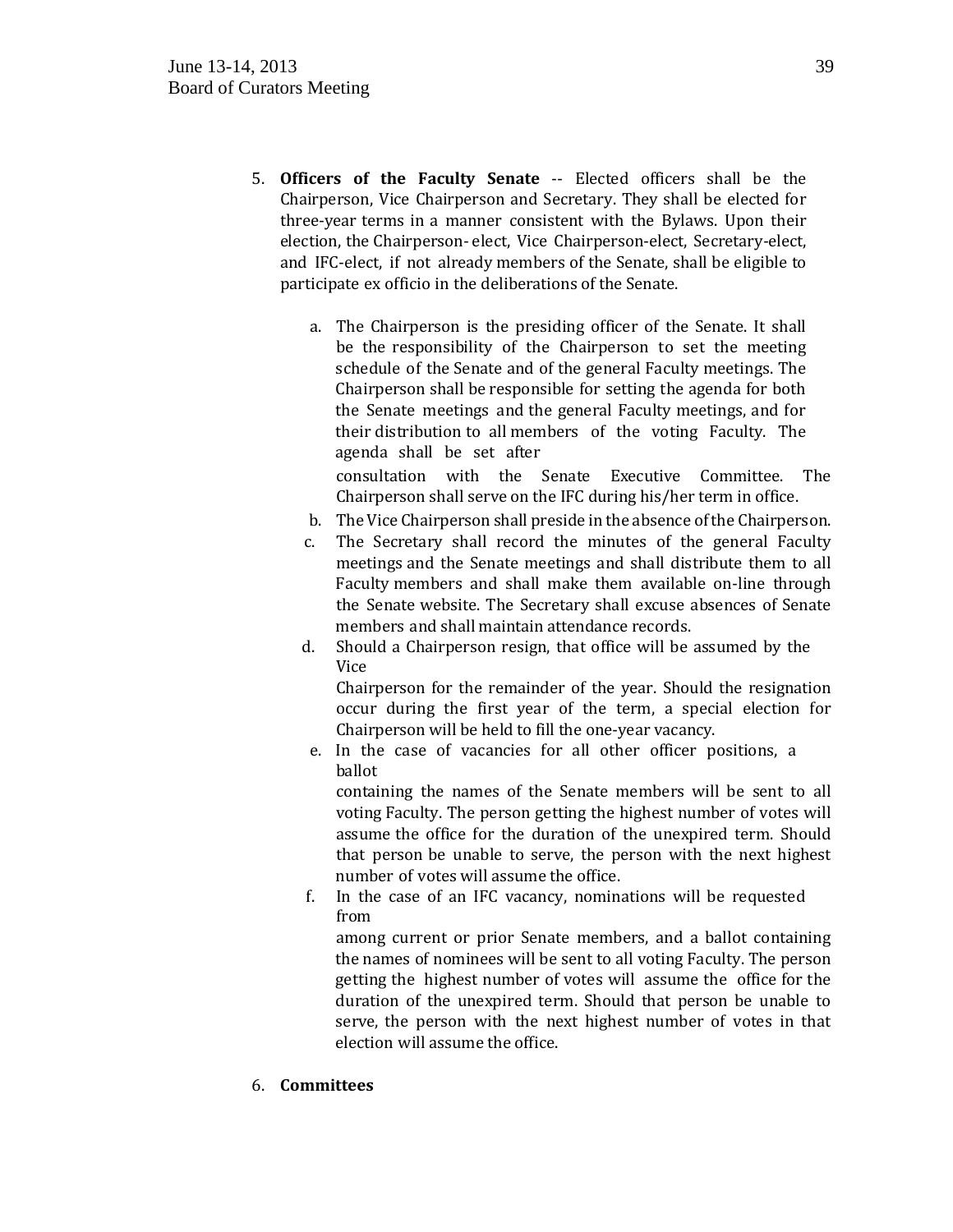- a. The Senate Executive Committee shall consist of all campus-wide elected members of the Senate.
- b. The Senate may establish standing committees as deemed necessary, in accordance with the Senate Standard Operating Procedures. They will report to the Senate, and through the Senate to the Faculty at regular general Faculty meetings.
- c. The Senate may establish ad hoc committees as deemed necessary. They will report to the Senate, and through the Senate to the Faculty at a regular general Faculty meeting.
- d. When committee nomination requests are received from the campus administration or from the Student Government Association, the council will designate nominees if it deems such action to be appropriate, following all applicable Collected Rules and Regulations. The Senate shall report at the next general Faculty meeting all requests and actions taken.
- e. Each committee shall annually submit a written review of its actions which will be forwarded to the Faculty along with the minutes of the Senate's final meeting of the year.

## 7. **Bylaws and Amending Procedures**

- a. These Bylaws are subordinate to all Bylaws, rules, regulations and policies established by the University or adopted by The Curators of the University of Missouri.
- b. Ratification of amendments
	- (1) Amendments must have two readings in the Senate and be passed by secret ballot after the second reading.
	- (2) Amendments, passed by the Senate, must be circulated together with a mail-in ballot to all voting Faculty two weeks before the general Faculty meeting at which they are to be presented officially.
	- (3) Amendments must be ratified by a majority vote of mail-in ballots with a receipt deadline of 2 weeks after the general Faculty meeting.
- c. These Bylaws and amendments thereto become effective upon ratification by the Board of Curators.
- d. **Standard Operating Procedures** -- The voting Faculty shall maintain Standard Operating Procedures consistent with these Bylaws.
- 7. Amendment Collected Rules and Regulations 80.010, Procurement, UM

**Collected Rules and Regulations**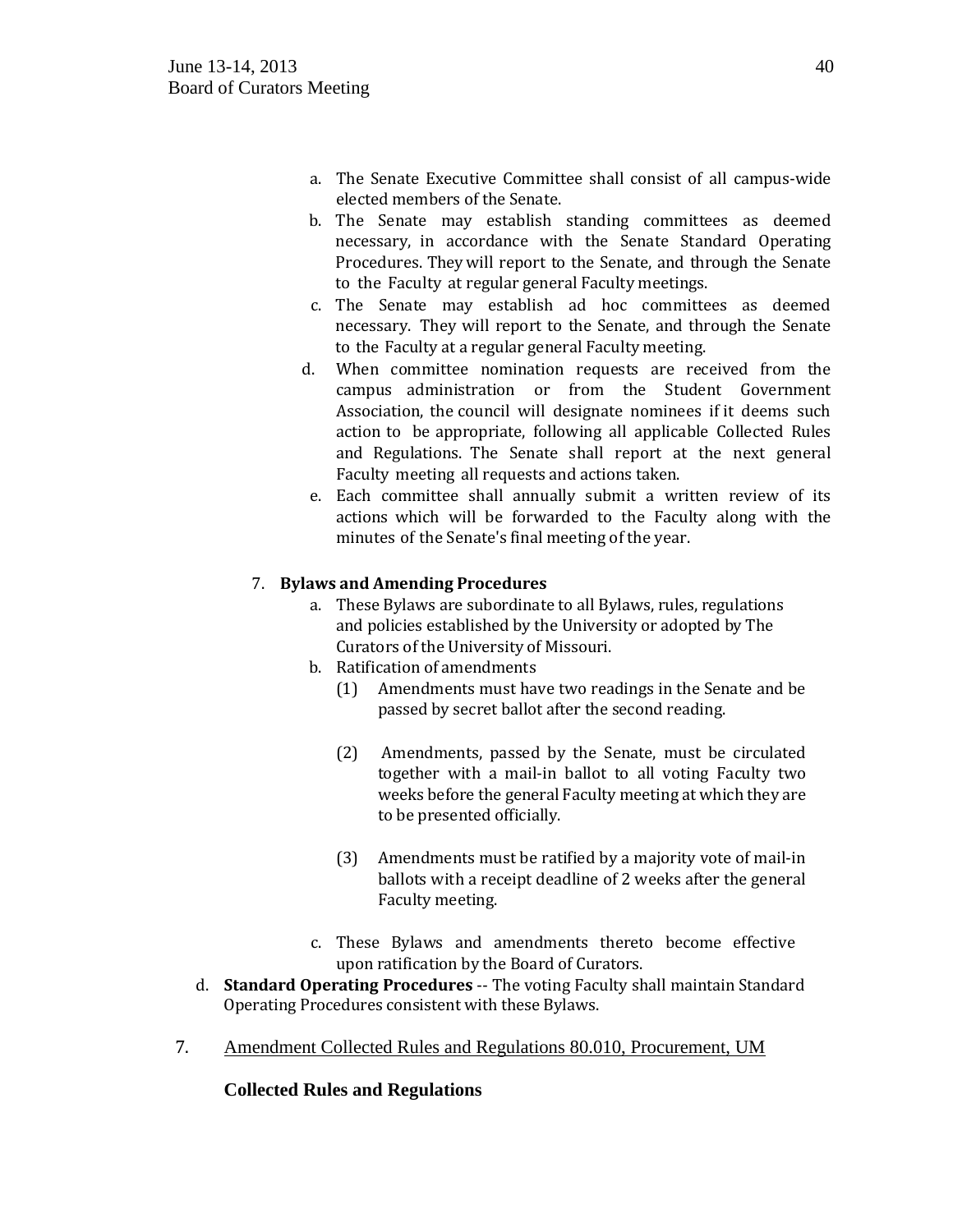### **Chapter 80: Purchasing**

### **80.010 Procurement**

Bd. Min. 6-29-79; 6-15-56, p. 9,439-9,441; Ex. Min. 2-18-70, p. 2,384; Bd. Min. 10-31-86; Bd. Min. 5-5-89, 5-6-93; Amended Bd. Min. 12-15-95; Bd. Min. 9-27- 01; Bd. Min. 3-22-02; Bd. Min. 4-1-04; Bd. Min. 6-14-13.

- A. The President shall have the authority to purchase supplies, equipment, and services in conformance with these Collected Rules and Regulations.
- B. The President shall also be authorized to:
	- 1. Participate in cooperative purchasing arrangements with any public entity or group, and execute purchase contracts for the University under these arrangements, provided the procurement methods and procedures of such entity or group are consistent with University policies; and to procure supplies and equipment for use at the University of Missouri-Columbia Hospital and Clinics at contract prices arrived at through bids or negotiations by the University Hospital Consortium of Atlanta, GA, when in the best interests of the University.
	- 2. Reject bids, reissue bids, or to purchase items or services, on the open market if they can be purchased at a better price than bid.
	- 3. Contract with other schools and colleges and with outside agencies for educational and training programs and for the use of facilities and instructors for regular University or extension courses.
	- 4. Contract with authors relating to publications of books by the University Press.
	- 5. Contract for the conduct of intercollegiate athletic programs.
	- 6. Execute agreements for all intercollegiate athletic contracts for the scheduling of athletic contests, for broadcasting and telecasting athletic contests and for programs and concessions covering athletic contests.
	- 7. Contract for purchase of items for resale in the normal operations of the University's bookstores or other auxiliary services, and waive bidding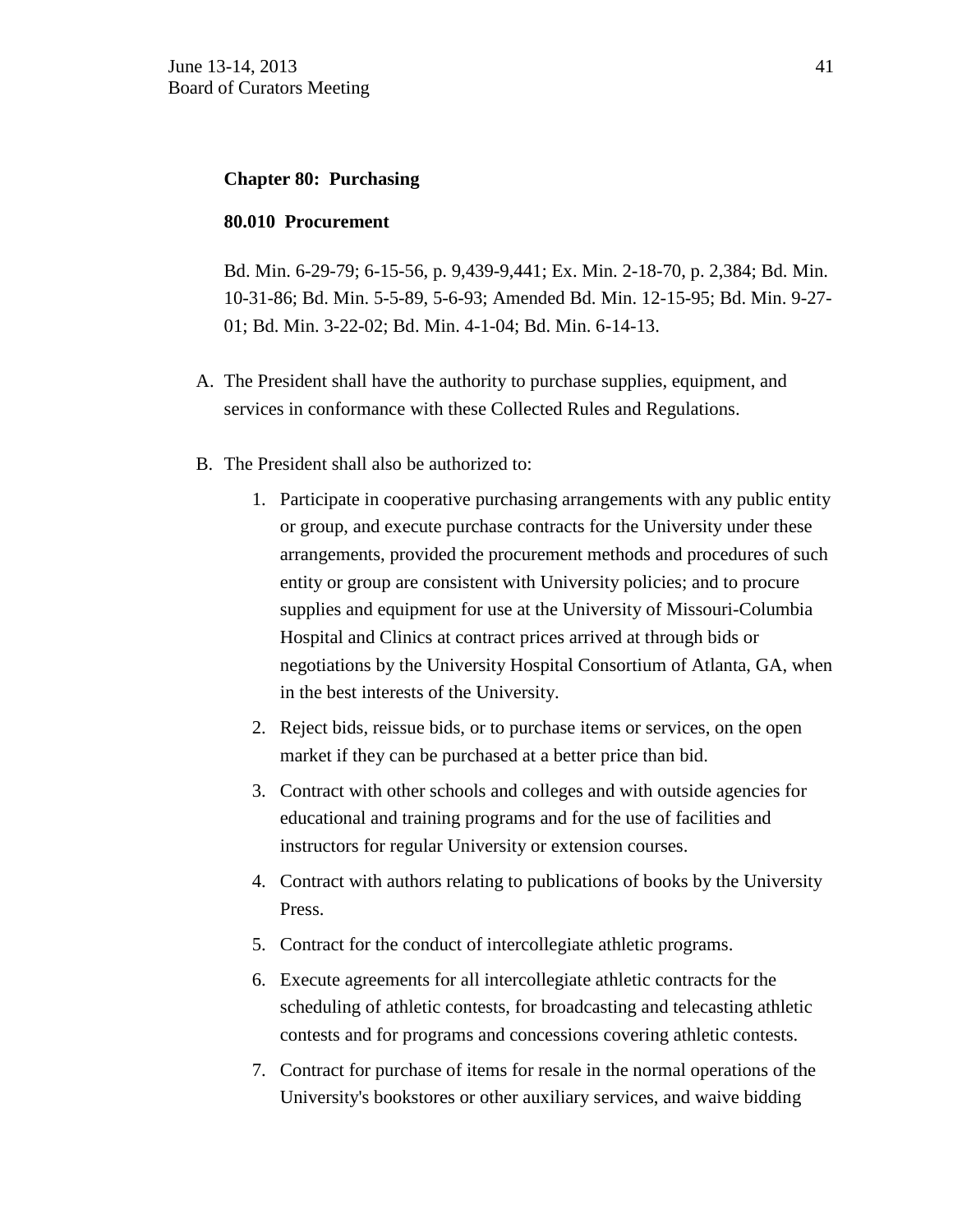requirements when it is in the best interests of the University.

- C. Board of Curators approval shall be obtained for purchases for unique items or services which do not lend themselves to competitive bidding when the cost is more than \$500,000, except for proprietary licenses or maintenance agreements necessary for operation of University computing equipment or turbine and generator Original Equipment Manufacturers (OEM) for parts and labor, in which case the President shall be authorized to enter into these contracts.
- D. Competitive bids are not required for items and services valued at \$10,000 or less, if there are no savings or advantages if bid.
- E. Competitive bids shall be obtained when the estimated value exceeds \$10,000. However, purchases for unique items and services which do not lend themselves to competitive bidding may be purchased on a negotiated basis without bidding.
- F. Purchases estimated to cost \$25,000 or more shall be advertised in two newspapers in such places as are most likely to reach prospective bidders, or advertised in an electronic medium if this method is more advantageous in soliciting competitive bids.
- G. Preference shall be given to Missouri products, materials, services and firms when the goods or services to be provided are equally or better suited for the intended purpose and can be obtained without additional cost. Firms are considered "Missouri firms" if they maintain a regular place of business in the State of Missouri.
- H. A quarterly report shall be provided to the Board for purchases and competitively bid services contracts when the cost is more than \$1,000,000; equipment leases when the total cost is more than \$1,000,000 or when the lease term is more than five years.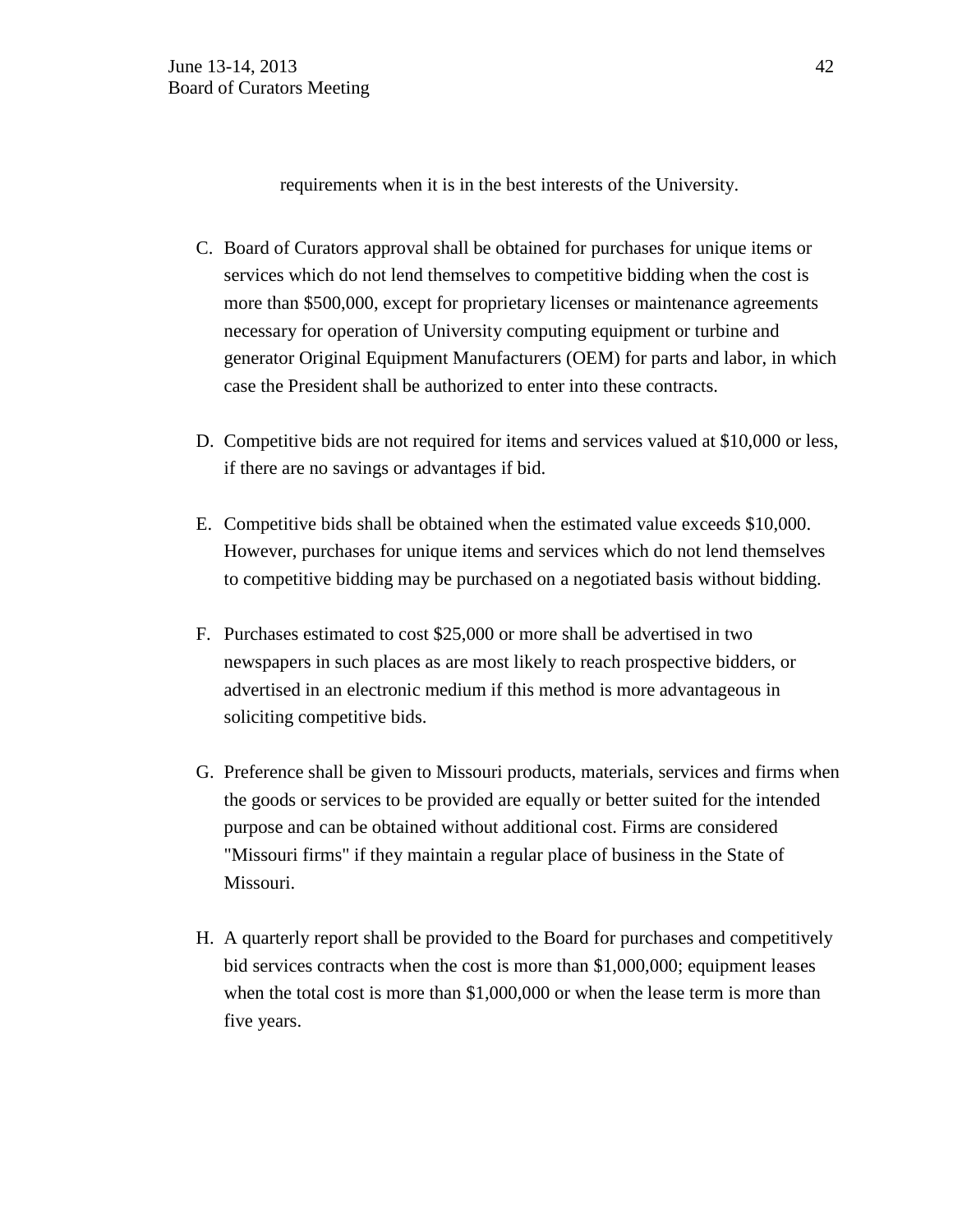8. Amendment, Collected Rules and Regulations 140.013, Investment Policy for Endowment Pool and 140.015, Investment Policy for Retirement, Disability and Death Plan, UM

# **Collected Rules and Regulations Chapter 140: Investments**

## **140.013 Investment Policy for Endowment Pool**

Bd. Min 7-22-11. Revised in entirety, Bd. Min. 6-26-12. (Note: Board approval on 6-26-12 replaced previous rules 140.010, 140.011, 140.012 and 140.013 with new language and reissued new rules 140.010 through and including 140.016.); Bd. Min. 6-14-13.

- A. **Introduction** -- The University's Endowment Pool contains gifts, bequests and other funds directed to be used to support a University program in perpetuity. Some donors require such a commitment as a condition of their gift ("true endowments"). Also, funds may be assigned to function as endowments by the Board of Curators or by University administration ("quasi endowments").
- B. **Responsibilities and Authorities –** See CRR 140.010 "*Policy for Management and Oversight of Selected University Investment Pools*."
- C**. Investment Objectives --** The Endowment Pool must be managed to provide ongoing support of endowed programs in perpetuity, in conformance with donor stipulations. To accomplish this, investment returns, net of inflation, should be sufficient over time to cover annual spending distributions while maintaining or growing the underlying purchasing power of each endowed gift.
- D. **Authorized Investments –** The Endowment Pool shall be invested in externally managed funds, consistent with the guidelines established in CRR 140.011 "*Policy for Investment Manager Selection, Monitoring and Retention*," in the following asset sectors:

| <b>Sector</b>              | <b>Target Asset</b> | <b>Allowable Range</b> |
|----------------------------|---------------------|------------------------|
| Global equity              | 49%                 | 44% - 59%              |
| Absolute return strategies | 12%                 | $8\% - 18\%$           |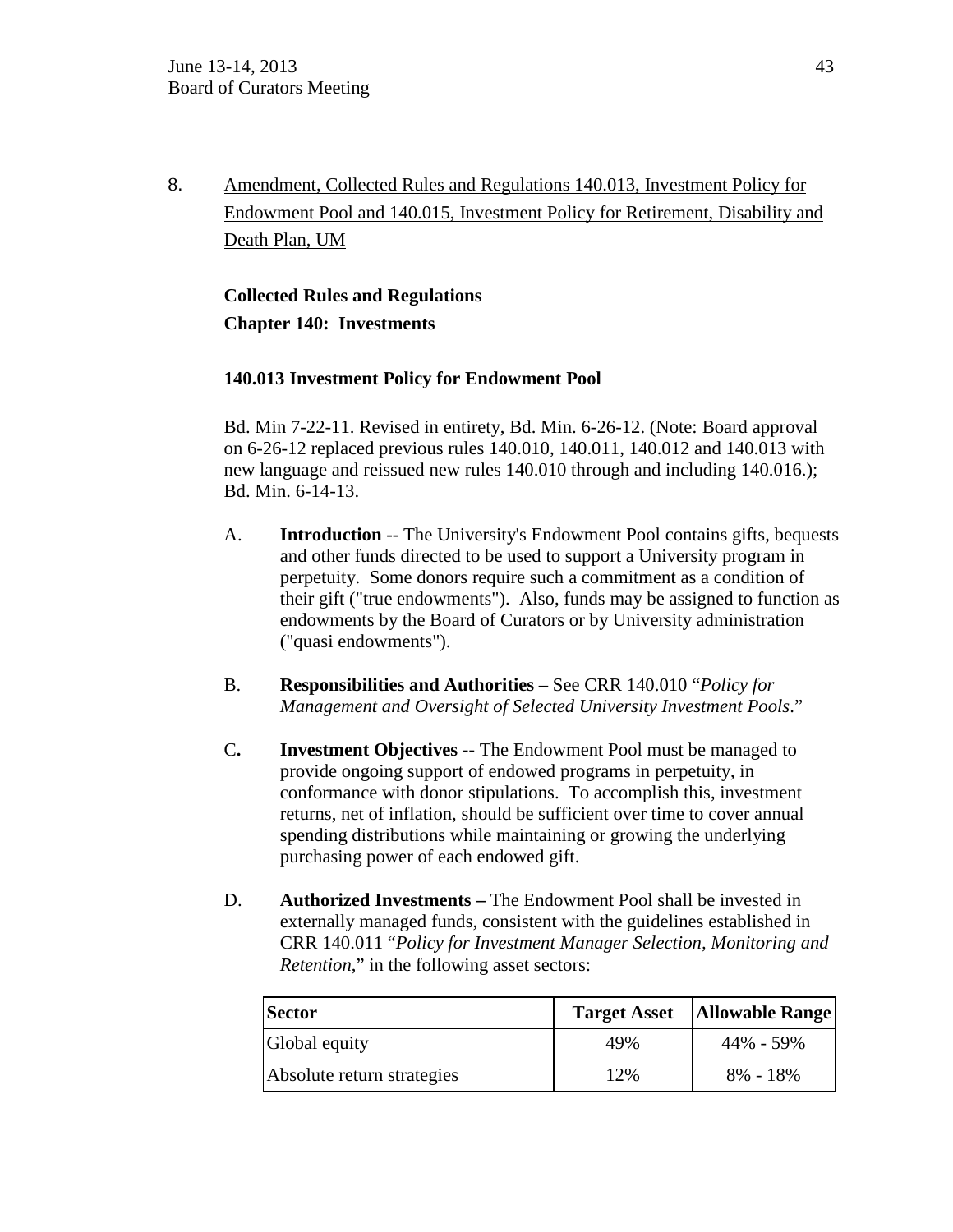| Private equity                | 10%   | $4\% - 12\%$ |
|-------------------------------|-------|--------------|
| Real estate                   | 8%    | $4\% - 12\%$ |
| Global fixed income           | 5%    | $3\% - 8\%$  |
| High-yield fixed income       | 5%    | $3\% - 8\%$  |
| Floating rate bank loans      | 2%    | $1\% - 5\%$  |
| Global inflation-linked bonds | 2%    | $1\% - 5\%$  |
| Emerging markets debt         | 7%    | $4\% - 10\%$ |
| Risk parity                   | $0\%$ | $0\% - 7\%$  |
| <b>Total</b>                  | 100%  |              |

Sector allocations shall be monitored on an ongoing basis as changes in market behavior may result in variations from the target asset mix. Rebalancing of the portfolio shall be considered at least annually, and more often if necessary to maintain allocations within the allowable range. The need to rebalance shall take into account any logistical issues associated with fully funding a particular asset sector, as well as any tactical decisions to overweight or underweight a particular asset sector based on current market conditions.

Actual sector allocations shall not fall outside of the allowable ranges, with the exception of violations caused solely by periods of extreme market distress, when it may not be possible or advisable to immediately bring such allocations back to within the allowable ranges.

- E. **Spending Policy –** To provide ongoing support to endowed programs in perpetuity, the spending policy must be managed in conjunction with investment objectives and other factors in compliance with applicable law, such that the spending rate plus an inflationary assumption shall not exceed expected investment returns over time. At minimum, the spending policy should be reviewed in conjunction with asset/liability studies performed by the Investment Consultant not less than once every three years.
	- 1. The formula used to determine the Endowment Pool spending distribution for each fiscal year shall apply a rate of 4.5% to a base equal to the 28-quarter trailing average of market values as of December  $31<sup>st</sup>$  of the prior fiscal year. Endowment spending distributions shall be paid on a monthly basis.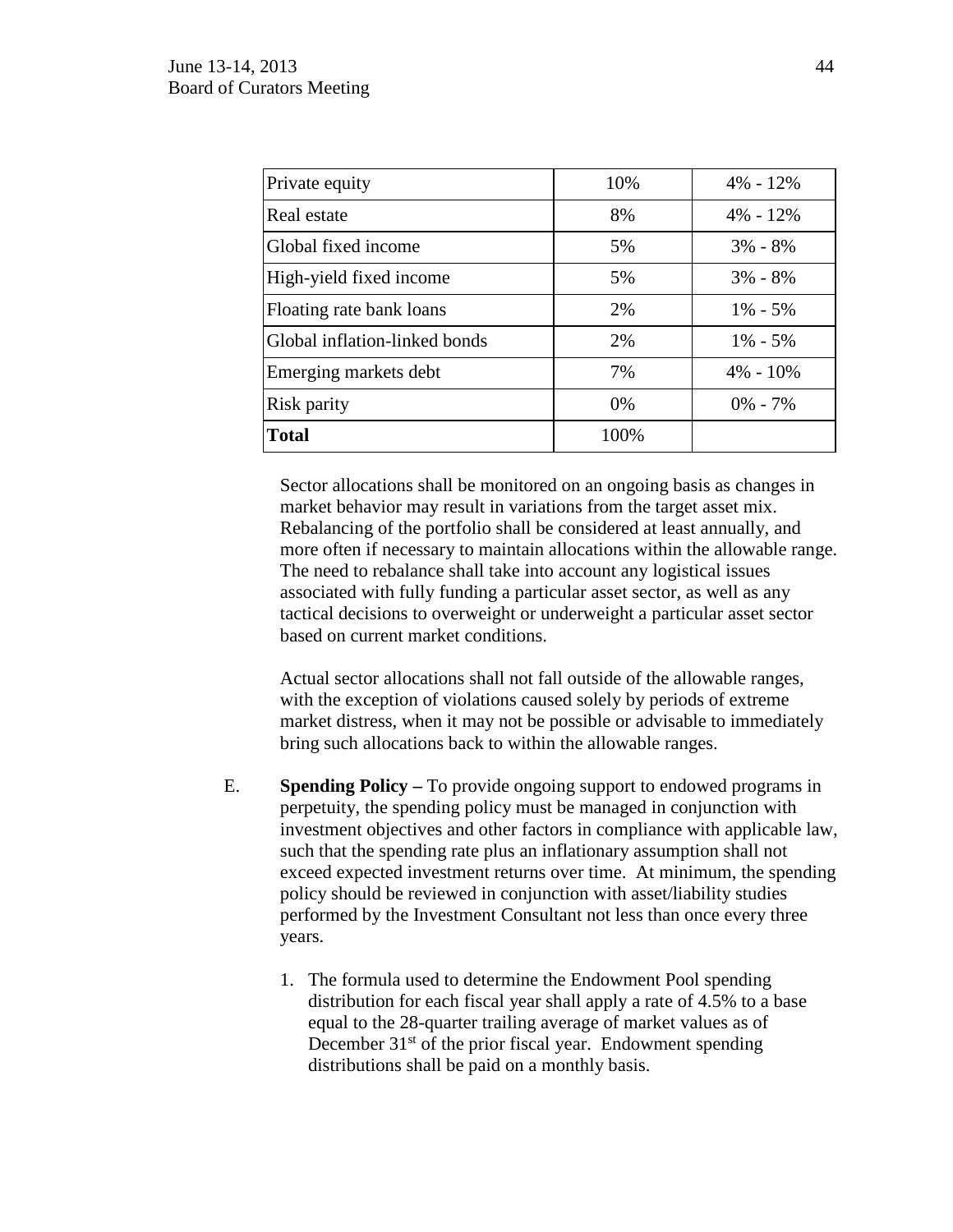The transition of the rate from 5.0% to 4.5% shall be accomplished in a methodical manner over a period not to exceed the seven years ended June 30, 2019. In no case shall the transition from 5.0% to 4.5% cause the actual spending distribution to decrease from one year to the next during the transition phase.

- 2. In addition to the spending distribution noted above, the President shall have the discretion to distribute from the Endowment Pool an administrative fee each fiscal year to be used for support of internal endowment administration and development functions. Such administrative fee shall be calculated by applying a rate of up to 1% to a base equal to the 28-quarter trailing average of market values as of December 31<sup>st</sup> of the prior fiscal year. The administrative fee shall be paid on a monthly basis.
- 3. The spending policy, spending distribution formula and administrative fee may be adjusted over time by the Board to respond to general economic conditions and other factors as appropriate and in compliance with applicable law.
- 4. Implementation of the spending policy is delegated to the Vice President for Finance and Administration or her/his designees.

# **Collected Rules and Regulations Chapter 140: Investments**

## **140.015 Investment Policy for Retirement, Disability and Death Plan**

Bd. Min. 6-26-12; Bd. Min. 6-14-13.

- A. **Introduction** -- The University's Retirement, Disability and Death Benefit Plan ("Plan") was established to provide retirement income and other stipulated benefits to qualified employees in amounts and under the conditions described in the plan. A Trust was established in 1958 and is being funded to provide the financial security of those benefits.
- B. **Responsibilities and Authorities –** See CRR 140.010 "*Policy for Management and Oversight of Selected University Investment Pools*."
- C. **Investment objectives** -- The primary objective to be achieved in the active management of Trust assets is to provide for the full and timely payment of retirement, disability and death benefits to qualified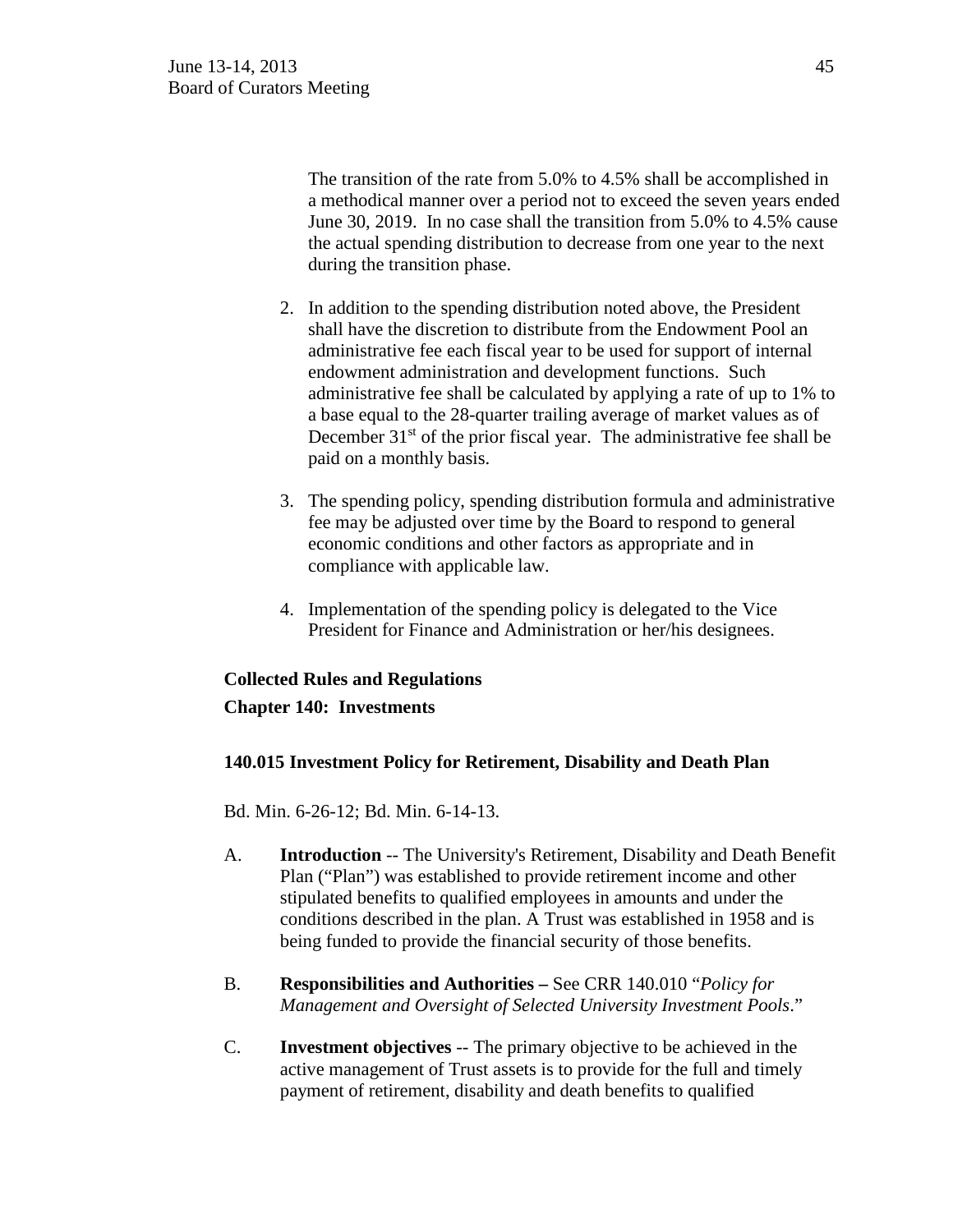employees. In order to fulfill this objective the University must maintain a prudent actuarially sound funding of the Plan's liabilities. This funding requirement is derived from two principal sources; the total investment return on Trust assets and the amount of University contributions. In order to minimize the University's required contributions it is imperative that total investment returns be maximized.

D. **Authorized Investments –** The Plan shall be invested in externally managed funds, consistent with the guidelines established in CRR 140.011 "*Policy for Investment Manager Selection, Monitoring and Retention*," in the following asset sectors:

| <b>Sectors</b>                | <b>Target Asset Mix</b> | <b>Allowable Range</b> |
|-------------------------------|-------------------------|------------------------|
| Global equity                 | 45%                     | $40\% - 55\%$          |
| Absolute return strategies    | 8%                      | 5% - 13%               |
| Private equity                | 10%                     | $4\% - 12\%$           |
| Real estate                   | 6%                      | $3\% - 9\%$            |
| Global fixed income           | 7%                      | $4\% - 10\%$           |
| High-yield fixed income       | 10%                     | 7% - 13%               |
| Floating rate bank loans      | 4%                      | $2\% - 7\%$            |
| Global inflation-linked bonds | 4%                      | $2\% - 7\%$            |
| Emerging markets debt         | 6%                      | $3\% - 9\%$            |
| Risk parity                   | 0%                      | $0\% - 7\%$            |
| <b>Total</b>                  | 100%                    |                        |

Sector allocations shall be monitored on an ongoing basis as changes in market behavior may result in variations from the target asset mix. Rebalancing of the portfolio shall be considered at least annually, and more often if necessary to maintain allocations within the allowable range. The need to rebalance shall take into account any logistical issues associated with fully funding a particular asset sector, as well as any tactical decisions to overweight or underweight a particular asset sector based on current market conditions.

Actual sector allocations shall not fall outside of the allowable ranges, with the exception of violations caused solely by periods of extreme market distress, when it may not be possible or advisable to immediately bring such allocations back to within the allowable ranges.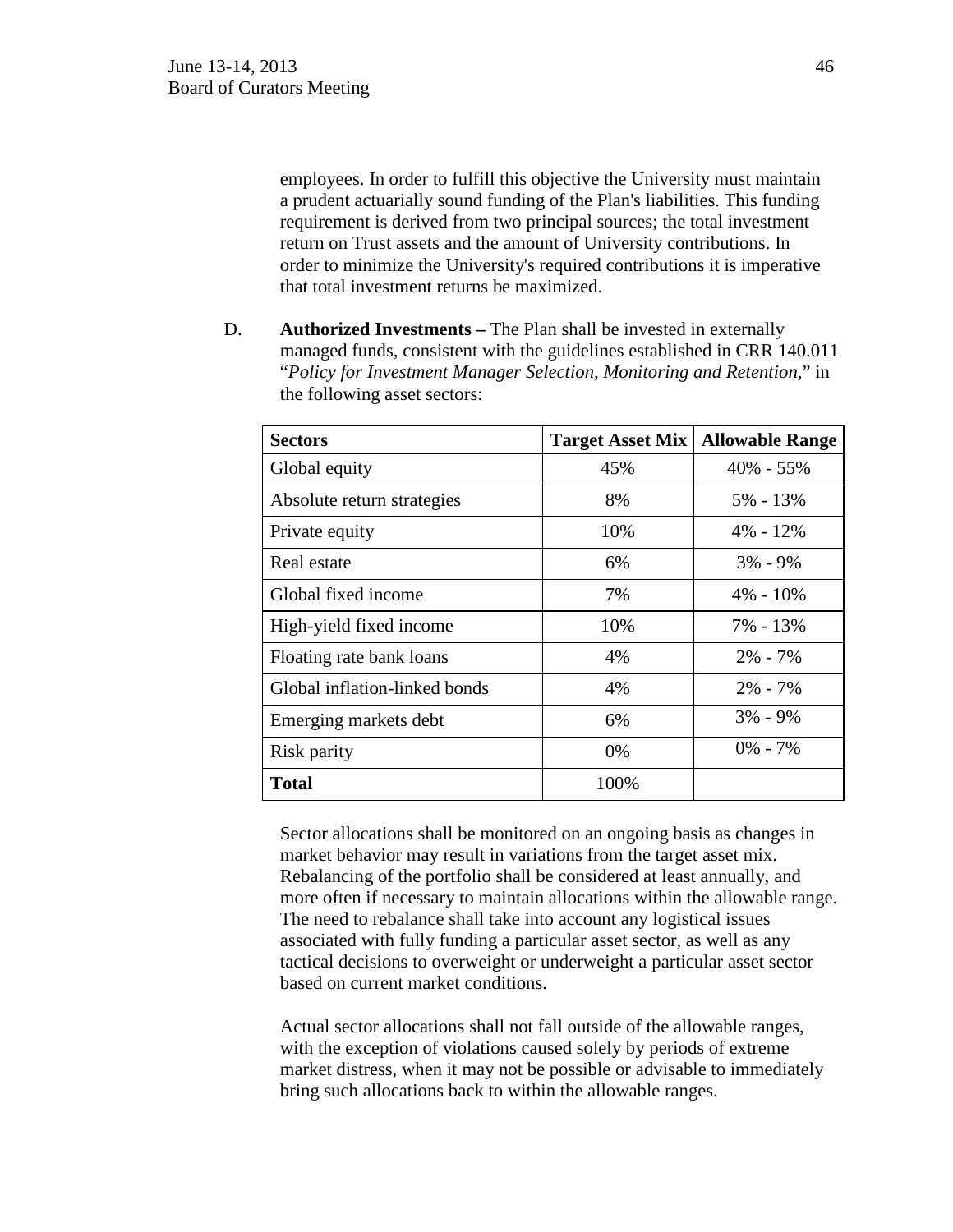- E. **Other** The Board of Curators delegates to the President of the University the following responsibilities with respect to the Plan:
	- 1. Recommend contributions to the Plan.
	- 2. Recommend annuity, mortality and other tables as may be useful in actuarial determination.
	- 3. Recommend actuarial valuations made by experts retained for that purpose.
	- 4. Maintain data necessary for actuarial valuations of the assets of the Plan.
	- 5. Maintain accurate records for the Plan.

## 9. Project Approval, Bullman Multi-Purpose and Student Recreation Center HVAC Renewal, S&T

Project was approved for the Bullman Multi-Purpose and Student Recreation Center HVAC Renewal, for Missouri University of Science and Technology.

Funding of the project budget is from:

| Campus Maintenance and Repair Funds            | \$9,040,158 |
|------------------------------------------------|-------------|
| Anticipated US Treasury Renewable Energy Grant | 630,000     |
| <b>Total Funding</b>                           | \$9,670,158 |

## Good and Welfare

Draft July 19, 2013 Board of Curators meeting agenda – no discussion (on file)

Resolution, Natalie "Nikki" M. Krawitz, Vice President for Finance and Administration

It was endorsed by President Wolfe, recommended by Chairman Goode, moved by

Curator Cupps and seconded by Curator Downing, that the following resolution recognizing the dedicated service of Natalie "Nikki" Krawitz to the University of Missouri System be approved:

## RESOLUTION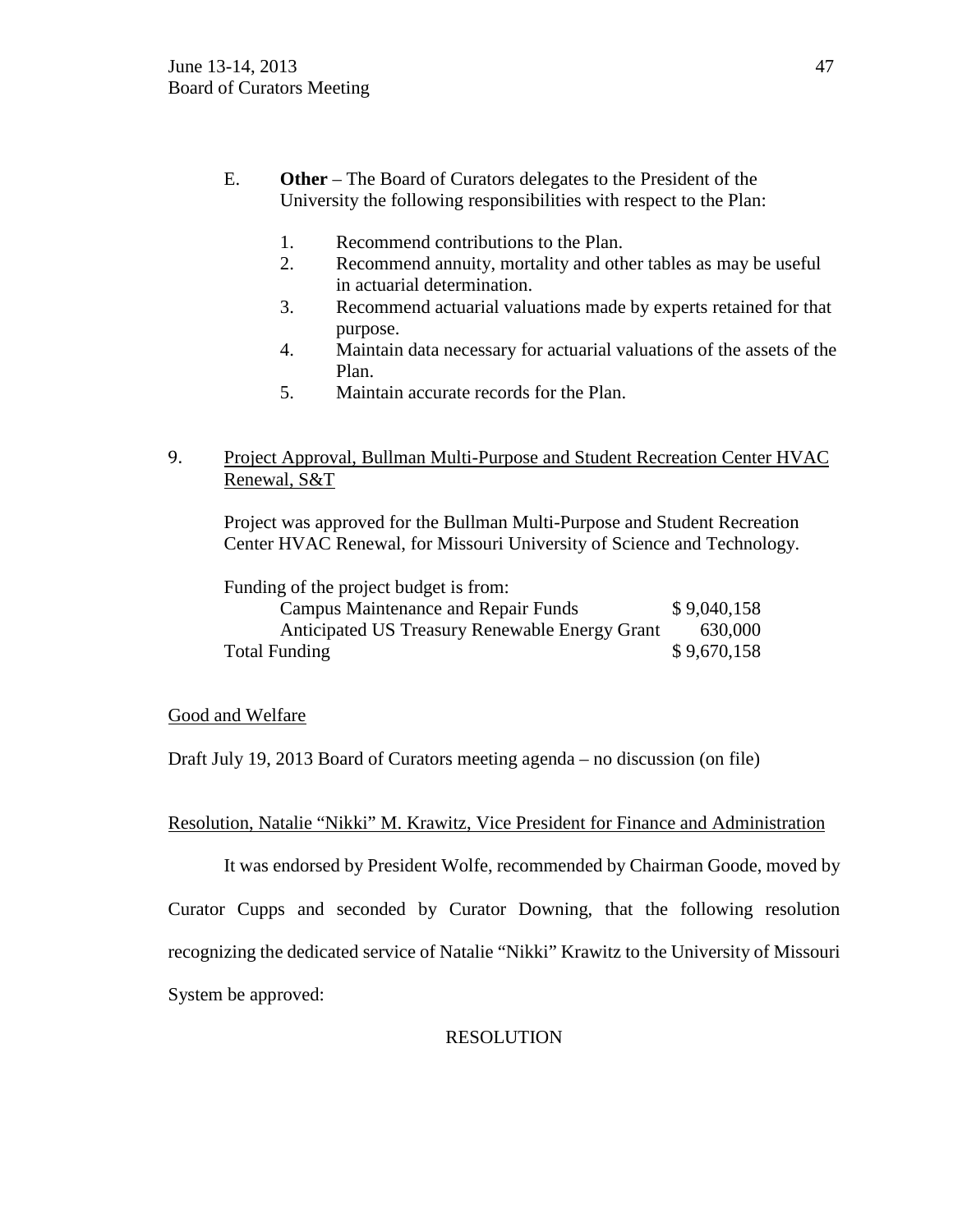**WHEREAS,** Natalie "Nikki" M. Krawitz served with distinction as Vice President for Finance and Administration of the University of Missouri System from February 2002 until June 30, 2013; and

**WHEREAS,** she also served with distinction as Controller from 1998 to 2002; Interim Executive Director, Administrative Systems Project in 1998; and Consultant to the Executive Vice President of Administrative Services from 1996 to 1997; and

**WHEREAS,** in everything she does, Nikki draws in equal measure from her sharp analytic skills and her deep understanding of academic institutions. She is forthright, truthful and transparent at all times; and

**WHEREAS,** despite challenging budget environments, Nikki and her team found creative ways to finance critical building renovations and new facilities on all four campuses that resulted in improved space for teaching, research and patient care; and

**WHEREAS,** under Nikki's leadership, the university achieved millions of dollars in cost savings through administrative streamlining and revenue generation through investment management. She also led a task force to rejuvenate the UM Health System; and

**WHEREAS**, Nikki has a true love of the job that she does. This is apparent in the enthusiasm she displays when talking about her position, the effort she puts into all the projects that she manages and the passion she shares with others. She regularly presented workshops on higher education budgeting and finance and authored and contributed to numerous publications on budgeting, business process redesign and administration streamlining; and

**WHEREAS,** current and former peers and direct reports commented that Nikki is smart, tough and a generous mentor; and

**WHEREAS,** Nikki shared her leadership skills with organizations such as the TIF Commission for the City of Columbia, as well as serving on the Stephens College Board of Trustees since 2003. She has also served on the advisory boards for the MU School of Accountancy, Central Missouri Sheltered Enterprises and Comprehensive Human Services; and

**WHEREAS,** despite her many accomplishments, Nikki does not seek recognition or attention and not only shares her talents, but also taps her vast personal network to help our community; and

**WHEREAS**, Nikki has been involved in higher education for more than thirty years and is a strong advocate for higher education in Jefferson City and across the nation. One colleague said, "At a time when many business officers shy away from public scrutiny of their institutions' budgetary practices, Ms. Krawitz has emerged as a champion for the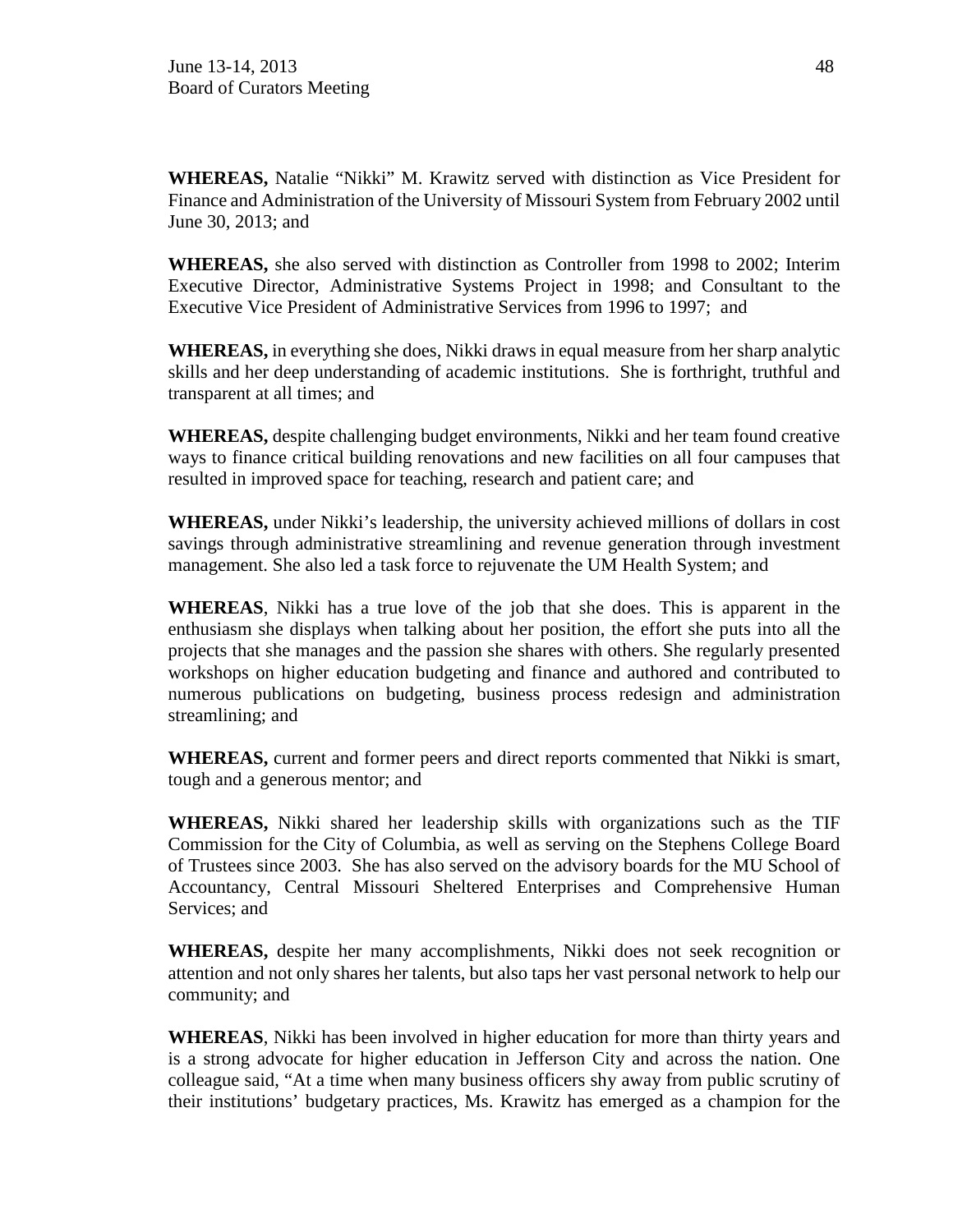University of Missouri System, openly discussing and explaining the complexities of the University's budget and noting all that the University has done to tighten its belt."; and

**WHEREAS,** Nikki led an effort to revamp the English language through daily usage of the strategic terms "themes," "levers," and "ideation"; and

**WHEREAS,** Nikki has received many local and national awards, often at the pinnacle of her profession, including the Distinguished Business Officer Award from the National Association of College and University Business Officers for her outstanding contributions to business and financial management in higher education; the Columbia Chamber of Commerce Women's Network annual Athena Award, which recognizes women leaders who display excellence and improve the quality of life in their community and help women reach their full leadership potential and recently the Chancellor Medal from Missouri University of Science and Technology for outstanding contributions to the well-being, growth and development of the University; and

**WHEREAS,** Nikki demonstrated her love of travel and her family, and she will now have more time for both:

**NOW, THEREFORE, BE IT RESOLVED,** that the Board of Curators, on behalf of the students, faculty, staff and alumni of the University of Missouri, and on behalf of the citizens of the State of Missouri, does hereby adopt this resolution in appreciation of the dedicated and devoted service of Natalie "Nikki" M. Krawitz; and

**BE IT FURTHER RESOLVED,** that the Secretary of the Board of Curators cause this resolution to be spread upon the minutes of this meeting and a duly inscribed copy thereof be furnished to Natalie "Nikki" M. Krawitz.

Roll call vote:

Curator Bradley voted yes. Curator Covington voted yes. Curator Cupps voted yes. Curator Downing voted yes. Curator Goode voted yes. Curator Henrickson voted yes. Curator Phillips voted yes. Curator Ponder voted yes. Curator Steward voted yes.

The motion carried.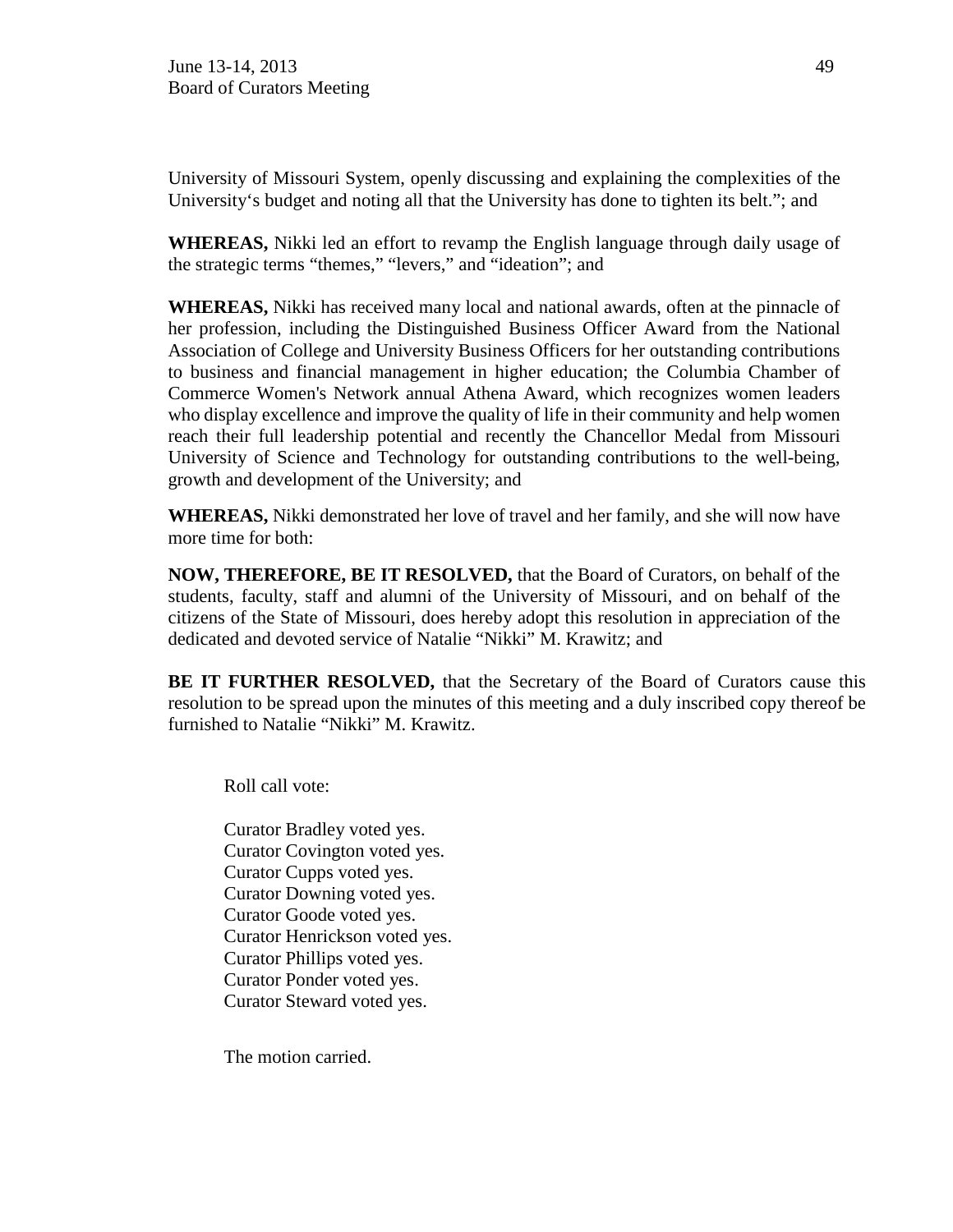It was moved by Curator Henrickson and seconded by Curator Downing, that the meeting of the Board of Curators, June 13-14, 2013, be adjourned.

Roll call vote:

Curator Bradley voted yes. Curator Covington voted yes. Curator Cupps voted yes. Curator Downing voted yes. Curator Goode voted yes. Curator Henrickson voted yes. Curator Phillips voted yes. Curator Ponder voted yes. Curator Steward voted yes.

The motion carried.

There being no other business to come before the Board of Curators, the public session of the Board meeting was adjourned at 11:50 A.M. on Friday, June 14, 2013.

## **BOARD OF CURATORS MEETING – EXECUTIVE SESSION**

A meeting of the University of Missouri Board of Curators was reconvened in executive session at 12:30 P.M., on Friday, June 14, 2013, in the Donrey Media Room 211 of the Reynolds Alumni Center on the University of Missouri campus, Columbia, Missouri, pursuant to public notice given of said meeting. Curator Wayne Goode, Chairman of the Board of Curators, presided over the meeting.

Present The Honorable David R. Bradley The Honorable Ann K. Covington The Honorable Donald L. Cupps The Honorable Don M. Downing The Honorable Wayne Goode The Honorable Pamela Q. Henrickson The Honorable John R. Phillips The Honorable J. Michael Ponder The Honorable David L. Steward

Also Present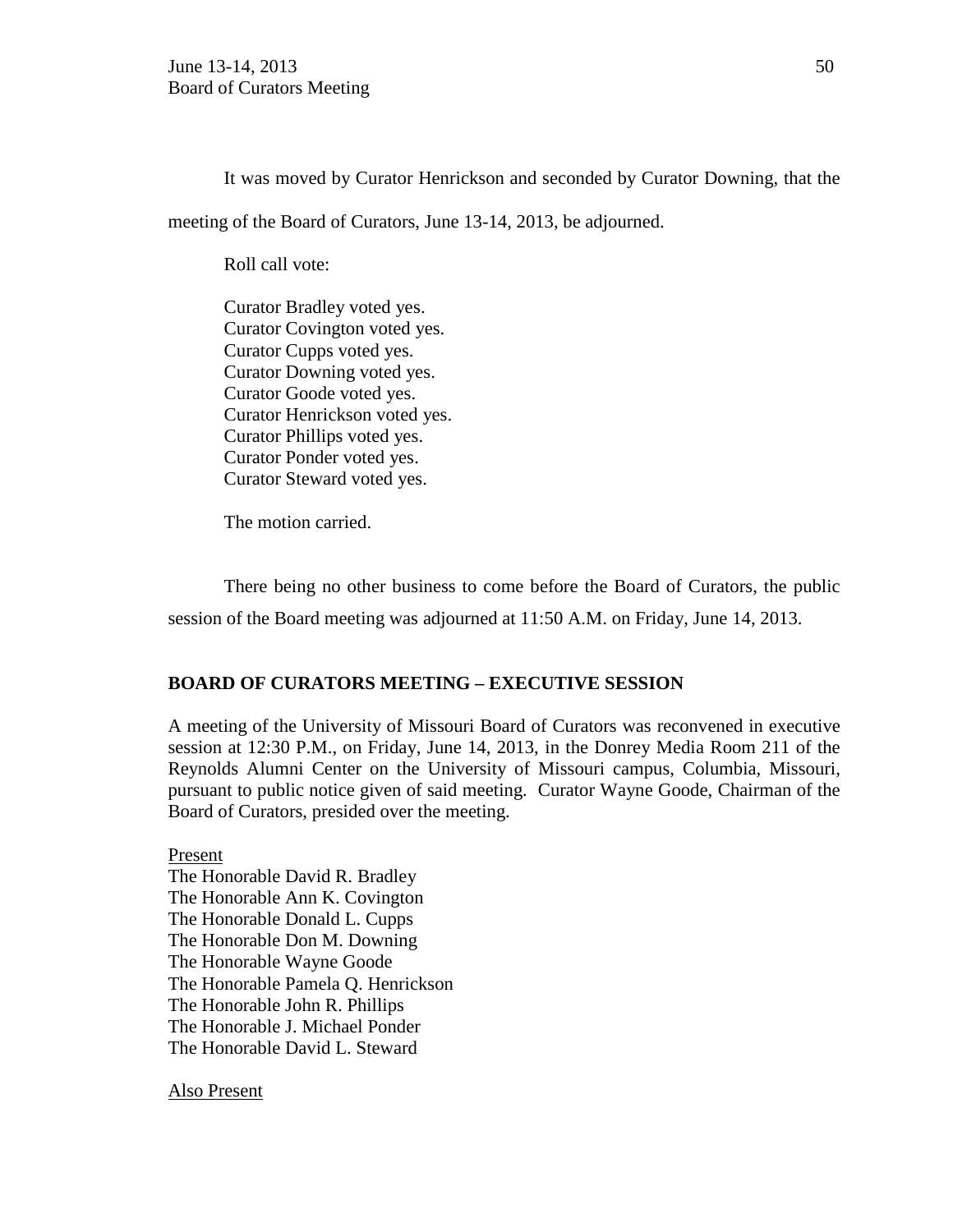Mr. Timothy M. Wolfe, President Mr. Stephen J. Owens, General Counsel Ms. Cindy Harmon, Secretary of the Board of Curators Miss Amy G. Johnson, Student Representative to the Board of Curators

Vice President Graham joined the meeting.

Curators' Teaching Professor, Michael J. Budds, MU – presented by Vice President Graham (information on file)

It was recommended by Chancellor Brady Deaton, endorsed by President Timothy

M. Wolfe, recommended by the Academic, Student and External Affairs Committee,

moved by Curator Steward, and seconded by Curator Cupps, that the following action be

approved:

that upon the recommendation of Chancellor Deaton, the Provost, and the Director of the School of Music, it is recommended that Professor Michael J. Budds be named to the position University of Missouri Curators' Teaching Professor, effective September 1, 2013. Professor Budds will receive a \$10,000 annual stipend as long as he holds this position. \$5,000 will go to increased compensation (salary and benefits less applicable taxes) with the remaining \$5,000 available for professional expenses associated with his teaching, research, or creative activities. In accordance with Collected Rules and Regulations, 320.070, this appointment is for a period of five years which may be renewed at the discretion of the Chancellor.

Roll call vote of Board:

Curator Bradley voted yes. Curator Covington voted yes. Curator Cupps voted yes. Curator Downing voted yes. Curator Goode voted yes. Curator Henrickson voted yes. Curator Phillips voted yes. Curator Ponder voted yes. Curator Steward voted yes.

The motion carried.

Campus recommendation materials are on file in the office of Academic and Student Affairs, UM System.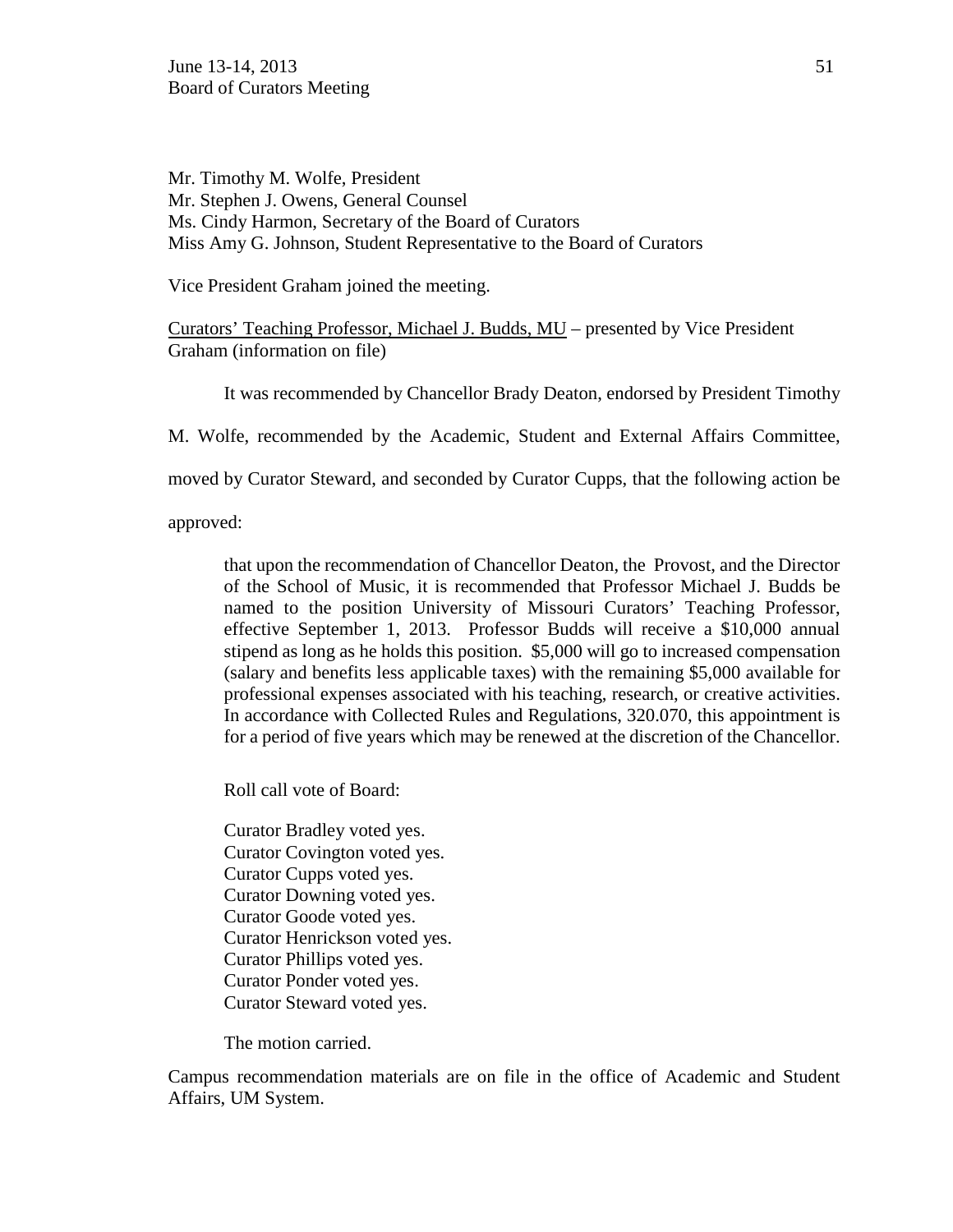Curators' Professor, Mark Burkholder, UMSL – presented by Vice President Graham (information on file)

It was recommended by Chancellor Thomas F. George, endorsed by President

Timothy M. Wolfe, recommended by the Academic, Student and External Affairs

Committee, moved by Curator Steward, and seconded by Curator Cupps, that the following

action be approved:

that upon the recommendation of Chancellor George, the Provost, and the Dean of the College of Arts and Science, it is recommended that Professor Mark A. Burkholder be named to the position University of Missouri Curators' Professor, effective September 1, 2013. Professor Burkholder will receive a \$10,000 annual stipend as long as he holds this position. \$5,000 will go to increased compensation (salary and benefits less applicable taxes) with the remaining \$5,000 available for professional expenses associated with his teaching, research, or creative activities. In accordance with Collected Rules and Regulations, 320.070, this appointment is for a period of five years which may be renewed at the discretion of the Chancellor.

Roll call vote of Board:

Curator Bradley voted yes. Curator Covington voted yes. Curator Cupps voted yes. Curator Downing voted yes. Curator Goode voted yes. Curator Henrickson voted yes. Curator Phillips voted yes. Curator Ponder voted yes. Curator Steward voted yes.

The motion carried.

Campus recommendation materials are on file in the office of Academic and Student Affairs, UM System.

Curators' Professor, Hung Gay Fung, UMSL – presented by Vice President Graham (information on file)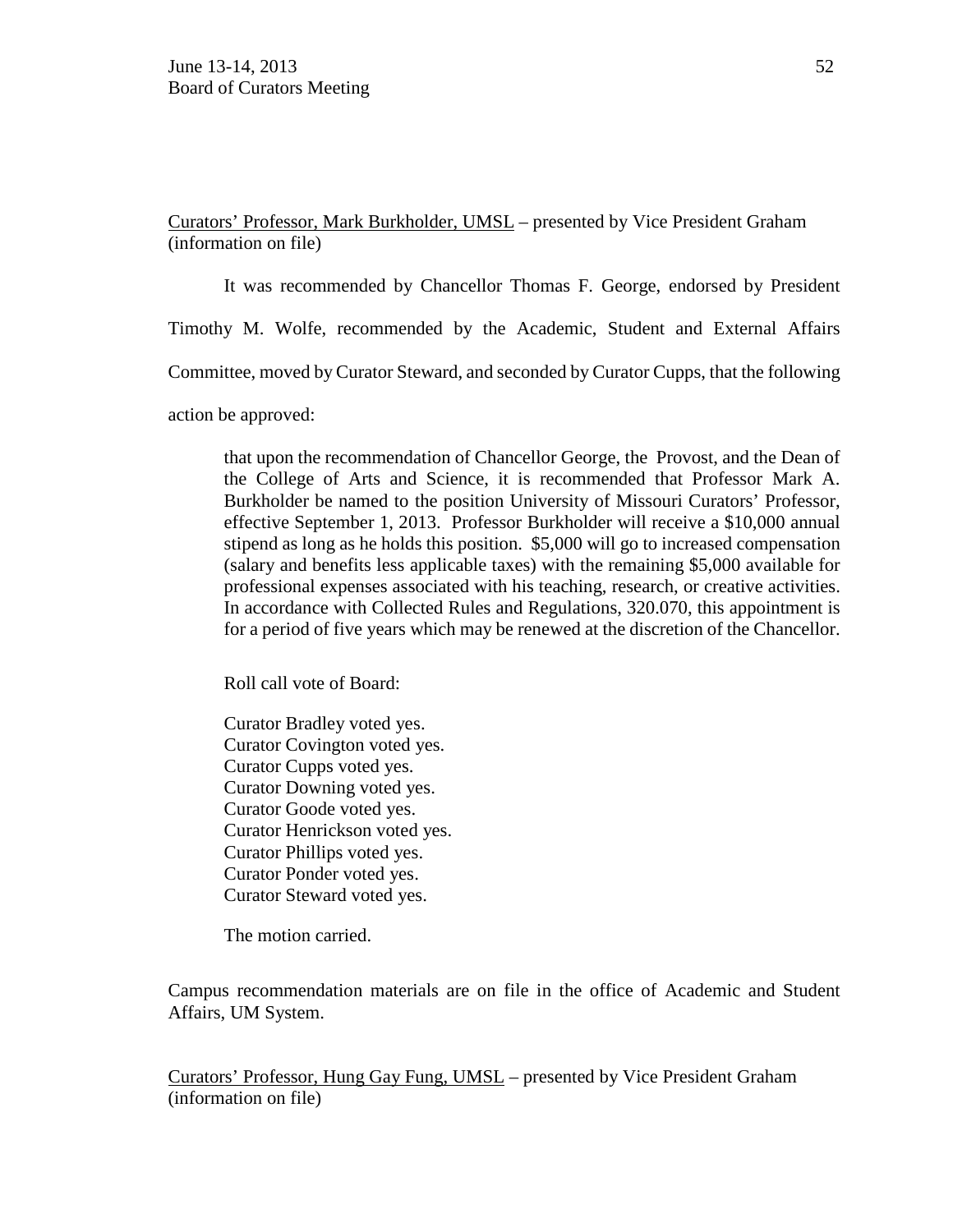It was recommended by Chancellor Thomas F. George, endorsed by President Timothy M. Wolfe, recommended by the Academic, Student and External Affairs Committee, moved by Curator Steward, and seconded by Curator Cupps, that the following action be approved:

that upon the recommendation of Chancellor George, the Provost, and the Dean of the College of Business Administration, it is recommended that Professor Hung-Gay Fung be named to the position University of Missouri Curators' Professor, effective September 1, 2013. Professor Fung will receive a \$10,000 annual stipend as long as he holds this position. \$5,000 will go to increased compensation (salary and benefits less applicable taxes) with the remaining \$5,000 available for professional expenses associated with his teaching, research, or creative activities. In accordance with Collected Rules and Regulations, 320.070, this appointment is for a period of five years which may be renewed at the discretion of the Chancellor.

Roll call vote of Board:

Curator Bradley voted yes. Curator Covington voted yes. Curator Cupps voted yes. Curator Downing voted yes. Curator Goode voted yes. Curator Henrickson voted yes. Curator Phillips voted yes. Curator Ponder voted yes. Curator Steward voted yes.

The motion carried.

Campus recommendation materials are on file in the office of Academic and Student Affairs, UM System.

Curators' Professor, Janet Lauritsen, UMSL – presented by Vice President Graham (information on file)

It was recommended by Chancellor Thomas F. George, endorsed by President

Timothy M. Wolfe, recommended by the Academic, Student and External Affairs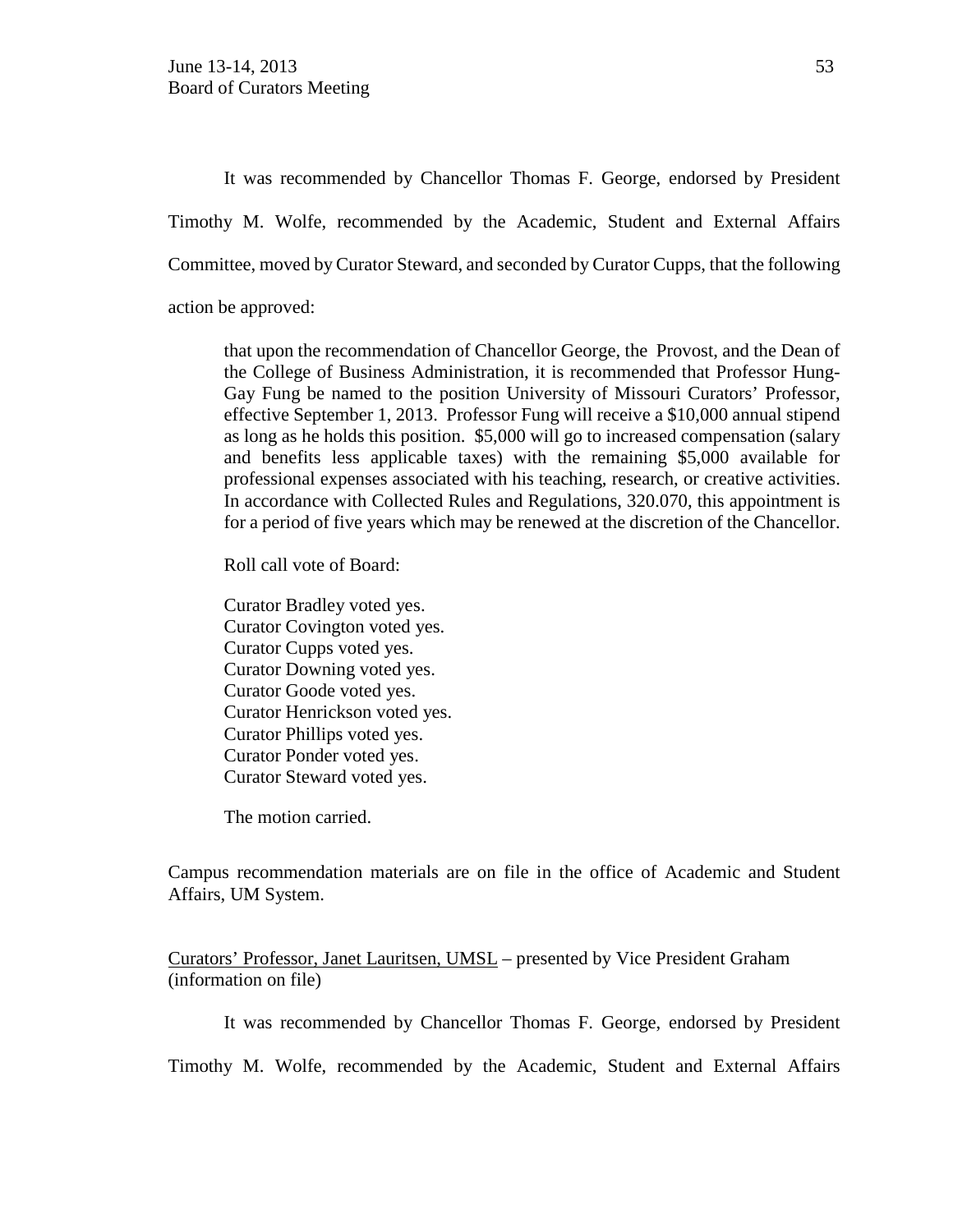Committee, moved by Curator Steward, and seconded by Curator Cupps, that the following

action be approved:

that upon the recommendation of Chancellor George, the Provost, and the Dean of the College of Arts and Science, it is recommended that Professor Janet L. Lauritsen be named to the position University of Missouri Curators' Professor, effective September 1, 2013. Professor Lauritsen will receive a \$10,000 annual stipend as long as she holds this position. \$5,000 will go to increased compensation (salary and benefits less applicable taxes) with the remaining \$5,000 available for professional expenses associated with her teaching, research, or creative activities. In accordance with Collected Rules and Regulations, 320.070, this appointment is for a period of five years which may be renewed at the discretion of the Chancellor.

Roll call vote of Board:

Curator Bradley voted yes. Curator Covington voted yes. Curator Cupps voted yes. Curator Downing voted yes. Curator Goode voted yes. Curator Henrickson voted yes. Curator Phillips voted yes. Curator Ponder voted yes. Curator Steward voted yes.

The motion carried.

Campus recommendation materials are on file in the office of Academic and Student Affairs, UM System.

Vice President Graham excused himself from the meeting.

General Counsel's Report and Legal Advice – presented by General Counsel Owens.

Vice President Krawitz, Treasurer Richards, Chancellor Morton and John Tvrdik joined the meeting.

Chancellor Morton and John Tvrdik excused themselves from the meeting.

 $^{237}$ Property Easement, MU - this item is excluded from the minutes and will be given public notice upon completion of the matter.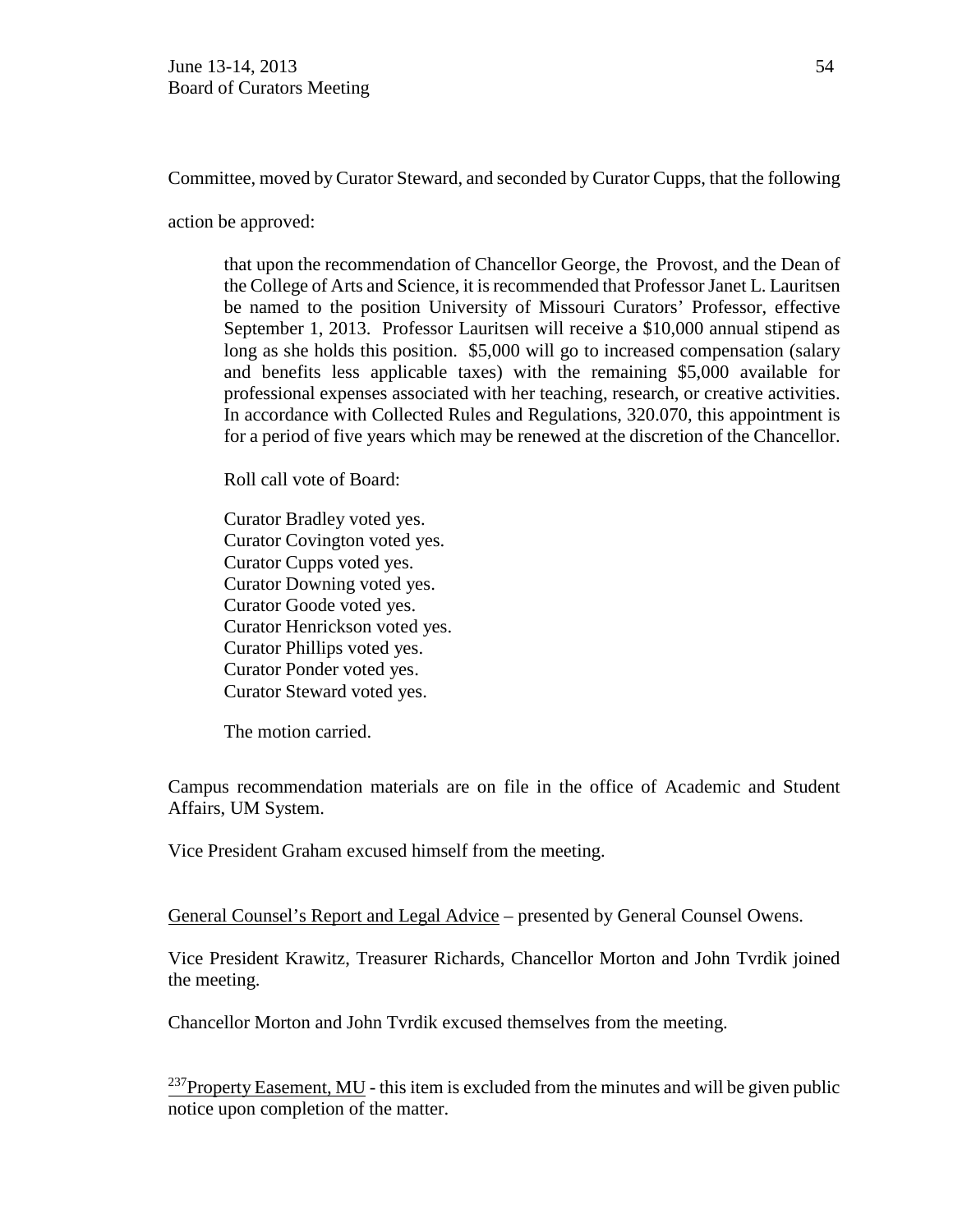$^{238}$ Property Lease, UMHC - this item is excluded from the minutes and will be given public notice upon completion of the matter.

Vice President Krawitz and Treasurer Richards excused themselves from the meeting.

Vice President Rodriguez joined the meeting.

University President's Report to the Board of Curators on contracts and personnel – presented by President Wolfe.

Vice President Rodriguez excused herself from the meeting.

Litigation Report – presented by General Counsel Owens. (report on file in the General Counsel's office)

## **Compensation and Human Resources Committee – Executive Session**

Secretary Harmon and President Wolfe excused themselves from the meeting.

Annual Performance Review, Secretary Cindy S. Harmon – presented by Chairman Cupps

It was recommended by the Compensation and Human Resources Committee,

moved by Curator Cupps and seconded by Curator Bradley, that based on the review of the

performance of Secretary of the Board of Curators, Cindy S. Harmon for the period July 1,

2012 through June 30, 2013, the Board of Curators approves that the base salary of Cindy

S. Harmon be increased by 2%, effective September 1, 2013.

Roll call vote of Board of Curators:

Curator Bradley voted yes. Curator Covington voted yes. Curator Cupps voted yes. Curator Downing voted yes.